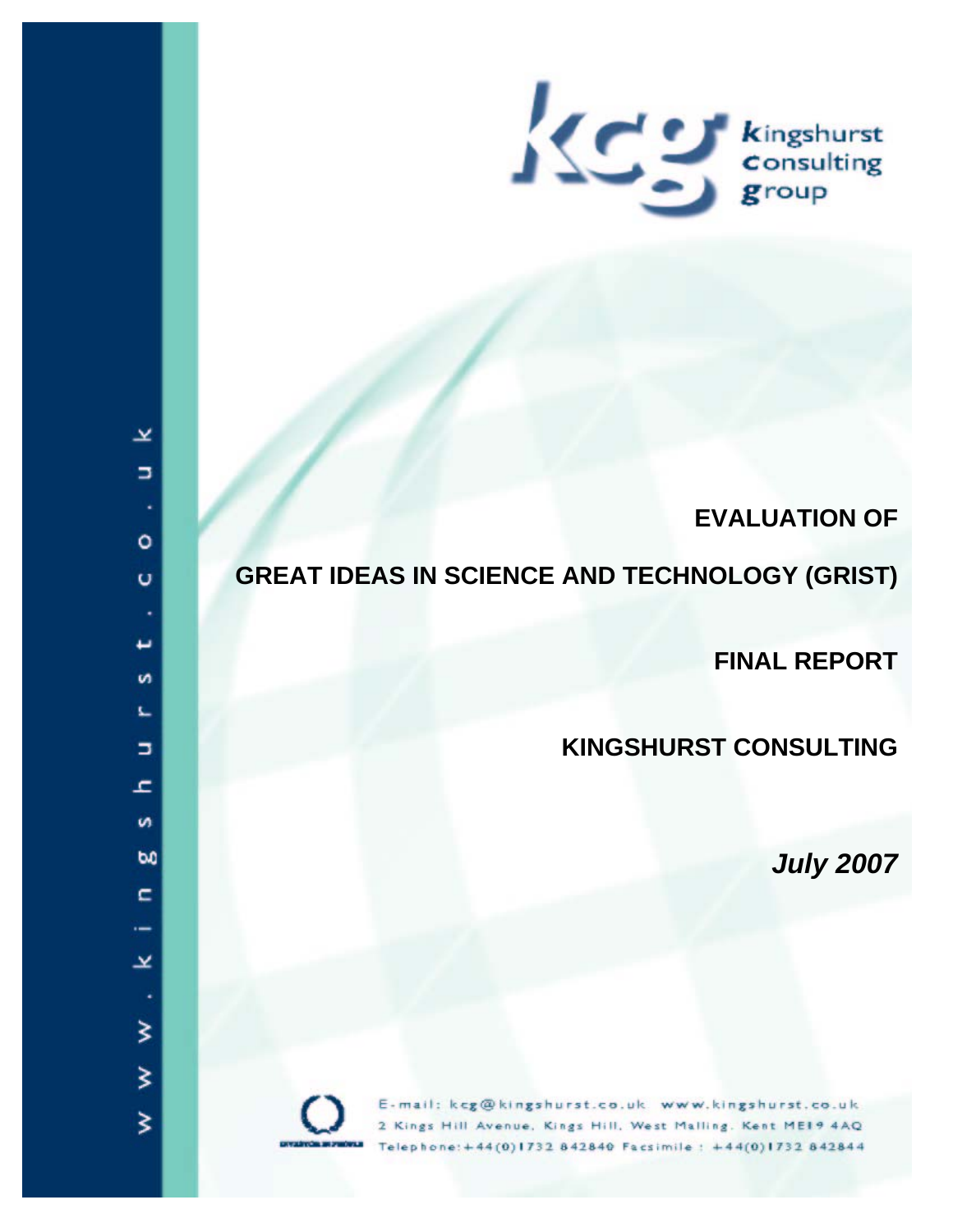# **CONTENTS**

*Page no.* 

## **Executive summary**

| <b>Section One</b>   | : Introduction                                                 | 1  |
|----------------------|----------------------------------------------------------------|----|
| <b>Section Two</b>   | : Context and environment                                      | 3  |
| <b>Section Three</b> | : Project rationale and design                                 | 6  |
| <b>Section Four</b>  | : Project delivery                                             | 10 |
| <b>Section Five</b>  | : Project results                                              | 22 |
| <b>Section Six</b>   | : Value for money                                              | 28 |
| <b>Section Seven</b> | : Future support for graduate enterprise<br>- discussion areas | 34 |
| <b>Section Eight</b> | : Methodology                                                  | 40 |

**Appendix One : Details of organisations and individuals interviewed** 

# \*\*\*\*\*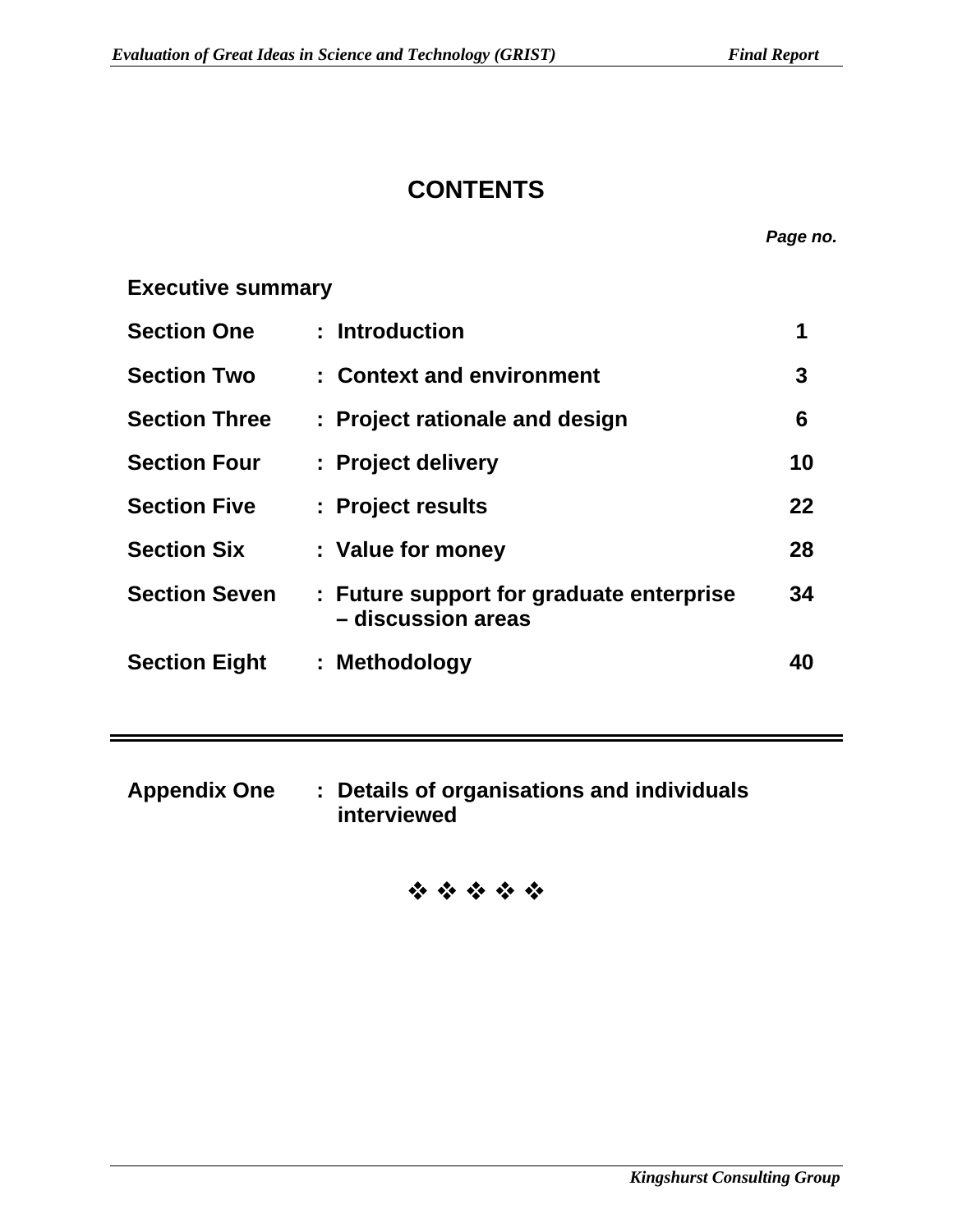## **EXECUTIVE SUMMARY**

- 1.1 Following a competitive tendering procedure that took place in December 2006, the Kingshurst Consulting Group (KCG) was invited to undertake an evaluation of the Great Ideas in Science and Technology Project (GRIST) on behalf of the project funder, the South East England Development Agency (SEEDA).
- 1.2 GRIST was conceived in 2002/3, after visits to a similar scheme (TOP) in the Netherlands, and commenced in 2003. It was delivered by a partnership of three universities (Brighton, Kent and Surrey). GRIST was set up to provide funding, in the form of loans, and business development support to individuals (both graduates and entrepreneurs) willing to work with the participating universities on developing their ideas.
- 1.3 Although each university used different approaches to various elements, the broad scope of the model is as follows:
	- awareness of the scheme was raised via newspaper advertisements, flyers, a website (www.gristmarketing.co.uk) and other promotional avenues
	- students and potential entrepreneurs were able apply for a package of business support including funding and advice, access to other providers' support services. For some time there was a specific focus on two geographic areas of regeneration (Hastings and Thanet) but it proved very difficult to attract enough good quality applicants from these places, so this limitation was removed.
- 1.4 Each application was considered by a panel (typically a specialist academic plus the Project Director and/or Project Manager). In total, 82 applications were received, of which 36 were successful. In return for personal - not company - funding (which ranged between £5,000 and £30,000, although most awards were of £20,000), mentoring and signposting to other support services, each successful applicant, or GRISTer, was expected to develop his or her business idea, including in many cases developing or proving the technological potential. The universities took a small equity stake, or negotiated royalty payments, in each business. There was an expectation that all funds thus 'regenerated' would be recycled into the scheme, making it partially self-sustaining.

## **Key Findings (Rationale and Design)**

- **GRIST was a bold, experimental and innovative scheme** : although it did have some weaknesses which it struggled to overcome. It provided support and funding to individual graduate entrepreneurs (not companies) at a time when there were few other schemes available to this group
- **the project suffered from having too many objectives** : it proved difficult to achieve the aim of stimulating graduate enterprise in areas of regeneration. We recognise that it was a new approach to combine these two topics together. However, despite the good intentions, it became apparent that there were not sufficient graduates in, or willing to move to, regeneration areas to provide an adequate pipeline for GRIST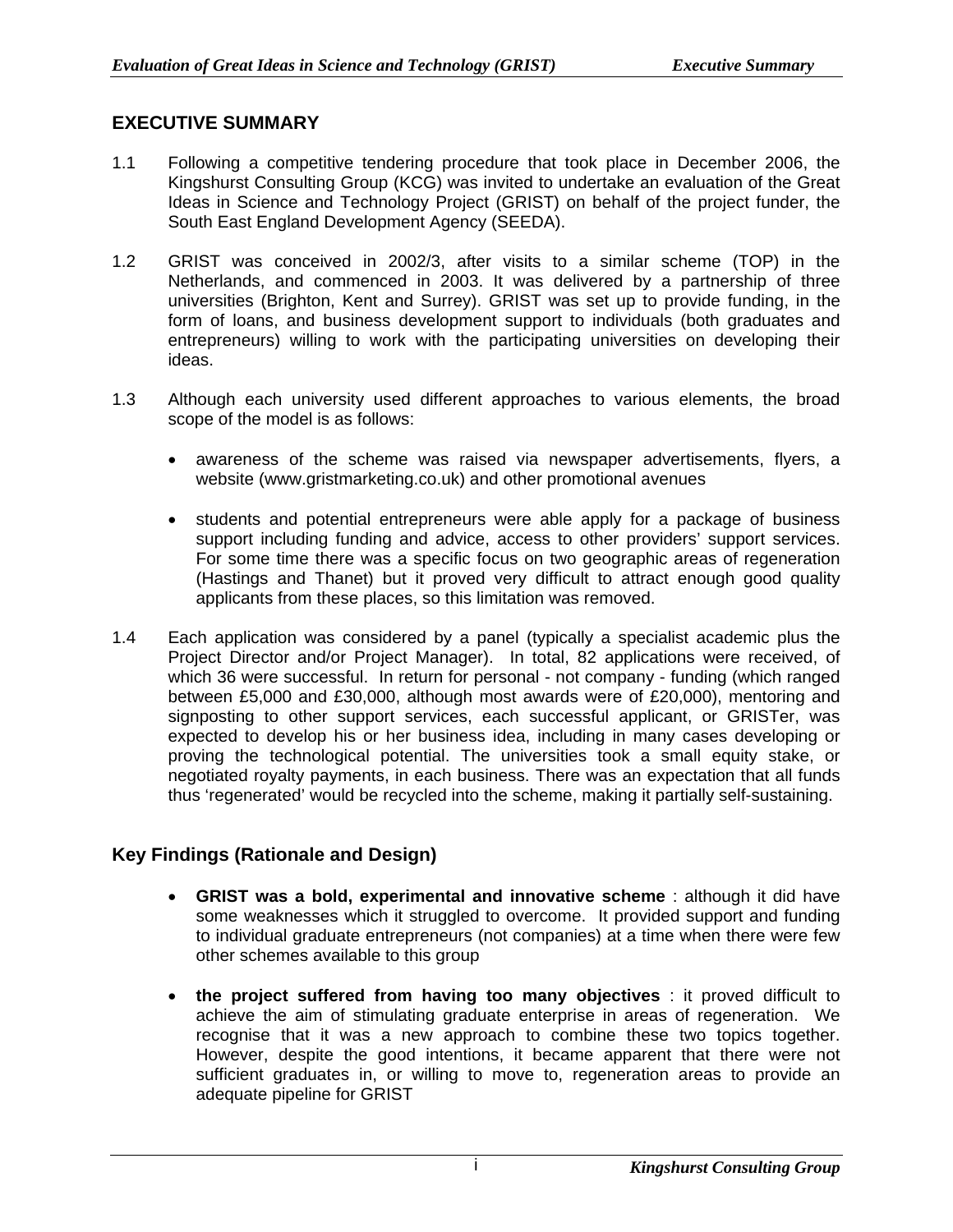- **although TOP scheme was a stimulus to GRIST, its design was not closely followed**: whilst the TOP programme at the University of Twente maintained a strong emphasis on graduate enterprise, had clear relevance to the university's strategic research interests and was closely integrated within an overall framework of entrepreneurship support, these facets were not routinely demonstrated in GRIST
- **the project timescales were too short**, even with the extension awarded by SEEDA, to allow a full understanding of the medium to long term effects of a loan scheme. However, there are already some indications that a proportion of the loans will default
- In addition, many loans will not be returned until well into the future so there is an interim period of financial uncertainty which implies that the **current model is certainly not sustainable**
- the **objective of supporting graduate entrepreneurship is still valid** and universities have an important role to play in any related initiatives. There are some excellent features of GRIST which should be incorporated in any future initiatives, but there are also some features about which there are concerns, based on interviewees' responses.

## **Key Findings (Delivery)**

- there are **significant differences** in both the profile of beneficiaries and the way that GRIST was delivered in each sub-region which makes programme level evaluation problematic
- the **beneficiary experience of the process of applying for GRIST support was extremely positive,** although there were delays in some cases in finally receiving funds which did cause some problems
- the **terms around which the loans were arranged were generally well received** by beneficiaries but there are differences between the sub-regions. Over time, more lessons are likely to be learned about the most appropriate model
- **mentoring services were of good quality** : the range of services required by beneficiaries ranged from 'hand-holding' to quite sophisticated mentoring support. This range has been well catered for
- **there is mixed picture on external links** : in two sub regions there were very positive external links established with the business support infrastructure and with complementary schemes and initiatives
- with regard to **internal links and relationships, GRIST was not delivered in a very integrated way.** Opportunities to work with other departments in the host universities were not straightforward and, in general terms, the project failed to link beneficiaries to the resources available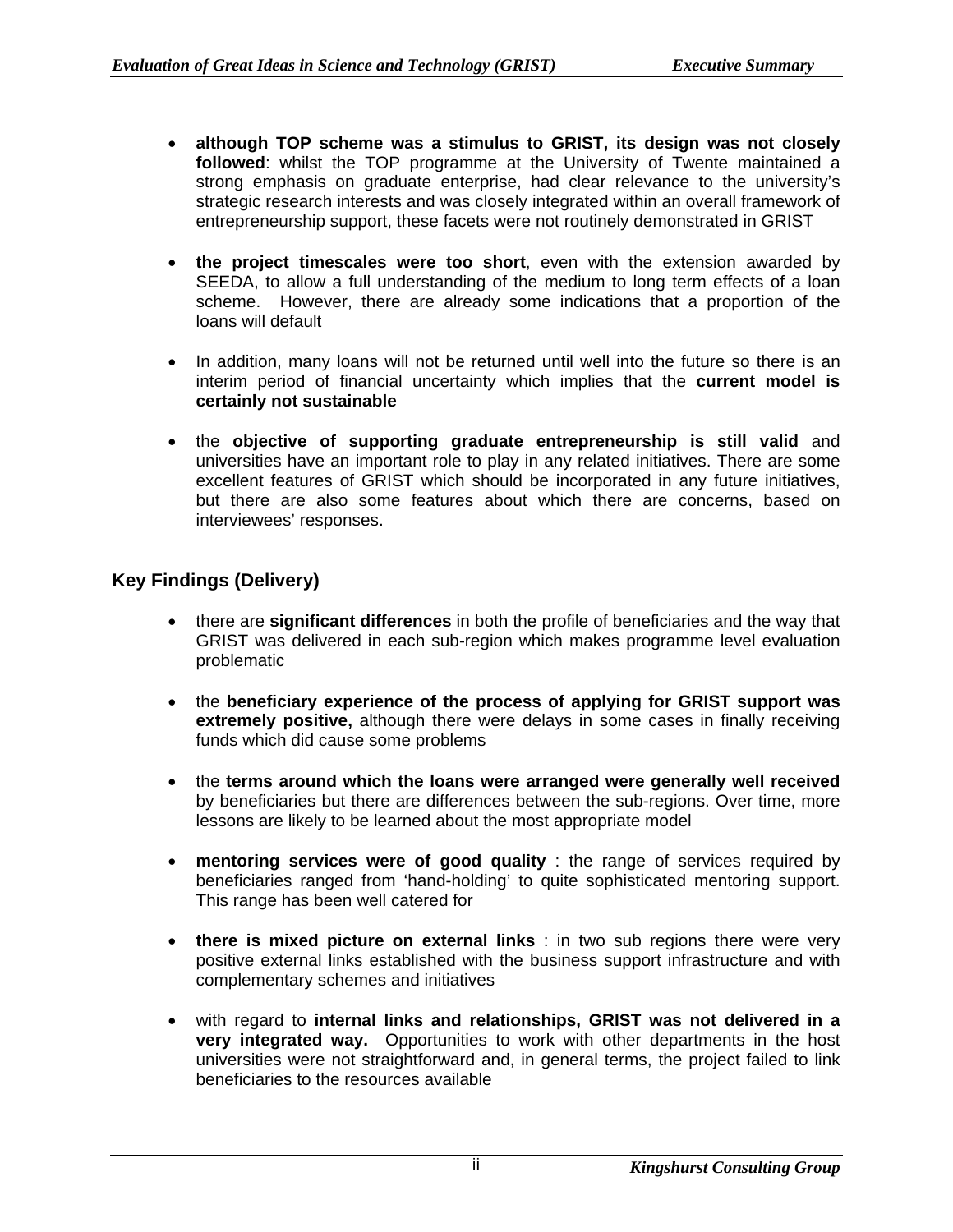- the **partnership between the three universities was generally positive and productive**, despite the fact they had not worked together extensively before, although there is little evidence of significant or structured learning
- **some delivery issues still remain** : partners are aware of the need to continue to monitor successful applicants. However, there is less clarity concerning plans to deal with delayed and defaulting loan repayments, making best use of returned loans and providing ongoing support for beneficiaries. SEEDA has an important role to play here
- **GRIST was well managed**, with processes that provided added value to beneficiaries, delivered by people who were committed to the success of the project

## **Key Findings (Results)**

- **GRIST has stimulated entrepreneurial activity** : 42% of beneficiaries would not have pursued their business idea without GRIST. A further 31% would not have been at the same stage of development – GRIST had speeded up the process or enabled them to take things forward on a larger scale.
- overall, **the project has had a positive impact on those receiving funds** and there is a high degree of satisfaction with the process as well as the award. Most beneficiaries state that they and their business are in a better position as a result of participating in GRIST
- the project **appears to have addressed a funding gap** and some features of the loan scheme seem particularly attractive to beneficiaries – such as the provision of monies to individuals not companies, and, in some cases, the equity arrangements
- the **results with regard to the encouragement of** *graduate* **enterprise are disappointing.** The number of real graduate based projects with clear links to the institutions is too small a test group to demonstrate meaningful results
- **as an output delivery mechanism GRIST appears expensive** but in the context of a pilot and "action research" the results may be considered more reasonable. However, it is difficult to find appropriate benchmarks for these judgments and to apportion outputs (ie job creation/new business starts) to a single intervention. In addition, GRIST was designed to deliver soft, as well as hard, benefits, so simple value for money calculations are to some extent an inappropriate measure
- GRIST has demonstrated some evidence of **strategic added value** for SEEDA, particularly in creating some synergy between beneficiaries in terms of the potential to collaborate with each other.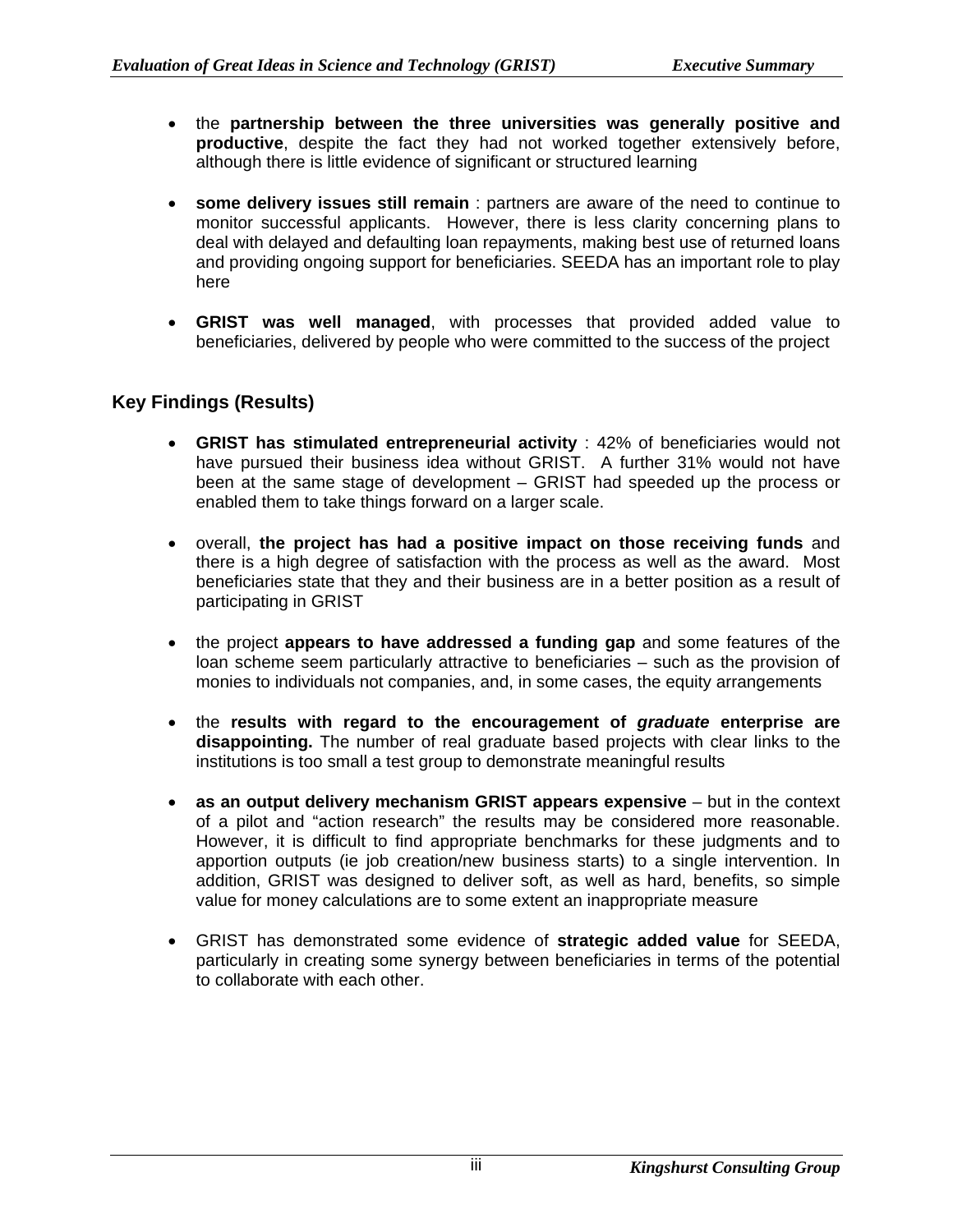## **Areas for consideration**

- 1.5 GRIST has highlighted gaps in the funding of very early stage businesses, including graduate enterprises. Should there be any follow-on loan schemes in the future, SEEDA and other stakeholders might like to consider the following:
	- return to a focus on student / graduate enterprise
	- remove restrictions on science and technology and consider extending the funds to embrace social enterprises and creative industries, for example, to attract a wider range of student entrepreneurs
	- consider funding undergraduates on placements as a specific objective and use their "projects" as wider learning experiences, bringing venture progression back in as part of the learning cycle
	- the learning aspects of enterprise and individual development should continue to be supplied by the university but the business support aspects should be provided elsewhere
	- consider making smaller awards, e.g. the £5k proof of concept grant adopted at the mid point review and utilised in Kent. These smaller awards help to ensure GRISTers conduct some robust market research, leading to a credible business plan prior to the provision of the loan
	- make better provision (financial if needs be) to ensure that internal expertise and resources are put at the disposal of GRISTers and link with gateway functions to provide these resources
	- create a routine process to allow universities (and hence the project) to have a clearer 'heads up' on repayment rates and the likelihood of default
	- separate out the mentoring and the contract/project management functions
	- consider linking award provision to projects that relate to the strategic research and / or teaching interests of the participating institutions to ensure continued interest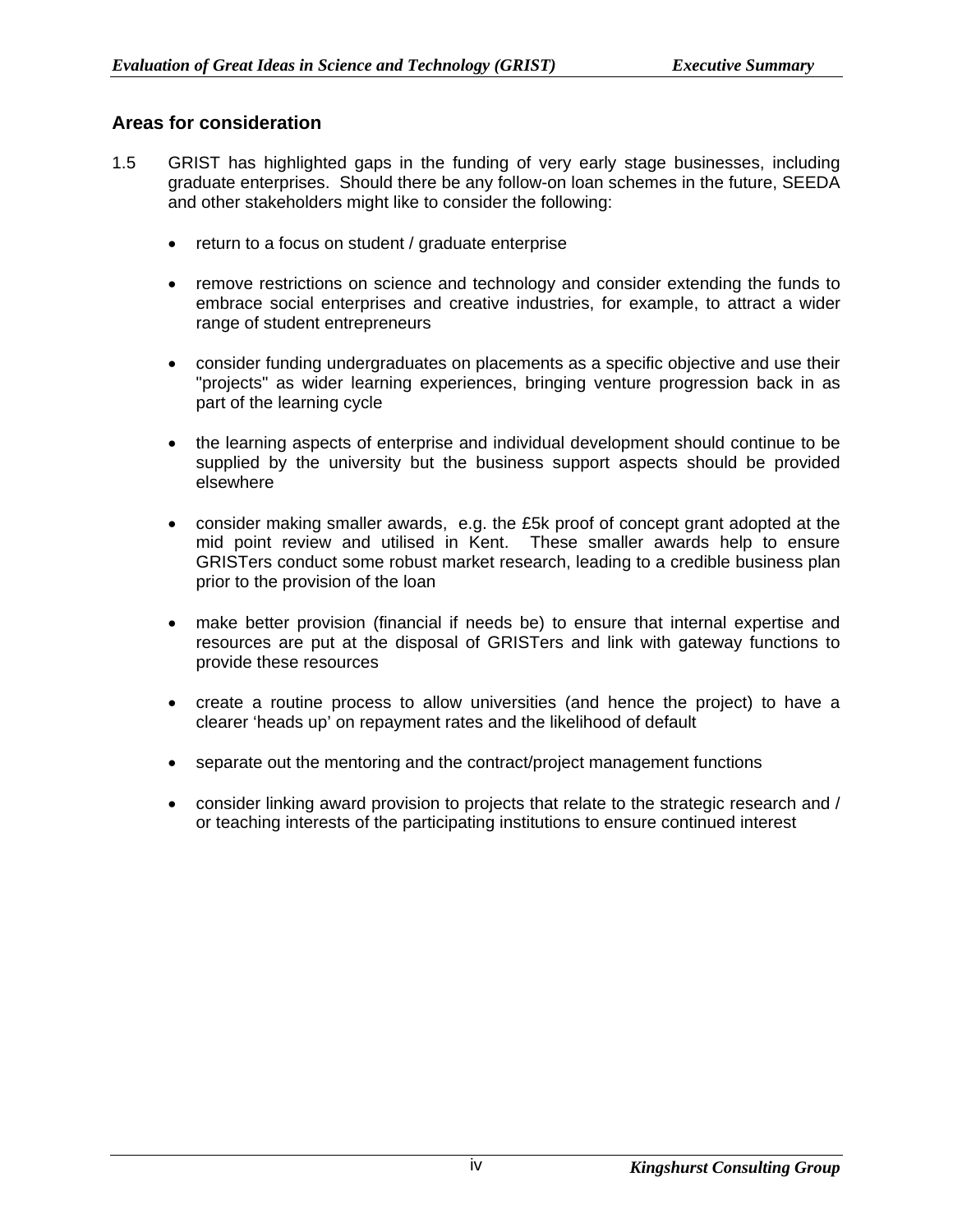## **SECTION ONE : INTRODUCTION**

- 1.1 Following a competitive tendering procedure that took place in December 2006, the Kingshurst Consulting Group (KCG) was invited to undertake an evaluation of the Great Ideas in Science and Technology Project (GRIST) on behalf of the project funder, the South East England Development Agency (SEEDA).
- 1.2 GRIST was conceived in 2002/3 and commenced in 2003, delivered by a partnership of three universities (Brighton, Kent and Surrey). GRIST was set up to provide funding, in the form of loans, and business development support to graduates and entrepreneurs willing to work with the participating universities on developing their ideas.
- 1.3 Our work commenced with a kick off meeting in mid January 2007. Following inception activities, field work took place between the end of January and the beginning of March and consisted mainly of face to face interviews with beneficiaries and stakeholders as well as the core partnership. An initial presentation of results took place towards the end of March, following which this final evaluation report has been prepared.

## **Review of assignment aims and objectives**

- 1.4 The main focus of the evaluation was to assess the outputs and outcomes generated by GRIST and to make initial recommendations regarding any continuation activity.
- 1.5 Specifically we were asked to evaluate:
	- the project rationale and design
	- the project's delivery
	- the project's results
	- value for money
	- critical factor analysis.
- 1.6 Within each of these areas a number of underlying objectives and questions were clearly expressed in the invitation to tender and responses to these are included in the report.

#### **Format of the report**

- 1.7 For ease of reference, our report is divided into a number of key sections:
	- Section One consists of this short introduction
	- Section Two looks at the context and environment for GRIST and the changes that have occurred since it was developed
	- Sections Three to Six contain a more in-depth report of the results of the evaluation and provide a response to the main areas for investigation outlined at 1.5
	- Section Seven sets out discussion areas relating to the future of graduate enterprise support. These include critical success factors for any further initiatives based on our evaluation of GRIST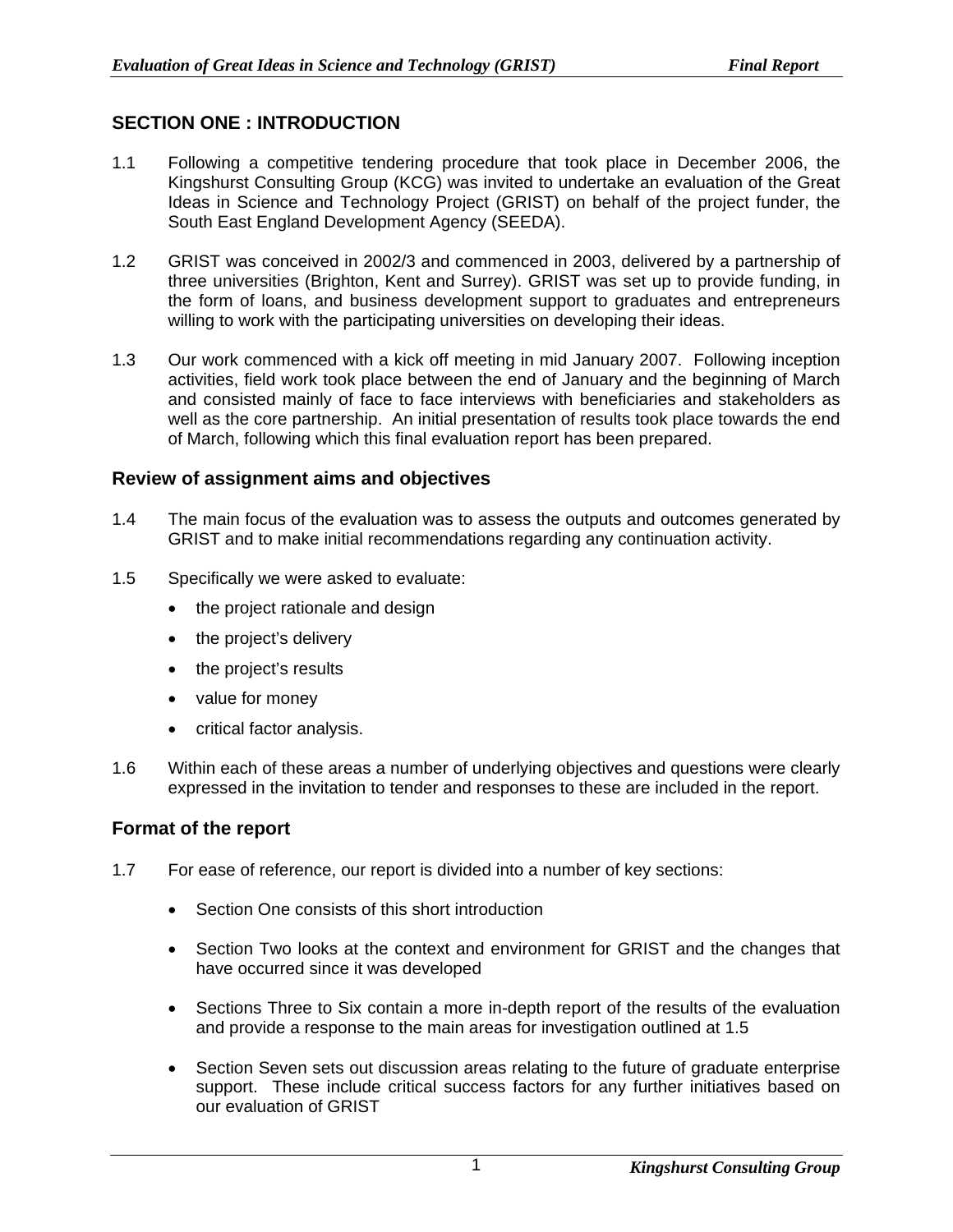- Section Eight provides a summary of our methodology and general comments on the process of evaluation.
- 1.8 The report is accompanied by an appendix which provides details of organisations interviewed, as well as the numbers of successful and unsuccessful GRIST applicants interviewed.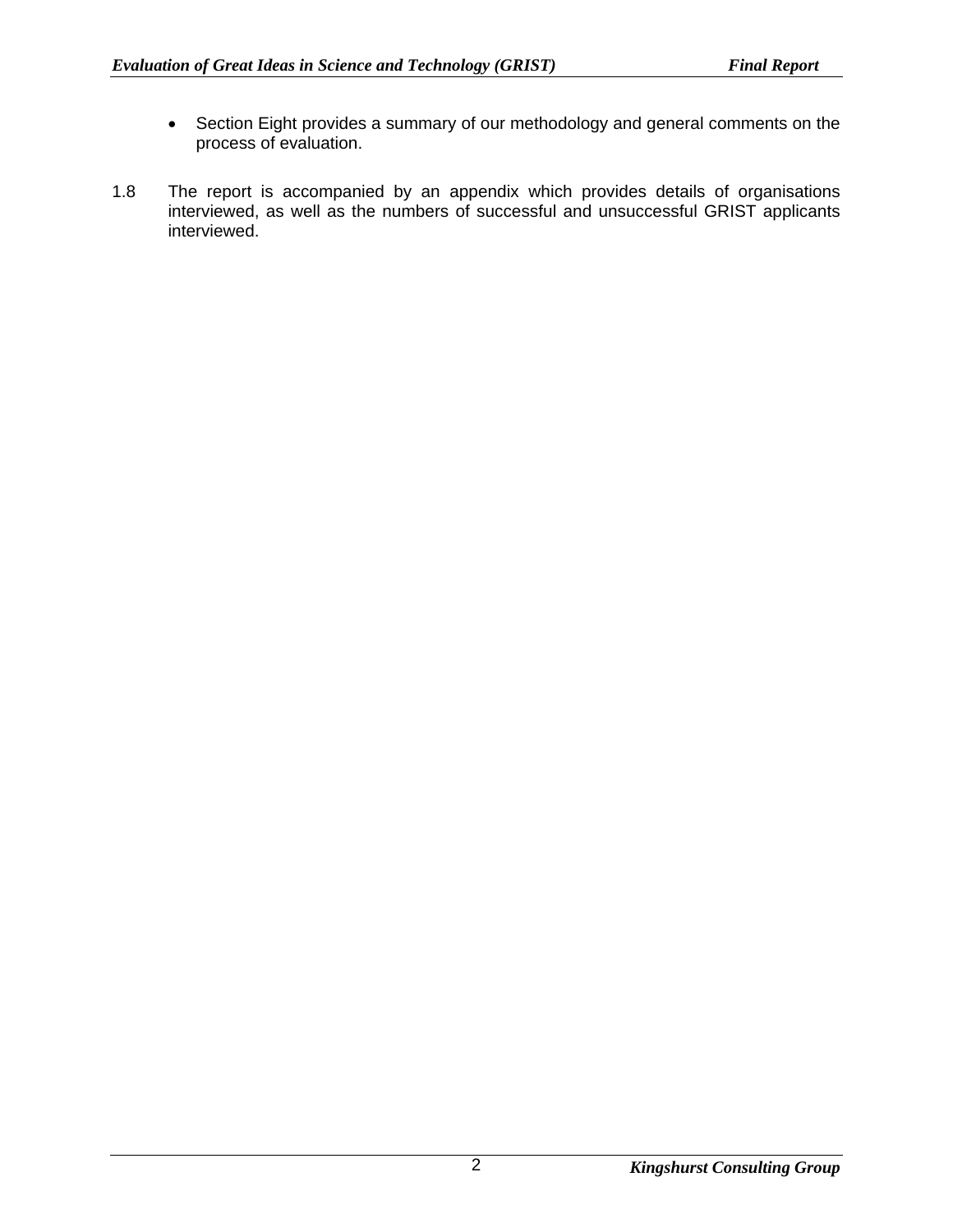## **SECTION TWO : CONTEXT AND ENVIRONMENT**

2.1 GRIST was conceived in 2002/3 but it is clear that, in a number of significant ways, the environment for enterprise has changed during the past five years. Our evaluation of the project has tried to take this into account, recognising, for example, that if a GRIST scheme was to be set up from scratch by the partners today, its design and delivery might be different from that pursued in the existing project. In order to provide context for our conclusions and recommendations, this section looks at some of the more important changes in the enterprise environment that have occurred in recent years.

## **Entrepreneurship education and support**

- 2.2 Teaching and education in entrepreneurship is not new, but it does appear to have received renewed impetus since GRIST was established. The creation of the National Council for Graduate Entrepreneurship is an indication of government and policy support and an increasing number of institutions have a stated objective for entrepreneurship to be more embedded in all aspects of the curriculum.
- 2.3 Although GRIST was about providing finance and support for graduates (and subsequently others) who were interested in setting up their own business, and not entrepreneurship education per se, the initiative could reasonably expect to benefit from the increased levels of interest in this area. This would require a certain degree of connectivity between the various departments and elements of the institution with differing but complementary motivations. Notwithstanding this, the increased interest and understanding of entrepreneurship would certainly provide a more positive environment for an initiative like GRIST to be established than existed in 2002/3, when support and engagement with the project might have been more difficult to achieve.

## **Enterprise and innovation support**

2.4 Provision of enterprise support from both the public and private sectors has long had a reputation for being fragmented and complex. When GRIST was conceived, it was reasonable for the partners to plan to deliver the project largely on an internal basis. However, in two sub-regions the integration of the project with other business support structures, notably the Enterprise Hubs, has proved to be a very important element in its delivery. The emergence of the Hubs and the relationship between this network and other organisations, such as Finance SE, means that the design of GRIST needs to be reviewed in the light of the different landscape of organisations, services and their connectivity.

## **Third stream evolution**

2.5 The Higher Education Funding Council has re-emphasised the policy that third stream activities should become more embedded in institutions – with these activities even becoming "second mission" in some universities and funding provided more by formula than through competition. However, there is still a very diverse approach to third stream activities in institutions and differing levels of strategic support and engagement. This is probably true for the GRIST partnership as well as in other institutions. The evolution of third stream is likely to involve a consolidation and rationalisation of partnerships and collaborations between institutions.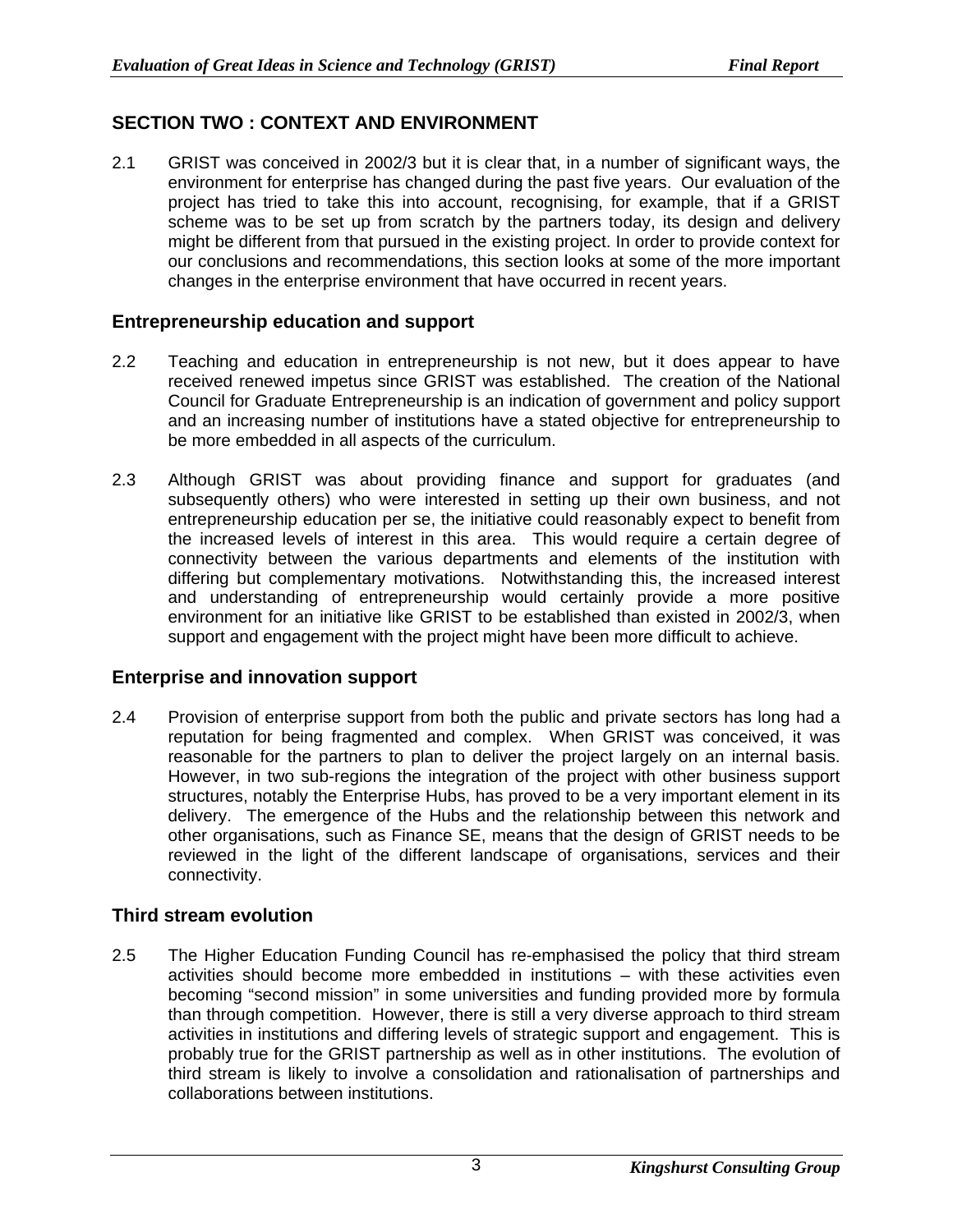- 2.6 GRIST spanned a number of third stream areas, for example, graduate enterprise, university links, and knowledge transfer. Its positioning within the institutions is an issue that will affect its continuance and sustainability. For example, Surrey has a strong reputation and experience in enterprise development, but has recently seen major cutbacks in the level of external funding for these activities. In such a situation it is likely that the institution will concentrate on its more strategic, long term interests such as the Science Park and its own, high profile spin-outs. It is not clear whether GRIST would have a significant place in the portfolio of activities pursued by UniS Direct (currently the main department responsible for enterprise activities). If the focus of GRIST were to revert to one of the original core objectives of supporting *graduate* enterprise, then the scheme could arguably be better championed by other parts of the university, such as the Management School, with its interest in entrepreneurship teaching) and the Careers Service. However, the best situation would be if each of these departments were to work together to make a scheme like GRIST work.
- 2.7 The situation facing Kent and Brighton is different in that they don't have the same length of experience in enterprise development but arguably could have more to gain from the success of a GRIST project. Third stream activities have a different profile at these institutions. The extent of community and business links that GRIST could encourage might be of greater strategic, long term interest to these institutions.
- 2.8 Another illustration of how the environment for third stream activity has evolved is provided by the emergence of the concept of the entrepreneurial university. This is linked to the idea of third stream/second mission mentioned earlier. One of the most frequently quoted examples of an entrepreneurial university is Twente in the Netherlands which provided a stimulus for GRIST (see 3.9 – 3.11). Whether the GRIST partners see themselves as having the same degree of focus is a debatable point however – and one that affects their approach and commitment to such schemes.

## **Finance**

- 2.9 Our impression is that the range of funding available to entrepreneurs to support innovation and business development has broadened since 2003, although this is not necessarily targeted at graduate enterprise activity. Certain schemes have been in existence for some time at the national level (such as SMART) but these have now been supplemented by regional schemes (CommercialiSE, PoCKeT) which, together, create a more robust funding escalator for progressing viable projects. In addition, specific organisations have been set up which are dedicated to the promotion, delivery and management of this funding escalator on behalf of the region or sub-regions, for example, Finance SE.
- 2.10 When GRIST was conceived, it does appear that the loan scheme element did address a gap in provision. Clearly that rationale needs to be assessed in the light of the changing environment. Our recommendations reflect this and our report highlights some of the positive experiences that GRIST can contribute to a renewed debate on funding gaps.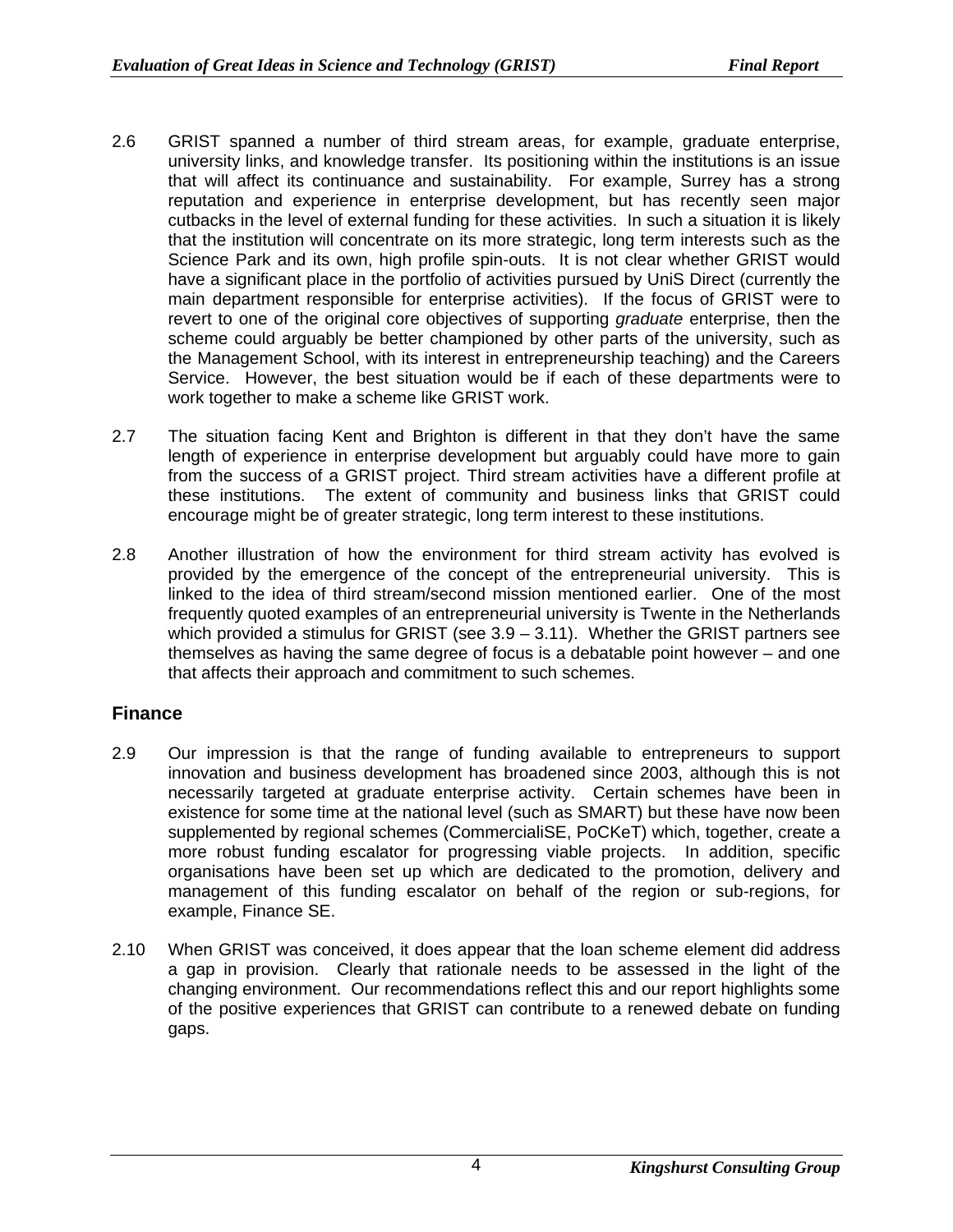## **Summary conclusions**

- 2.11 Summary conclusions on the context and environment for GRIST are as follows:
	- the current environment for GRIST is significantly different from that which existed when the scheme was conceived
	- in many respects, GRIST was a reasonable response to needs and opportunities for enterprise and graduate support that did exist in 2002/3.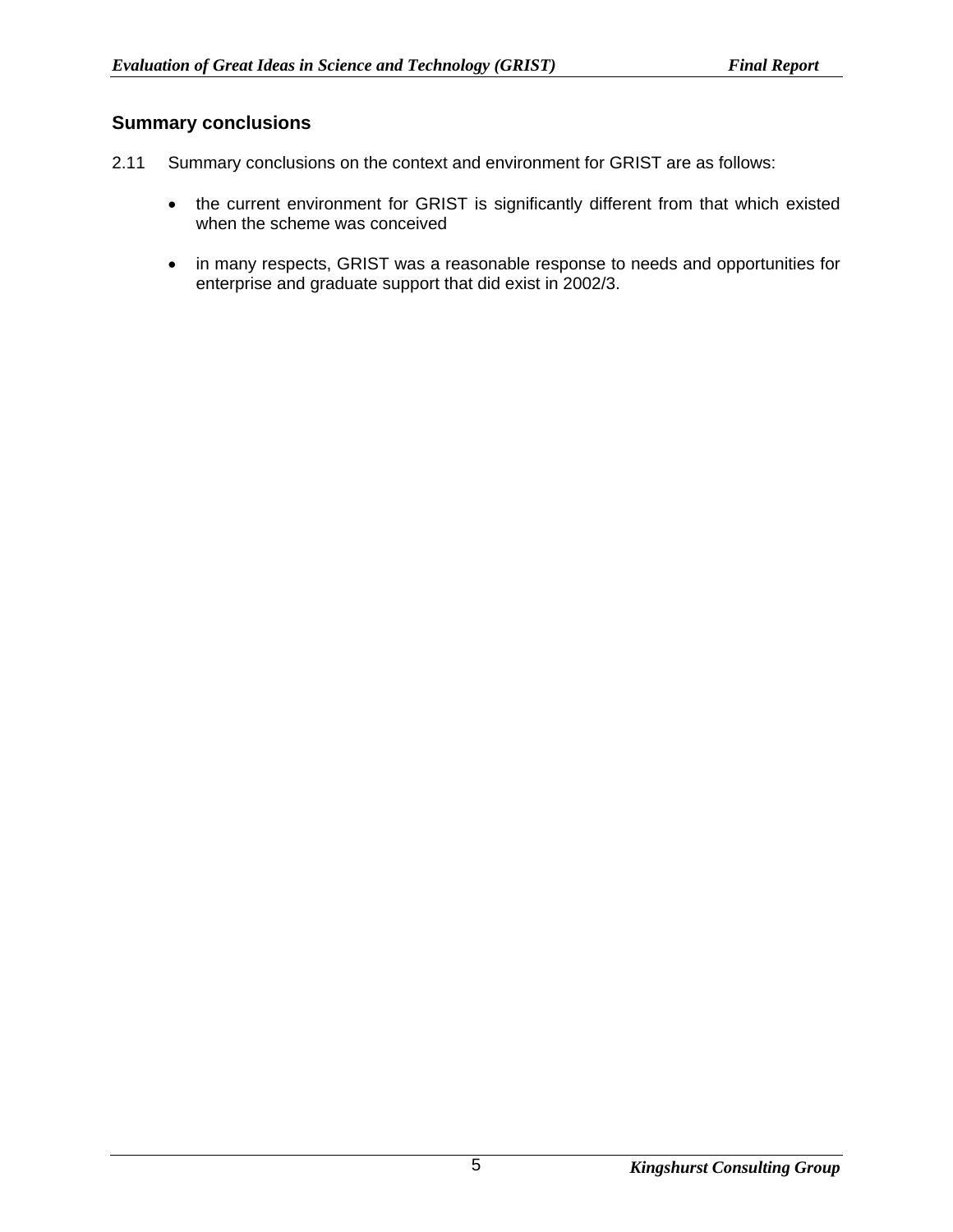## **SECTION THREE : PROJECT RATIONALE AND DESIGN**

## **Rationale and objectives**

- 3.1 Our interpretation is that GRIST was conceived as a mechanism to:
	- encourage graduate retention and entrepreneurship
	- stimulate links between the community, local business and the universities, particularly with regard to support for new technology based businesses
	- respond to local regeneration needs and opportunities
	- influence the way that entrepreneurship and enterprise is dealt with in the host institutions.
- 3.2 It appears that the regeneration potential of the scheme was discussed in the concept and design phase and clearly this was attractive to SEEDA. Consequently, it appears also that the importance attached to regeneration aims was stepped up. As a result, GRIST ended up with quite an ambitious set of objectives.
- 3.3 This situation certainly created difficulties for the partners during the early phases of implementation and was one of the contributory factors to the delays that occurred at this time. We can conclude that the project suffered quite considerably from the outset as a result of unrealistic and mixed objectives.
- 3.4 The positive intervention of SEEDA at a critical time, resulting in an extension of the project timescales and also a revision of some of the project criteria (by then perceived as constraints by the partners), was clearly welcomed and led to a step change in the level of activity. However, by allowing a shift of emphasis away from the core rationale of graduate enterprise and regeneration, the effectiveness of the scheme as a pilot for university based enterprise support and, as a test of its potential strategic impact, was compromised.
- 3.5 Our discussions with stakeholders demonstrated some ambivalence and confusion with regard to GRIST's overall objectives. Most respondents' awareness of GRIST was rudimentary and they did not really understand its aims - perceiving it as a marginal element in the overall framework of innovation and business support. GRIST's limited marketing activity made it difficult to produce a clear differentiation and positioning of the scheme. Whilst this may not have affected delivery during the pilot phase, the lack of clarity would certainly create problems in any subsequent roll out of the scheme.

## **Relevance to market and environment**

3.6 GRIST was conceived in 2002 and commenced in 2003. The environment for graduate enterprise, business support, university/community links and indeed regeneration that existed at that time has already been described, and it is clear that today's situation is considerably different.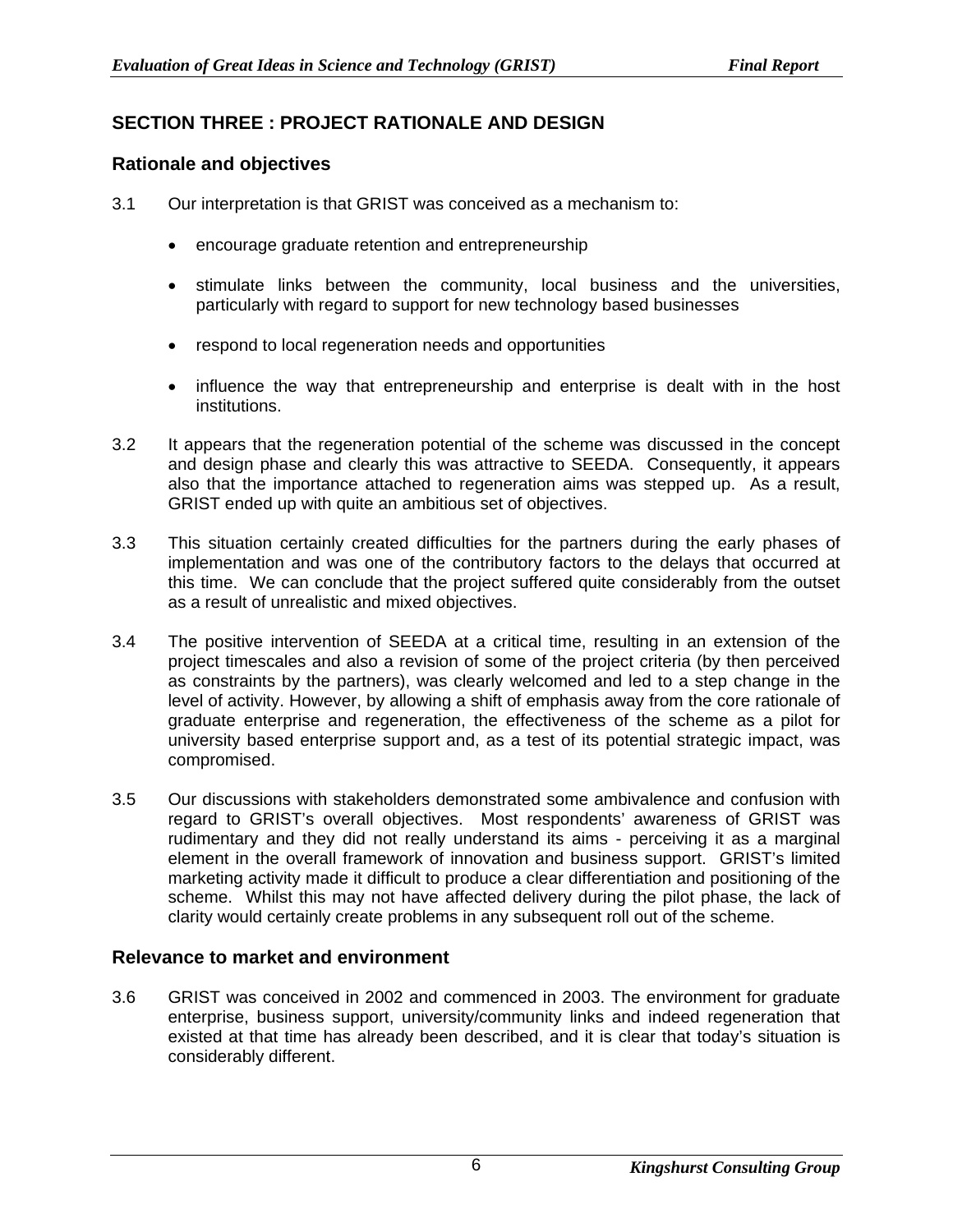- 3.7 At the time GRIST was a bold and innovative initiative that would not have happened without the pump priming and support of SEEDA. It began right at the start of HEIF funded 3rd stream activity, and was instigated during a period when other programmes and entities, were relatively embryonic, for example, Finance SE, CommercialiSE, widespread rollout of Enterprise Hubs. In some respects GRIST was ahead of its time.
- 3.8 In simple terms, we feel that GRIST still has relevance, particularly with regard to the encouragement and support of graduate entrepreneurship, even though it has not resulted in a proven model. However, its relevance to regeneration and wider university links with business has not been demonstrated by the experience of the last three or four years. Indeed, in the context of today's environment, GRIST has become, at best, marginalised and, at worst, irrelevant to achieving these wider strategic objectives.

## **Scheme design**

- 3.9 Much of the initial stimulus in setting up GRIST came from the interest shown by the partners in the Temporary Entrepreneurial Places (TOP) programme conducted at the University of Twente, in the Netherlands. The scheme is clearly held in high regard and deservedly so: TOP has been active in Holland for over 20 years and resulted in over 300 business starts with reported high survival rates, and which currently employ well over 3000 people.
- 3.10 However, despite the initial enthusiasm for TOP, we found that GRIST was not modelled very closely on the scheme. There are some fundamental differences between the design and implementation of the two initiatives, in particular:
	- TOP has a strong emphasis on students and graduates whilst the original focus on graduates by GRIST was not universally pursued
	- the projects that TOP supports have clear relevance to the strategic research interests of the university. TOP schemes are not pursued if a sponsor from a university department is not found. Conversely, the long term links between many of the GRIST projects and their host institutions is not clear. The link between GRIST projects and university research strategy does not appear to have been a major element in the selection of projects. Even where the potential for such links existed they were not actively pursued
	- the TOP scheme is highly integrated within an overall system of support for entrepreneurial and business generation activities at Twente. Implementation of TOP shows a high level of connectivity - both internally between university departments and externally with business support and funding agencies. Although there are differences between sub regions, we found that this level of integration and connectivity had not been achieved by GRIST and perhaps more importantly, opportunities for building connectivity and integration were not pursued vigorously enough in some institutions.
- 3.11 Whilst we acknowledge that GRIST is embryonic compared to TOP, we do feel that there was an missed opportunity to adopt some good practice and features of the model from the outset and benefit from another institution's learning. We also found little evidence that external partners and stakeholders, such as lending institutions, other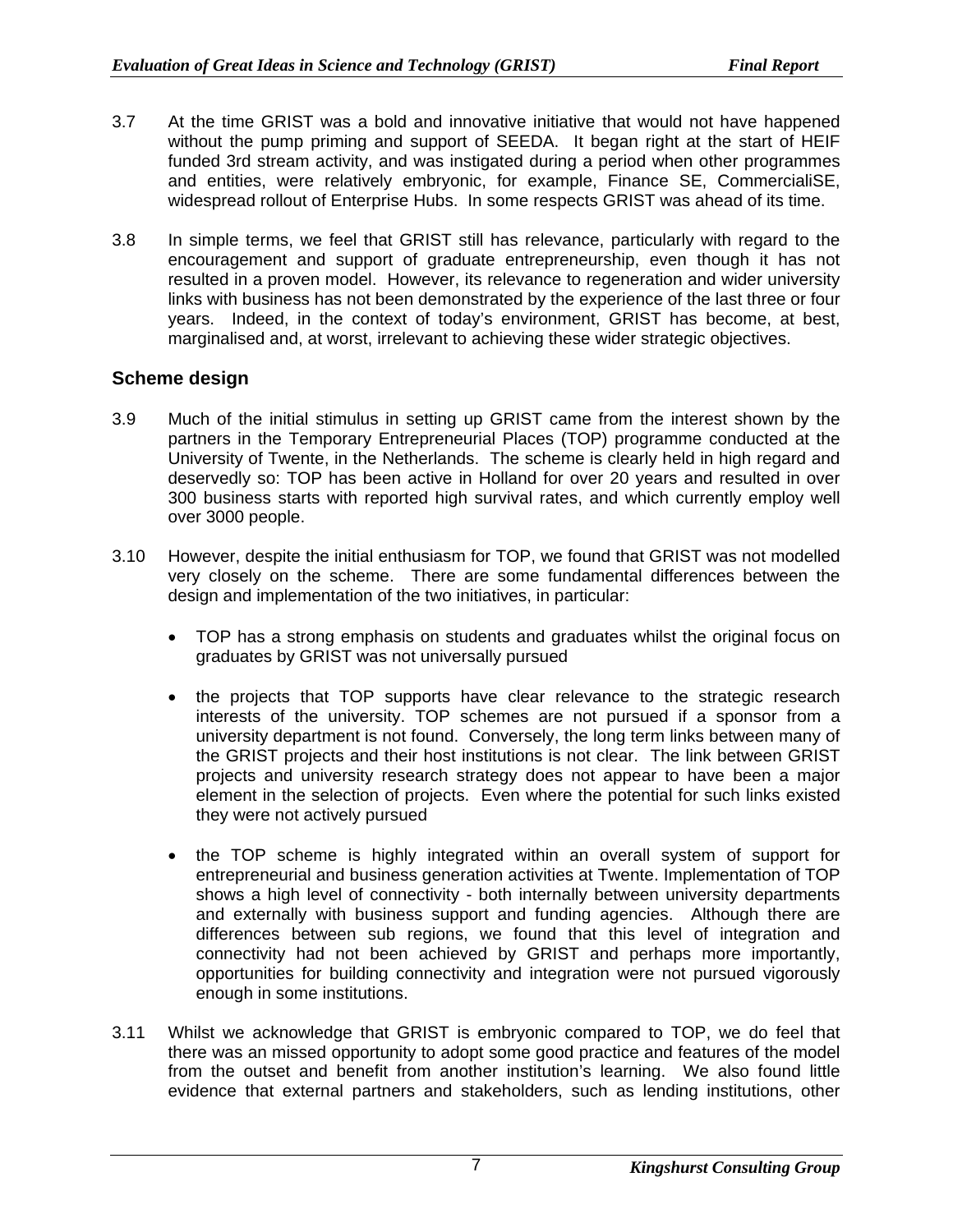public sector agencies, and business support organisations were extensively involved, either in project design or subsequent adaptation. It appears that some organisations were involved when SEEDA called the project review meeting but these contacts and relationships were not systematically pursued, even though less formal relationships did develop, for example, with Enterprise Hub Managers. However, this finding should also be tempered with an acknowledgement that many of the original contacts and Project Managers are no longer available to be interviewed to verify this point.

- 3.12 Although it was conceived as one project, the way GRIST was implemented resulted in three pilots with some commonalities, but also with some significant differences. The differences in delivery approaches are covered in greater detail in Section Four, but there were also differences in project design, for example, with regard to repayment terms. Although each institution made loans against a common contractual format, the terms of those loans show some variances. For example:
	- Brighton and Kent placed more emphasis and importance on maintaining an equity stake in each project than did Surrey
	- Surrey's repayment terms sometimes included royalties based on projected turnover, whereas Brighton and Kent's repayment terms were arranged more on a straight repayment basis alongside the provision of equity stakes.

## **Sustainability**

- 3.13 It is a credit to SEEDA and the partners that the design of GRIST had sustainability as an important aspect right from the start. The re-investment of returned loans together with the additional funds that would be returned via the royalty arrangements and equity stakes, as well as the potential involvement of commercial funders in supporting GRISTers' businesses would, in principle, provide a platform for the scheme to continue and, over a period of time, move away from the need for public sector intervention and underwriting.
- 3.14 In practice we did not find that GRIST has a realistic prospect of sustainability in its current form. As a pilot it was a relatively small project and, inevitably, lacked critical mass. However, the effect of this was that it did not provide a clear test of a model for graduate enterprise support.
- 3.15 It is too early to say how much of the loan base will be returned and with what amounts of premium (if any). There are already some indications that a proportion of the loans will default although recognition of the likely default rate and the effect on the project is unclear. In addition, many loans will not be returned until well into the future so there is an interim period of financial uncertainty which implies that the current model is certainly not sustainable. The effects of this should have been anticipated and provision made to deal with it at the outset.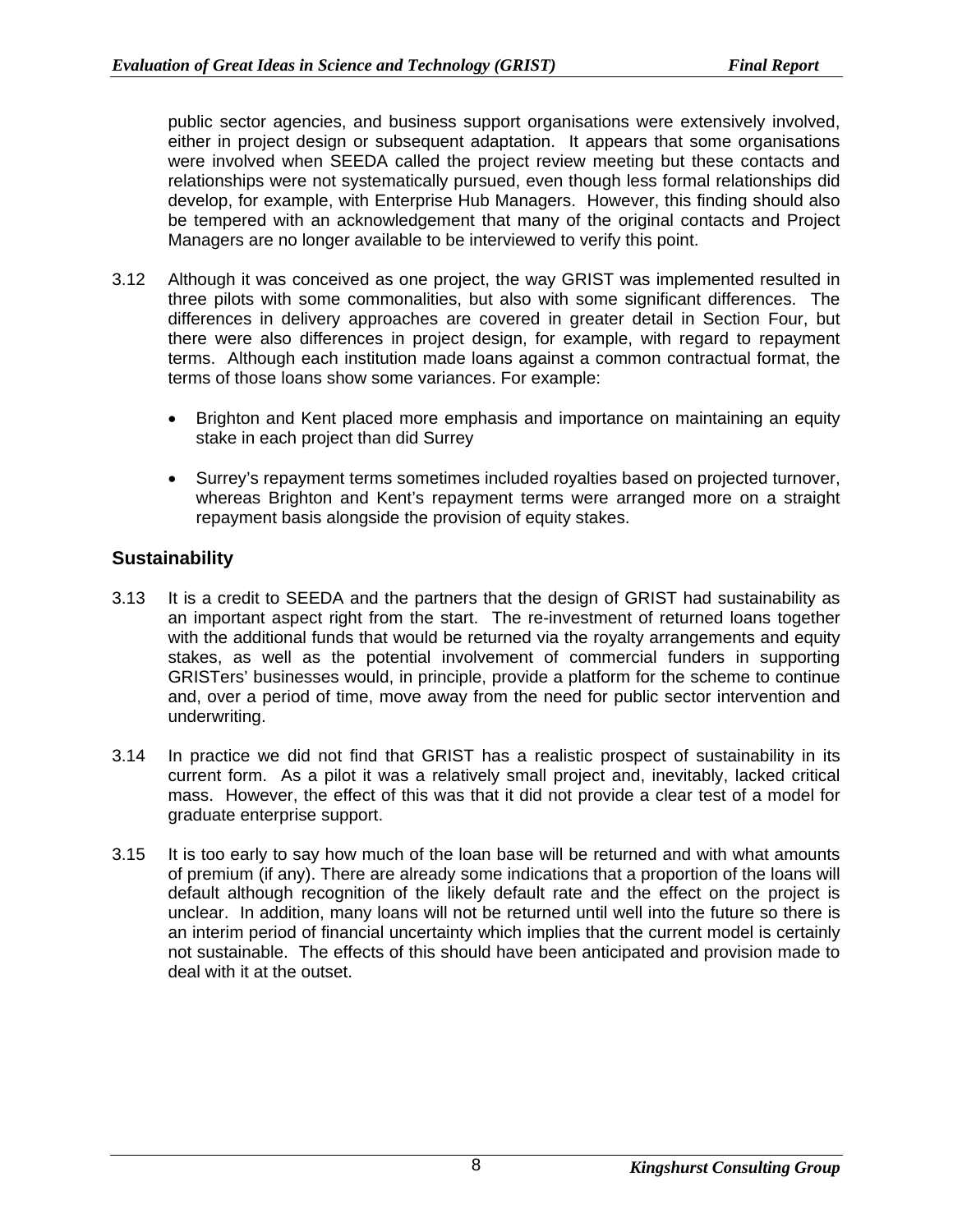#### **Summary conclusions**

- 3.16 Summary conclusions on project rationale and design are as follows:
	- GRIST was a bold, experimental and innovative scheme and its design was an appropriate response to the situation that existed in 2002/3. However, in many respects, it is now out of tune with today's environment
	- the project suffered from having too many objectives, exacerbated by the fact that it was also to be delivered by a partnership of universities with little experience of working together in this area
	- although TOP was a key stimulus, there are few features of the model which were implemented in GRIST
	- the project timescales, even with the extension awarded by SEEDA, were always too short to allow a full understanding of the medium to long term effects of a loan scheme
	- in its current form, GRIST has little relevance as a mechanism for encouraging regeneration or more general university based business and enterprise support
	- the objective of supporting graduate entrepreneurship is still valid and universities have an important role to play in any related initiatives
	- there are some excellent features of GRIST which should be incorporated in any future initiatives. However, there are also some features about which we have serious concerns, based on interviewees' responses.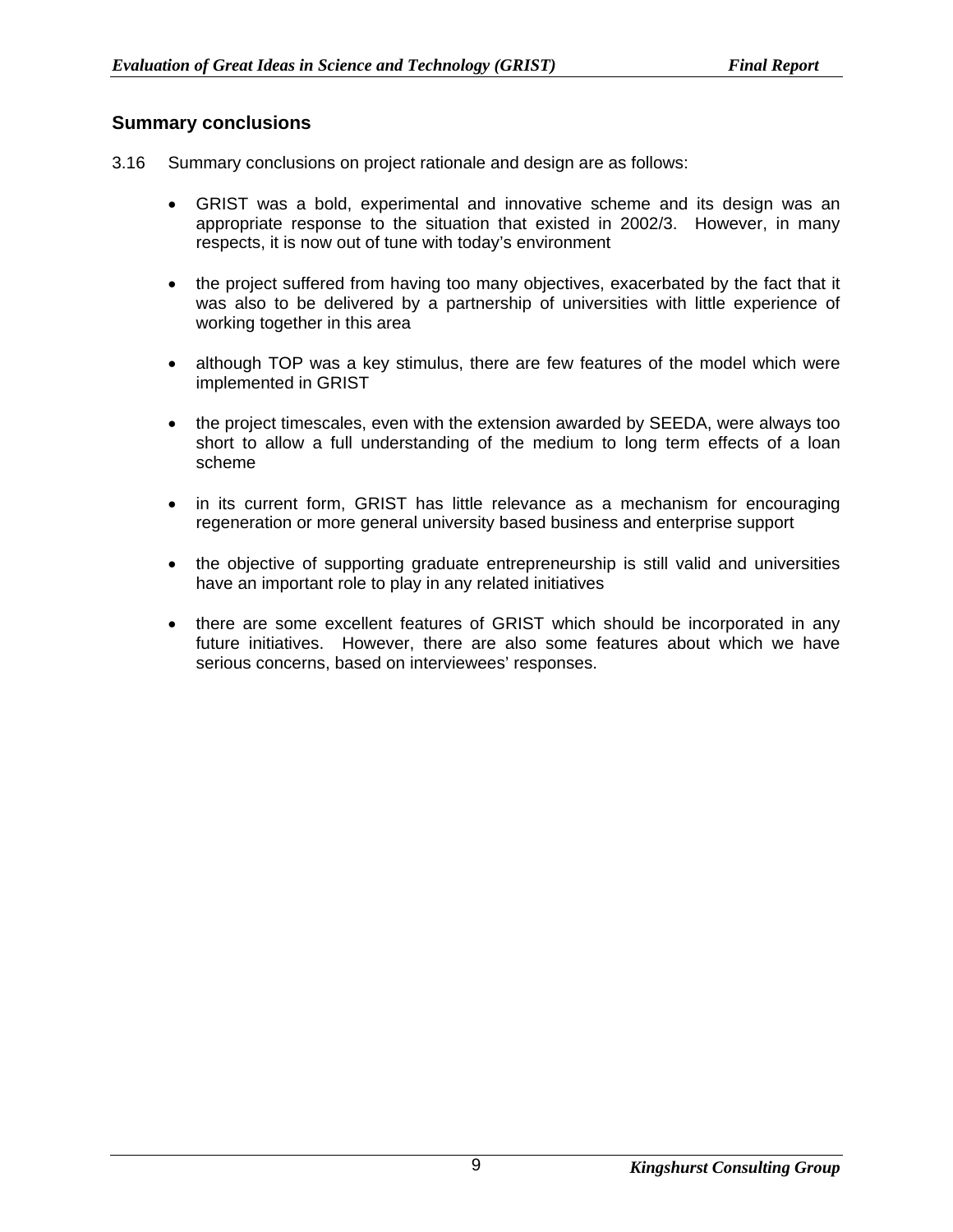## **SECTION FOUR : PROJECT DELIVERY**

4.1 GRIST has been delivered differently by the three university partners which has meant that in effect, GRIST is not in fact one, but three pilots. There are some areas of commonality, and some major differences which are explored in this section.

## **Early stages**

- 4.2 It is acknowledged by all concerned that the project experienced considerable delays in its early phases. There are a number of reasons for these, but our investigation concluded that two of the most pertinent are:
	- the initial targeting and focus on regeneration
	- establishing the vehicles for investment and collaboration.
- 4.3 Originally one of GRIST's aims was to assist potential graduate entrepreneurs who were either in, or willing to relocate to, areas of deprivation or regeneration – specifically Hastings and Thanet. It became clear early on that this ambition was not going to be achieved. This was due to a lack of graduates in those areas (there being no established university presence), combined with a marked reluctance of graduates from nearby universities to relocate. The constraints on potential beneficiaries were relaxed to include graduates and other potential entrepreneurs in the wider 'catchment' areas of the three participating universities, whilst retaining a particular focus on the two regeneration areas.
- 4.4 The project closure report documents how the unforeseen legal work led to delays in the project's effective start date. It also shows that Surrey started to make awards considerably ahead of Brighton and even further ahead of Kent. It is likely that this staggered start was due, in part, to Surrey having the Set Squared project and not having the regeneration objective.
- 4.5 Legal advice was commissioned as soon as the initiative was approved but could not have been commissioned during the negotiation phase with SEEDA because no money existed to pay for it. At the outset the concern was the Consumer Credit Act, which proved to be a minor problem. The real delay was when the true implications of the Financial Services Act were understood with regard to the equity section, which had not been foreseen.
- 4.6 The knock-on effect of the delays caused by the legal process, coupled with the initial focus on regeneration, had a knock-on effect on project delivery. This has perhaps been felt most in Kent, where loans were compressed into roughly a 12 month period.

## **Marketing**

4.7 In common with the overall diversity of approach noted above, a variety of routes to market were eventually adopted by the partners. These ranged from quite specific targeting of the student population (Brighton), to more of a reliance on existing contacts and third parties (Surrey). However, one caveat is that many of the original members of staff responsible for GRIST were not available for interview so the full extent of marketing may not be entirely evident.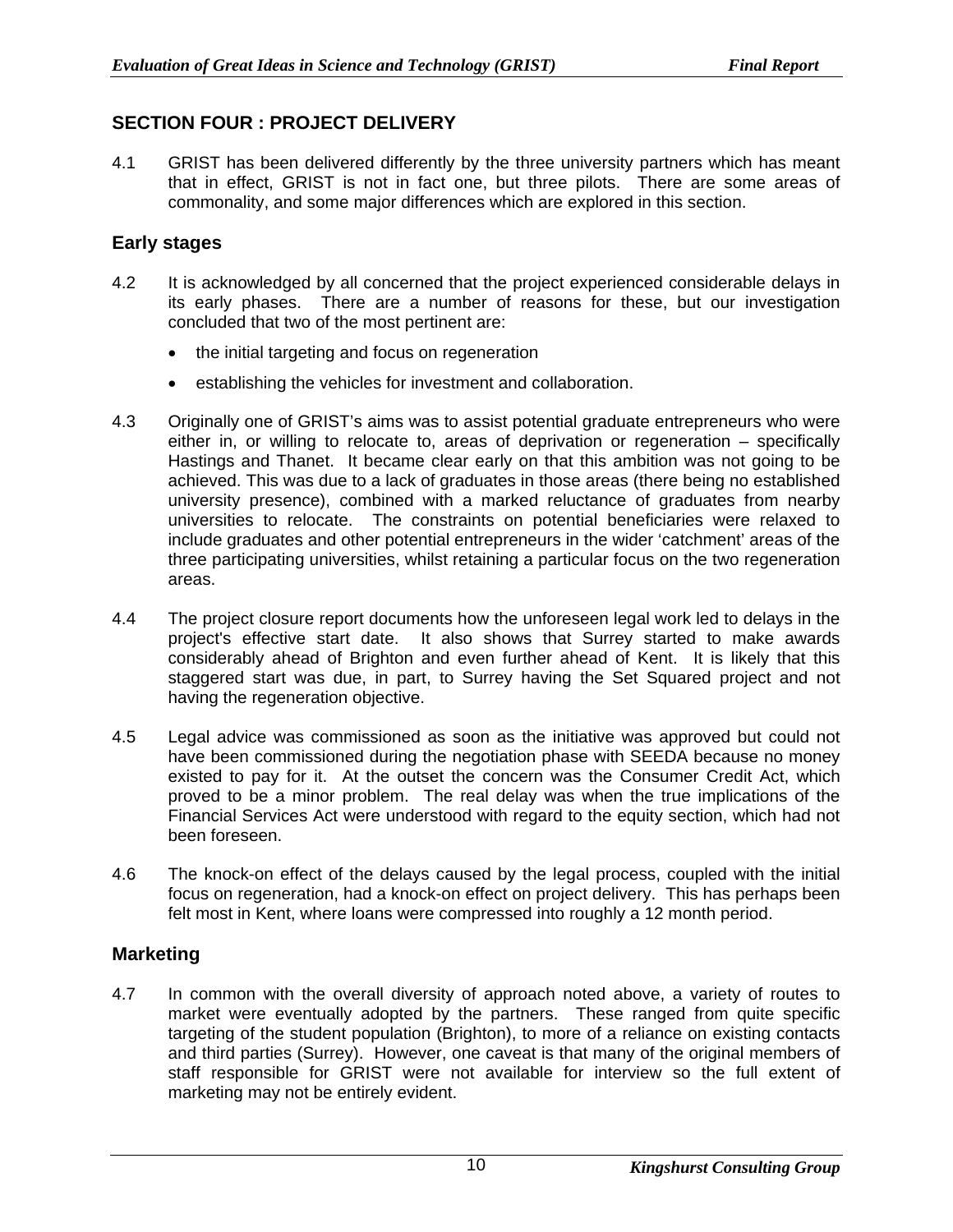- 4.8 Promotional activities certainly included the creation of the website, specific marketing collateral, presentations, particularly externally to the wider business support environment, piggybacking on other materials such as newsletters and general advertising in newspapers. Brighton also demonstrated a useful approach by identifying potential GRIST applicants from student degree shows - such as those in the 3D Design and Materials Practice. This particular degree can combine technology with art and design, and many students are pre-disposed towards self-employment. Surrey also has degrees that combine traditional subjects with entrepreneurship, for example, computing/engineering. Although one of the Surrey beneficiaries was taking one of these courses, a strong link between the course and GRIST is not apparent.
- 4.9 The change in focus to a wider target area does not seem to have had a very marked effect on the marketing strategy. In the closure report, the partners indicate the best way of engaging with non-student beneficiaries is through direct approaches and referrals, although there is some evidence that newspaper advertisements attracted attention in the Hastings area.
- 4.10 The variety of approaches, although somewhat scattergun, was arguably a reasonable way forward given the large audience and its heterogeneous nature. Feedback from stakeholders, however, provides some limited evidence that promotion had not been undertaken particularly widely or effectively. Ambivalence or even mild confusion about the project was evident, indicating that it had not been well differentiated from other initiatives aimed at supporting enterprise and innovation. A number of the Surrey beneficiaries, for example, did not report a strong link between GRIST and the University, associating the project more closely with other organisations such as the Enterprise Hubs.

#### **Pipeline**

- 4.11 All partners acknowledge that promotion was not easy. One of the consequences of this was that the pipeline of enquiries was slower to start than expected. Moreover, it did not flow continuously throughout the project – a lot of Kent's activity, and to a lesser extent Brighton's, was towards the end of the contract period. As noted elsewhere, this has a knock-on effect in terms of disbursing loans, planning their repayment and utilisation.
- 4.12 Surrey appears to have made loans first because there was demand locally, mainly amongst embryonic businesses that were already involved with existing initiatives such as  $SET<sup>2</sup>$  and latterly the Enterprise Hub. However, the momentum of this head start appears not to have been maintained. Surrey certainly increased its hit rate after the change in project management fees and the round table called by SEEDA.
- 4.13 Kent, conversely, struggled for a long time to find graduate beneficiaries in Thanet (in retrospect a difficult task) and it is not very clear why they did not adopt the approach used in Hastings sooner - which was to target any potential entrepreneurs. Their loan profile goes from zero to six in one quarter.
- 4.14 Brighton demonstrates elements of each of the other regions, starting after Surrey with a single loan, and then jumping up to six loans in the space of one quarter. After a period of static growth, there was another burst of activity and, in fact, Brighton made all its awards first, ahead of the other two.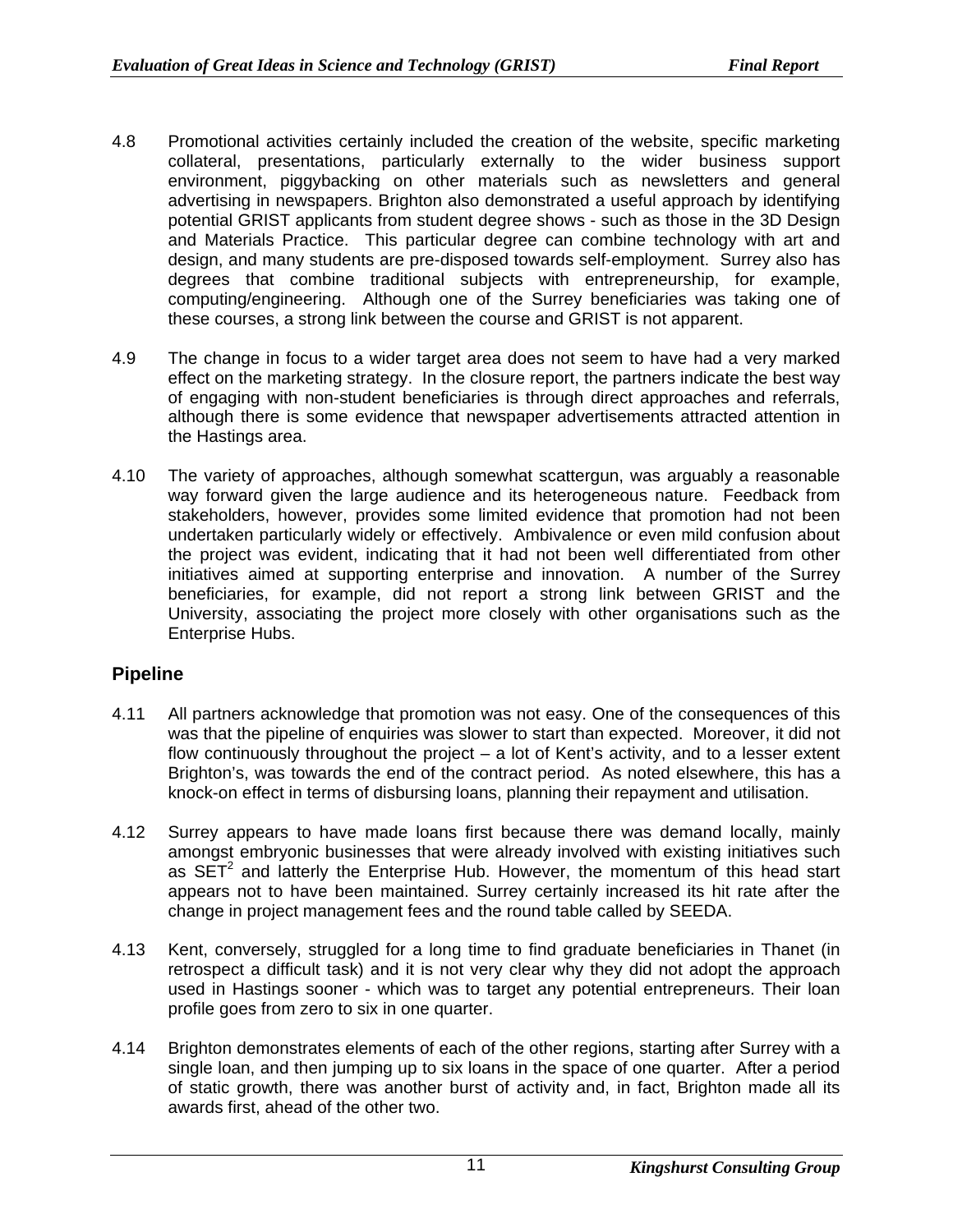- 4.15 Overall, GRIST had 82 applications (with more rejected before they got to the stage of formally applying in writing) and made 35 awards (a 36th award was rejected by the beneficiary and at least one other award has also been returned) – a conversion rate of 1 in 2.3; which is quite high.
- 4.16 Overall, as shown in the project closure report (p3), there is not a smooth curve in terms of award delivery. This, and the conversion rates, indicates that the pipeline was weak and the universities struggled to raise awareness and interest in the scheme and to maintain momentum. It also shows that ongoing marketing or other promotional activities, combined with the need for applicants to put together credible cases, take time to show results, despite an efficient application process. Our work programme did not enable us to make a clear assessment of actual demand levels. This would have to be a consideration of any future activity.

## **Mentoring**

- 4.17 The majority of beneficiaries were offered mentoring but not all took it up. In Surrey, mentoring came primarily from either the GRIST Project Manager directly or via the Merlin scheme, whereas in Brighton the mentoring was completely from the GRIST Project Manager. In Surrey, there is a prevailing attitude (remembering many GRISTers are quite experienced business people) that help was only required when specifically asked for and much of the "mentoring" provided is better defined as project management and monitoring assistance. Surrey GRISTers perceived GRIST as a loan scheme and not as a business support or mentoring scheme but they were well aware that such support was available from other sources.
- 4.18 In Brighton (and particularly Hastings) there was a very strong demand for mentoring. In fact, we found that this went beyond mentoring and into the realms of 'handholding'. The result was that the University of Brighton had to spend a lot more time than originally envisaged on providing support, and that even now some beneficiaries would like further assistance. This demand is fuelled by a combination of a lack of business experience, confidence issues and also some beneficiary perceptions that GRIST exists to help that individual in whichever way they require, rather than build their own capacity for self-help.
- 4.19 Overall, most beneficiaries are very complimentary about the quality of their mentors. The only issues seem to be lack of contact on occasions, and also a desire to have a mentor who is expert in the GRISTers' particular industry – the latter is a common complaint amongst SMEs taking up business support in general. In addition, some awardees also remarked that an academic and / or technical mentor from a university was not very attractive and that any mentoring and business support offered needed to come from experienced entrepreneurs and business professionals.

#### **Links to external resources**

4.20 The Enterprise Hubs in Surrey and Kent are co-located or in close proximity to their respective universities. There is no such arrangement in Brighton, with the closest Hub being in Eastbourne. It is very clear that this brought significant advantages to Kent and Surrey. Beneficiaries in both regions reported strong links with support from a variety of business organisations or advisory services. In Kent this was particularly built on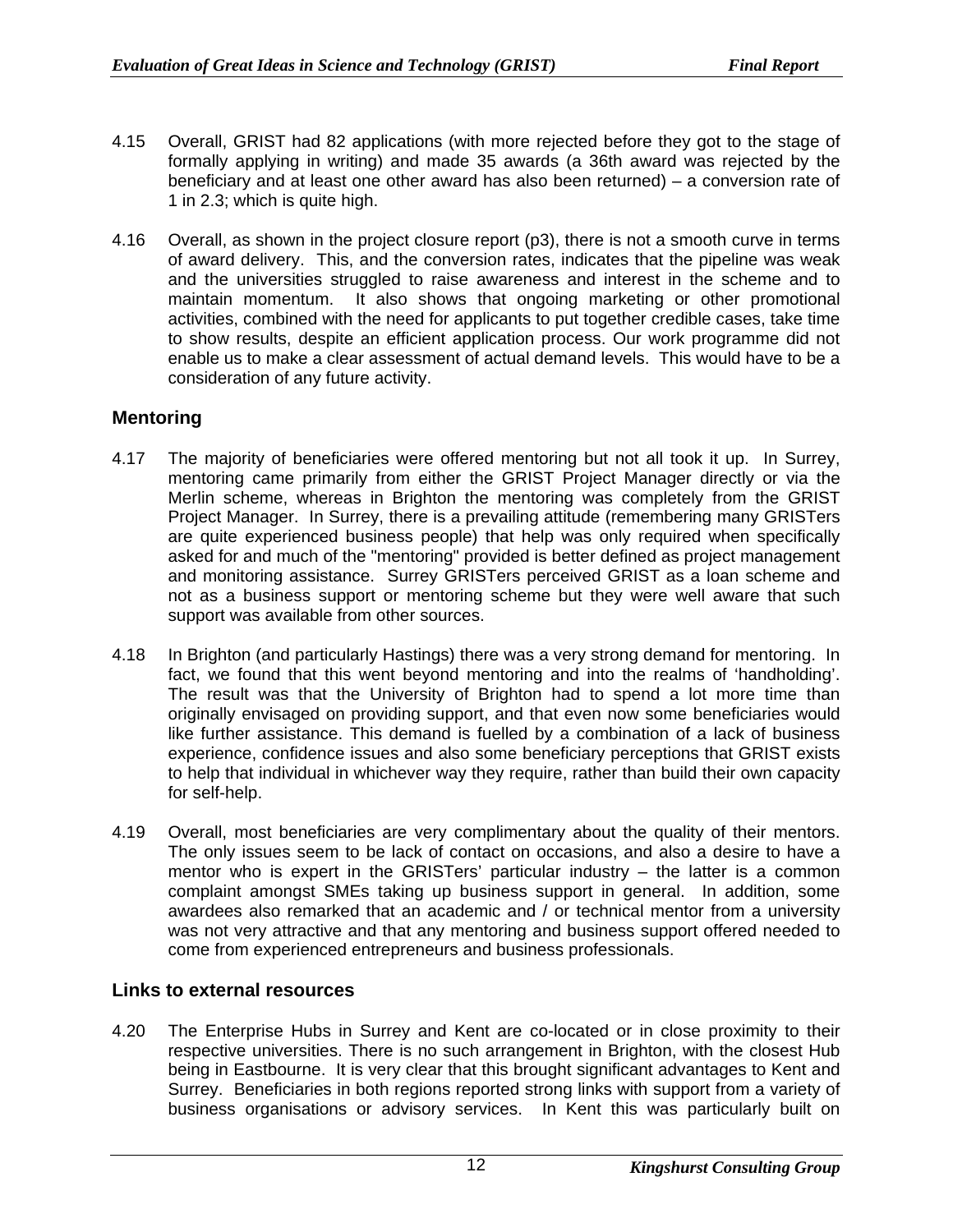services available to tenants within the Hub, such as monthly networking events, access to mentors and Business Link Kent seminars, as well as the relationship with the Kent Business School.

- 4.21 In Surrey, many beneficiaries were involved with the Hub or linked initiatives such as  $SET<sup>2</sup>$  before they were introduced to GRIST. It was clear that the Hub environment and services provided within it were more important to the individuals than GRIST which was perceived as a useful and welcome "bolt on" to the core service. Nonetheless, in both cases, where a 'triple helix' occurred (i.e. business, University and Hub/business support organisation services all in the same place), some relationships or links were developed which either were, or could be, exploited.
- 4.22 Conversely, linkages with external services were weaker in Brighton. Although some business support organisations were aware of GRIST, and some beneficiaries were referred to external support (e.g. Manufacturing Advisory Service, 1066 Enterprise). We understand that there was more substantial contact with business support organisations in Hastings. However, this did not figure largely in beneficiaries' experiences and did not appear to be systematic.
- 4.23 Probing further, it became clear that many GRISTers in Brighton and Hastings had only a rudimentary idea of business management tools and techniques. Most of them had not received any formal training or support. Whilst it appears that business planning, marketing and finance etc were discussed in mentoring sessions, it is apparent that this advice was not always taken up. The result is that some beneficiaries have developed ideas, products or services, but have not yet proved whether there is any demand, nor how it might be funded, marketed or turned into profit.

#### **Links to internal (university) resources**

- 4.24 As regards the linkages encouraged with other departments, facilities and services offered by the host institutions, again there were a variety of experiences. The number of linkages between GRISTers and University departments were quite limited at Kent. These had mixed results, and there is a slight concern among beneficiaries that the University perceived this as an opportunity to recoup GRIST funding.
- 4.25 This 'recycling' also occurred at Brighton, but was not particularly seen as an issue, although it was reported to us by one GRISTer that £12K (not necessarily from GRIST funding) appears to have been spent with an academic and students. Several GRISTers, particularly ex-students, wished to use the specialist resources in the University, ranging from the microbiology expertise to the library and workrooms with cutting equipment. However, they unanimously reported problems of not being allowed to/having to pay. Eventually they were given access to physical space or resources but were not shown how to use the equipment. Most were disappointed, and could not understand why access was so difficult.
- 4.26 Another group, mostly in Hastings, did not have personal knowledge of the resources available but had high expectations, given that GRIST provided both funding and expertise. Some of these have also been disappointed, but this might be more about managing GRISTers' expectations than failure of provision.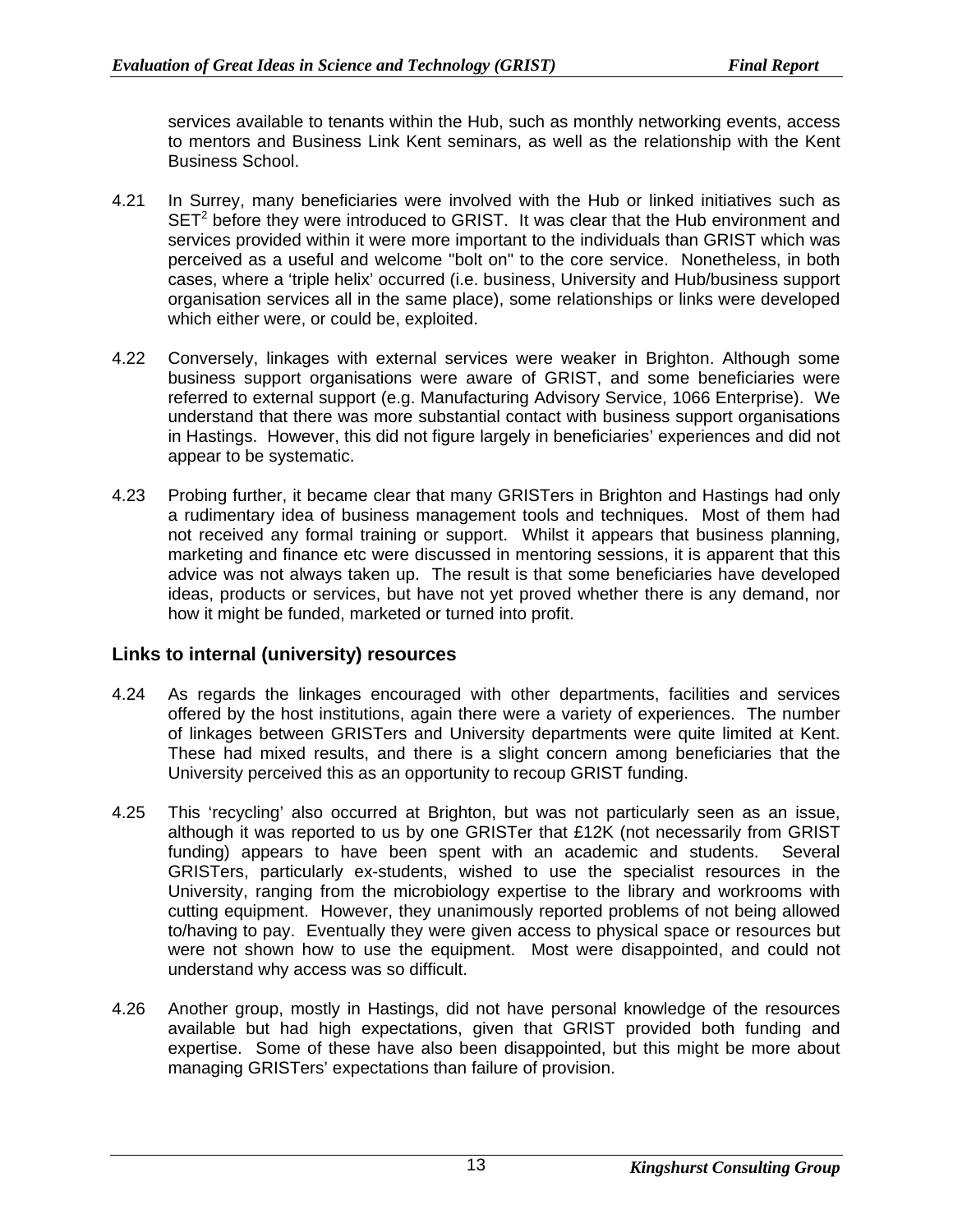- 4.27 There has been some feedback on the quality of help in Brighton, where it has been provided. A couple of applicants said they were led to believe they might have access to student help (via projects) but it never materialised; another couple had access to advice on intellectual property but they failed to understand it (it's not clear why they didn't go back until they did understand it); a couple of GRISTers have had a very good experience, but one person is of the firm opinion that the assistance provided by the university was of very poor quality and severely delayed/reduced her chances of success.
- 4.28 This general feeling of disappointment in university dealings is borne out by Surrey GRISTers; although it is perhaps compounded by a feeling of indifference as well – as fewer Surrey GRISTers had expectations of such links and most did not have overtly technical needs compared with other areas. A number of Surrey participants identified the lack of linkages back to the university as a wasted opportunity in the project even though their expectations of the benefits that might have accrued were fairly modest. A small number even reported that their attempts to make links were poorly dealt with and ultimately failed. This is a major disappointment of the project.

#### **Project management**

- 4.29 Brighton had the contract with SEEDA and took the lead role on behalf of the other partners, for example, in collating project management information. Acceptable records were kept at each university concerning applications and contracts and we can conclude overall that GRIST has been reasonably well managed, although the changes in staffing may well have resulted in some discontinuity of approach.
- 4.30 Certain data are collated quarterly in order to report to SEEDA, and Brighton has taken the lead on the project closure report. The relationships at this level between the partners and between SEEDA appear perfectly satisfactory.
- 4.31 There are some concerns however, associated with the ongoing project management of GRIST now that the main contract period has concluded. It is not clear, for example, that each university has a robust and ongoing risk management process in place to flag up likely delays or defaults in individual repayments schedules and to understand overall the implications of such changes. As more loans become due it is important that the project is closely managed, for example, with regard to renegotiation periods and defaulting loans, even though SEEDA will no longer be involved. The extent of likely default rates, the implications and the corrective steps planned are not extensively discussed in the final report and we believe this to be a serious omission.
- 4.32 With the majority of loans being given as a lump sum, payable over 4 quarters, there is little evidence that projects did not receive the finance as intended. It follows therefore that the vast majority of projects have, to date, successfully met their milestones /objectives in order to trigger release of the next tranche of money. This contrasts with an intuitive expectation that a good number of the projects in a high risk portfolio will not run to plan. In addition, given that there have already been defaults and renegotiations of repayment schedules, there is some evidence that the monitoring process during loan disbursement and/or the initial milestones agreed might not be robust or challenging enough.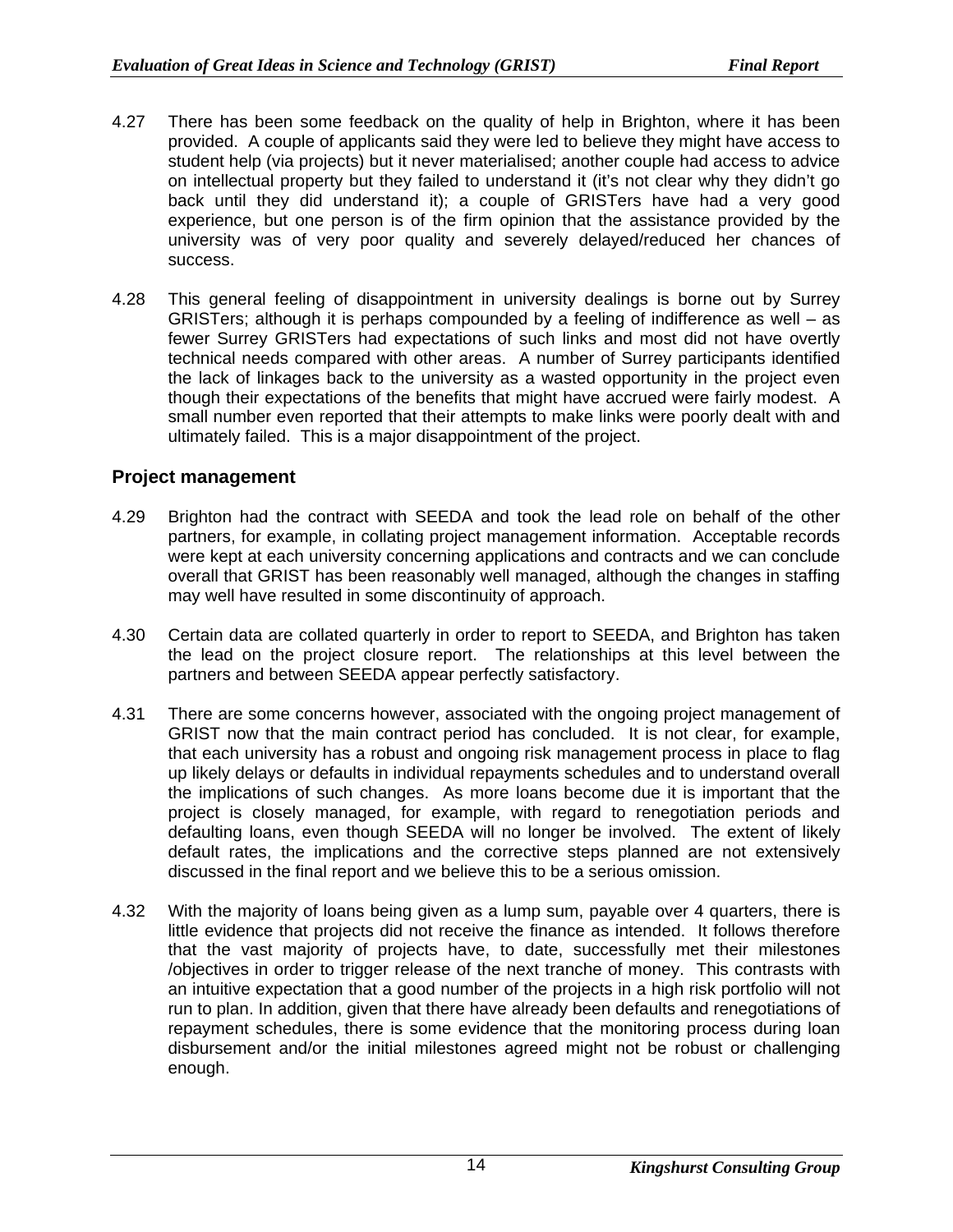4.33 There is some evidence also, at least in one region, that more stringent monitoring and/or break points need to be introduced into the projects and/or the contracts. Overall there is a concern that "good money" could too easily be allowed to "follow bad money".

## **Staffing and resources**

- 4.34 All partners have seen changes in their project staff. This is perhaps inevitable given the duration of the scheme, although the extent to which wider economic factors such as the loss of Higher Education Innovation Funds have been allowed to affect GRIST is a concern. The discontinuity of staff, has had some negative impact, particularly in two sub-regions. For example in Kent, the original Project Manager is acknowledged to have been excellent – very proactive, available and dynamic – once funding was found for a full-time post. This type of intensive engagement was appropriate for early stage relationship building and ongoing support. However, her successor now has the task of managing expectations as the relationship with GRISTers moves into a different, more account management type role.
- 4.35 In Surrey there have also been staff changes. GRISTers did not report a major problem with the change of Project Manager - just some level of disappointment. The effects of staff changes appear more important at the institutional level however. There is some evidence that the original rationale and opportunity presented by the project was not communicated widely enough and this has led to issues of "ownership" within the organisation. The set up, promotion and day to day delivery of the project were not managed in an integrated fashion and this is a disappointment as the opportunity presented by GRIST was perhaps not exploited as much as could be expected.

## **Partnership working**

- 4.36 An underlying objective of GRIST was to build collaboration between the partners, and also to use existing wider links to raise awareness amongst other universities. At the project start it was hoped that Surrey could share its experience in enterprise support, for example, through their involvement in  $SET<sup>2</sup>$  with Brighton and Kent to improve the delivery of GRIST, and by association, enterprise activities at the institutions. Although this is hard to evaluate because the original Project Managers have moved on, this sharing of experience does not appear to have happened, at least in a structured or systematic, and sustainable, way. It is not clear why, whether it was just inappropriate (i.e. not enough commonality of purpose or approach); or whether the partners did not have a close enough relationship.
- 4.37 As regards collaboration at operational level, an example of partnership working between Project Managers was problem solving the whole issue of grant versus loan which led to a major change taking place at the mid project review.
- 4.38 All three partners say that their working links have been good, they feel they know one another better, and point to potential joint bids in the future as proof of their collaboration.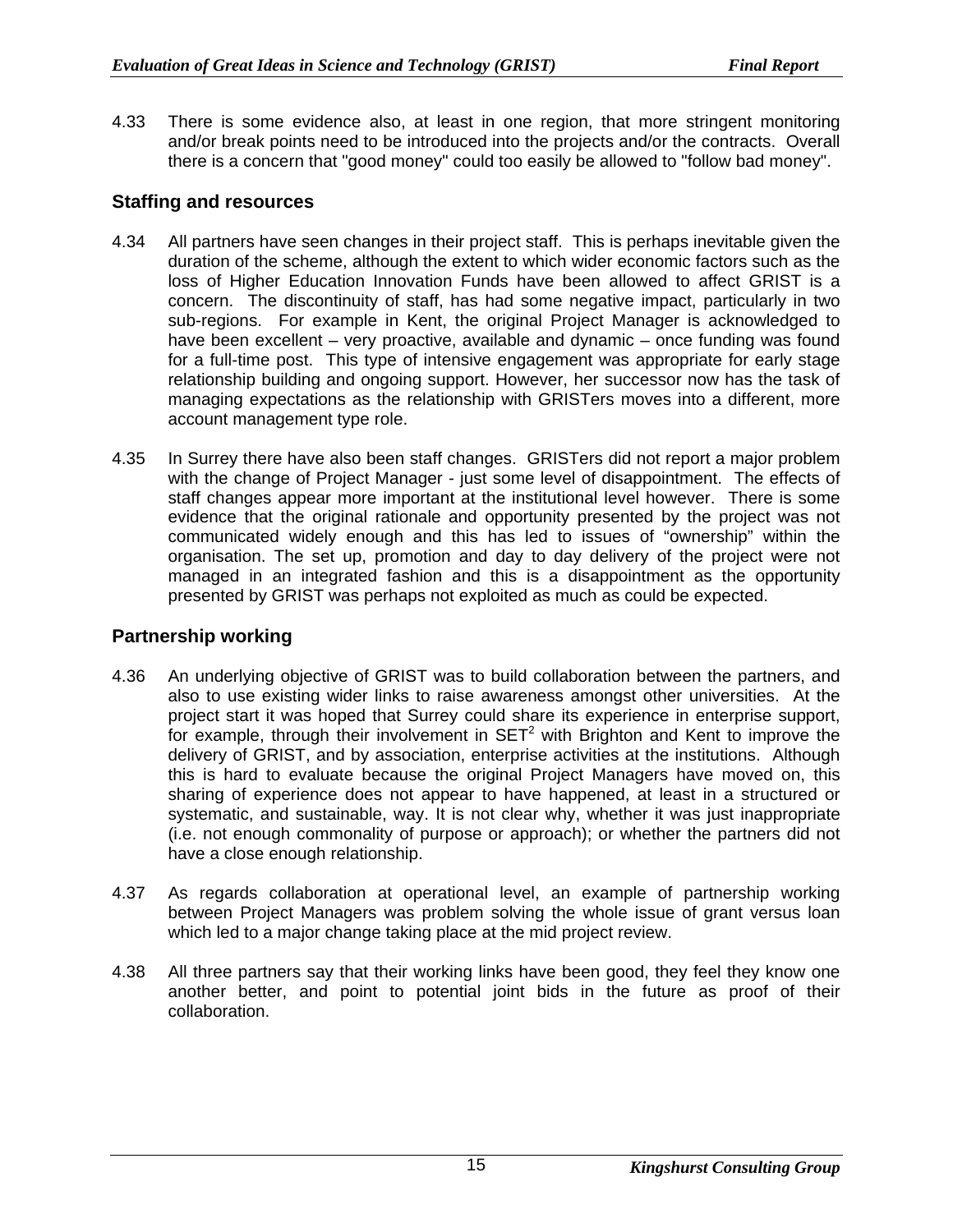## **The beneficiary experience**

- 4.39 We have already commented on some major aspects of the beneficiary experience:
	- signposting to and integration with external sources of help was very good in two regions but poor in the other
	- signposting to internal sources of help was patchy and disappointing overall
	- accessing internal resources was difficult (unexpectedly so)
	- mentoring was appreciated and found to be of generally good quality.
- 4.40 Beneficiaries were asked to what extent they were attracted to GRIST by the money or by the access to University experts and specialist resources. The differences in responses to this question by sub region were quite marked:
- 4.41 In Brighton, responses were mixed, but hardly anybody said the money was of prime concern. Those who were slightly more interested in the financial rather than the support aspects had no special expectations of the University, seeing it more or less as a potential channel to funding. However, the majority saw the funding and support of equal benefit, with many enthusiastic about the latter. Unfortunately, as we have seen, many had less than entirely satisfactory experiences; as a result they have become more sceptical about university-based business support.
- 4.42 In Kent, at the outset the attraction of the money was predominant for six GRISTers, fairly evenly balanced for two, and of lesser importance for two. Since the loan approval had been given and GRISTers started to receive business support (training, mentoring, networking etc.) three of the six felt that the money had become less significant, considerably so in two cases.
- 4.43 In Surrey the loans were of prime importance and any business support offered directly by GRIST was at best secondary and mostly irrelevant. GRIST was perceived as a funding mechanism only and not a mechanism for working with a university or for receiving support from a university (business, technical or otherwise). This reflects the fact that most GRISTers were already receiving services from other agencies and the loans were regarded as a relatively easy addition to the portfolio of support.
- 4.44 It should be remembered that many GRISTers (in Brighton at least) had low awareness of external sources of help – it may be that they did not realise that other agencies are able to signpost onward. However, it is equally true that many universities have a confusing interface to the outside world, and many potential users of university based services may find it hard/be put off trying to find the right person to speak to about an issue. Projects such as GRIST have the merit of providing a clear access point into the university environment, but to date, it has not succeeded in facilitating relationships between internal expert resources (i.e. supply) and external demands.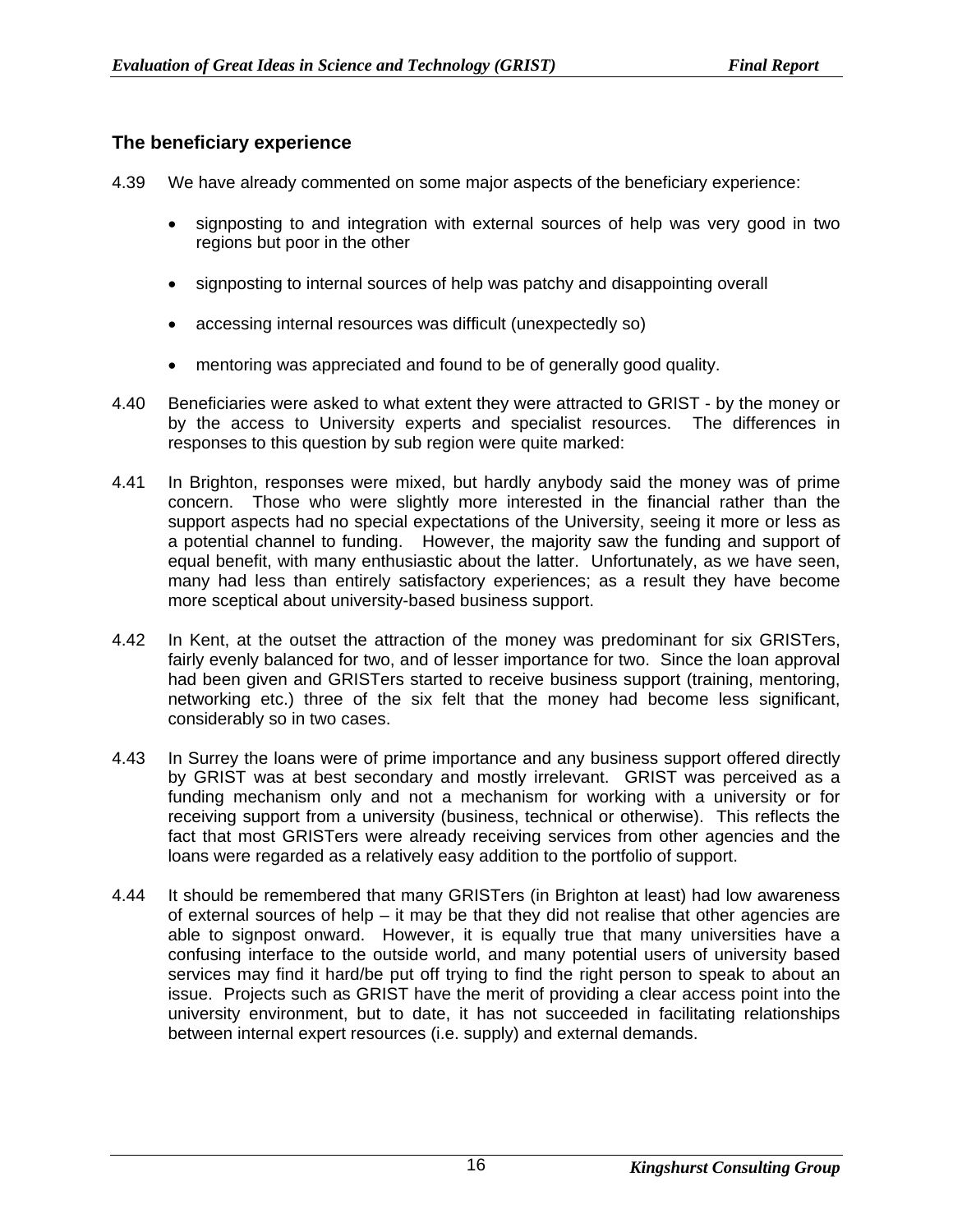## **The application process**

- 4.45 As noted in the individual area profiles, beneficiaries' views of the application process were mostly positive. It is noticeable that a certain amount of coaching went on to prepare applicants' forms and then also to prepare the individuals for their Panel presentations, particularly in Brighton and Kent. Most, but not all, reported the process to be effective and speedy. In addition, many reported that the Panel interview process yielded unexpected benefits, for example, guidance being provided on projects and that the Panel members were, for the most part, knowledgeable, approachable and helpful.
- 4.46 The main concern reported with the awarding process actually related to what happened after applicants were advised of their success. A number of GRISTers experienced delays in receiving their payments. In Surrey this resulted mostly in manageable adjustments to business plans whilst in Brighton there were a few notable individual cases of economic hardship caused by the delays as beneficiaries were advised to give up jobs to concentrate on GRIST. This is a major issue and worry where GRIST is dealing with individuals and their livelihoods, some in areas of deprivation.

## **The loan amount and format**

- 4.47 Most GRISTers found the amount of money to be satisfactory with a few saying more would be welcomed. These were almost exclusively those who either had a pre-existing business with firm ideas about product/service development, or those whose idea had been developed to a certain stage with GRIST finance, but now needed a new injection of capital to proceed. Virtually none of the less experienced GRISTers or those yet to start trading wanted more money. Most of the graduates were very appreciative of the fact that they had been awarded funding in the first place, realising they would have struggled to receive it from elsewhere - given a combination of lack of collateral and existing debt.
- 4.48 The format for providing funding i.e. a loan made to the person did not seem to worry many beneficiaries. The graduate GRISTers admitted some apprehension about having so much debt, but also said they were used to it with student loans. Others GRISTers were used to receiving loan based financing and were particularly appreciative, as one would expect of the unsecured nature of the award. It is possible however that this aspect might have clouded a full appreciation of the potential implications of the repayment terms to which they subsequently agreed.
- 4.49 The universities were keen to ensure that they had an ongoing share in businesses that were set up as a result of GRIST support. Different approaches were used with a view to achieving this. Initially the universities asked for equity stakes which led to some problems and a debate among the universities about the best way forward. At the mid point review, the royalty route and the initial grant followed by a loan route were also adopted.
- 4.50 In Kent and Brighton, GRISTers were typically asked for an equity stake (between 2%- 5%, usually 2%-3%). In Surrey some GRISTers have signed up to pay royalties - the experience of the university being that small equity stakes in such embryonic businesses are not attractive to entrepreneurs and in practice are hard to administer and often do not yield a return. There are few grumbles about the principle of "giving something back" and to an inexperienced person with such an embryonic idea, an equity stake can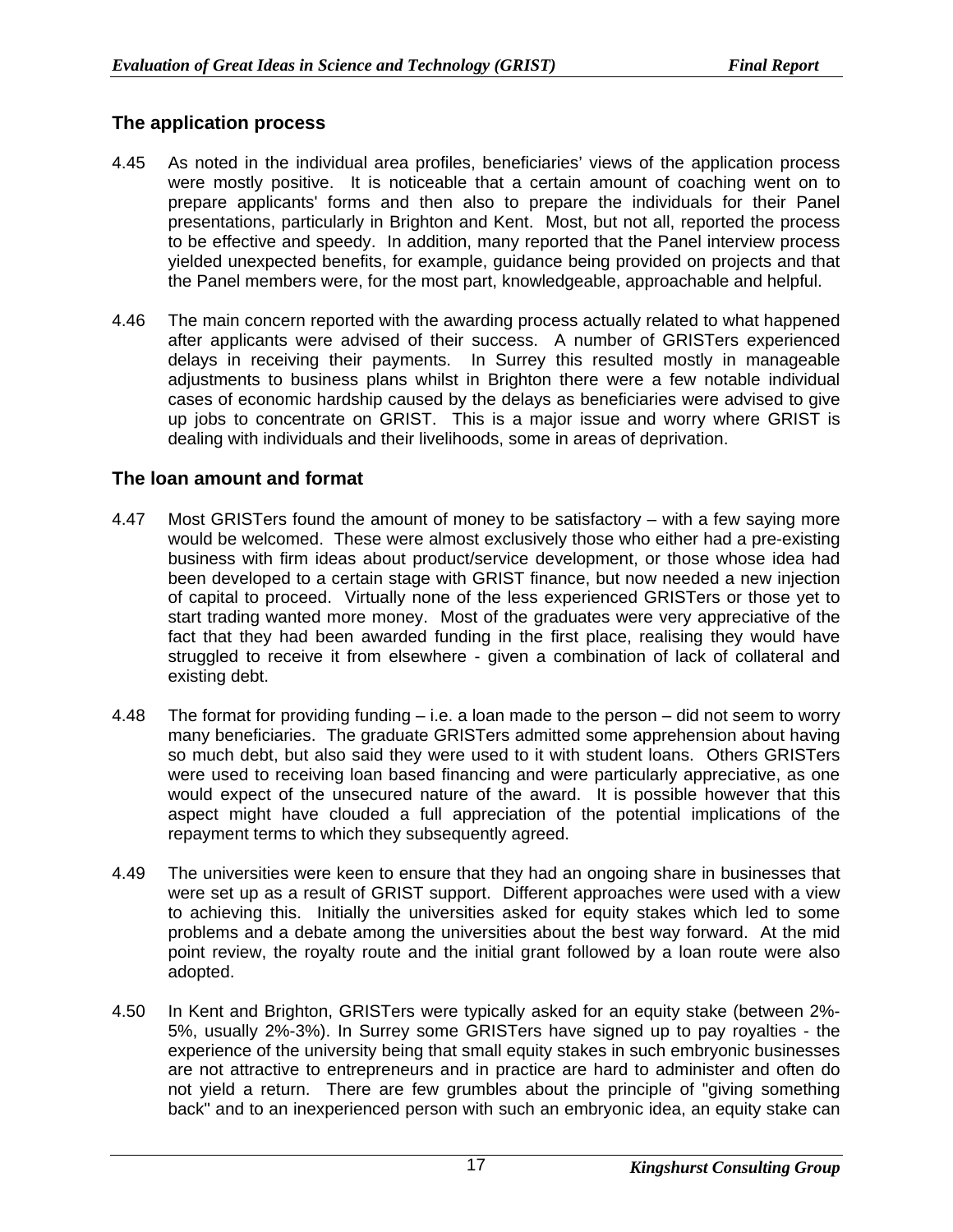be relatively meaningless. However, there have been some complaints about the royalty scheme. At least one award winner has voiced unhappiness over the terms and others have expressed their intention or desire to renegotiate. It appears in general that as GRISTers' businesses become more developed, and the GRISTers themselves become more experienced, then they are less sanguine over the terms of the loans.

- 4.51 In the round, not just on financial aspects, a few GRISTers have had particularly bad experiences. All business support programmes should expect this to some extent and this evaluation does not seek to establish the 'truth' about complaints or other serious difficulties. However, all programmes should also learn from their experiences in order to avoid them happening again and we are aware of at least two discontented GRISTers whose concerns should be listened to.
- 4.52 All GRISTers are taking their repayment responsibilities seriously, although one loan has been written off, one has defaulted and several are re-negotiating their payback periods as they are not yet making enough/any money. However, there is a perception among some GRISTers that loans may be soft – i.e. have extendable repayment periods and/or portions written off.

#### **Failed applicants**

4.53 As requested, six failed applicants were interviewed. However, these sessions proved inconclusive with each person telling quite a different story. It is hard to disentangle disappointment at failing to gain the award from any real weaknesses in GRIST. Some failed applicants had gone on to develop their business ideas anyway whilst others had not progressed their ideas at all.

#### **Innovative aspects**

- 4.54 There are several innovative aspects of delivery. Whilst innovation is perhaps more easily identifiable at the project level than some of the other topics in this section, its execution varies widely between the three partners.
- 4.55 GRIST sought to bring together an unusual basket of services from one provider i.e. money, specialist expertise and resources, mentoring and other business support – with an unusual segment of the entrepreneurial marketplace (i.e. graduate entrepreneurs or those in areas of regeneration, who had ideas based on science and technology). In other words, GRIST's very existence can be counted as innovative.
- 4.56 The fact that the loan is made to the individual rather than a company or other entity, even though the purpose of the loan is to support a specific business opportunity, is different. The original ethos of GRIST was that it existed very specifically to help individuals with a good idea rather than those who were already trading entities. Asking for a personal commitment was therefore felt to be appropriate. As an aside, it was also recognised that should a company go into liquidation, as a creditor, GRIST would just be one of potentially a number of creditors. Some GRISTers have voiced an opinion that even though the loan was to the individual, the terms should be relaxed, or the amount even written off, if the funding helped to prove that the business idea was ultimately poorly conceived.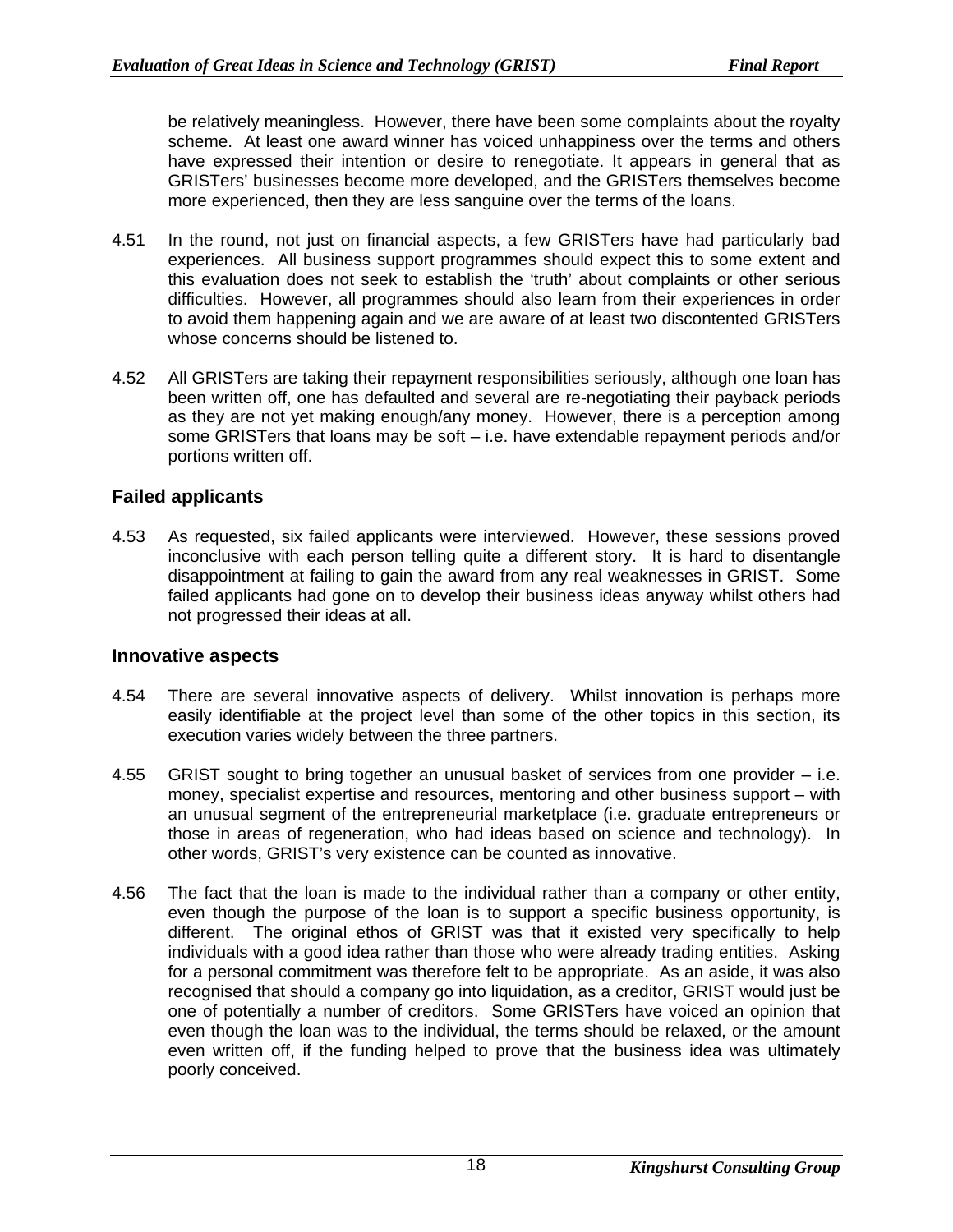- 4.57 In Surrey, most GRISTers were already running a business and GRIST was primarily 'just another way' of obtaining funds. In Kent and Brighton, the picture is more mixed, with a majority of GRISTers using the loan to set up in business. However, in Brighton the philosophy of helping the individual was perhaps taken furthest, with applicants being partially judged on the degree of time they would be devoting to GRIST (and in one case being advised to give up a full-time job).
- 4.58 Related to this, another innovative aspect is the provision of part of the loan to cover personal living expenses. The rationale is that this gives a person time to reflect, research and develop their idea. Whilst this was a central feature of the project, and demonstrates that funding need not always be driven by outputs, it is also quite dangerous. If the period of reflection is not fruitful, then the individual is still personally liable to repay the funding. However, most beneficiaries spoke positively about this aspect of the project, which is clearly at odds with most business development awards where the money is expected to be spent on business expenses.

#### **Outstanding delivery issues**

- 4.59 As the main phase of the (extended) project draws to a close it is clear that the partners are aware of the requirement to continue the monitoring of the projects that have been funded and in some cases the balance of the awards are still to be defrayed. There is less clarity however concerning:
	- plans for dealing with delayed and defaulting loan repayments We did not perceive there to be an agreed policy for writing off loans if circumstances force the effective shut down of the project. There may also be unanticipated due diligence requirements in such situations
	- strategies and procedures for making best use of returned loans and premiums. Whilst most repayments are not due for some time, a few (e.g. in Surrey) have already started repayments and at least one significant loan has been returned, "unused" in its entirety. What use will be made of these funds? It is however acknowledged that the partners are seeking to address this issue in their sustainability plan
	- arrangements for the ongoing support of beneficiaries. The partners have already acknowledged that they underestimated the support required by some beneficiaries which in some sub-regions went as far as hand-holding. We are concerned that as the project moves into this next phase, the interest in the projects will wane and there will be a pressure on staff to spend time in other areas. This could lead to some GRISTers not receiving the support they need. The concern is especially marked given that the original plan seems to have been to give beneficiaries support for one year after their award. However this appears possibly inconsistent with the fact that some loans are not scheduled to repay until considerably after this period.

#### **Role of SEEDA**

4.60 SEEDA has a remit to intervene in perceived areas of market failure. At the time of GRIST's conception, a case for market failure in funding of early stage ventures, if not in business support, could perhaps be made more effectively than is the case now.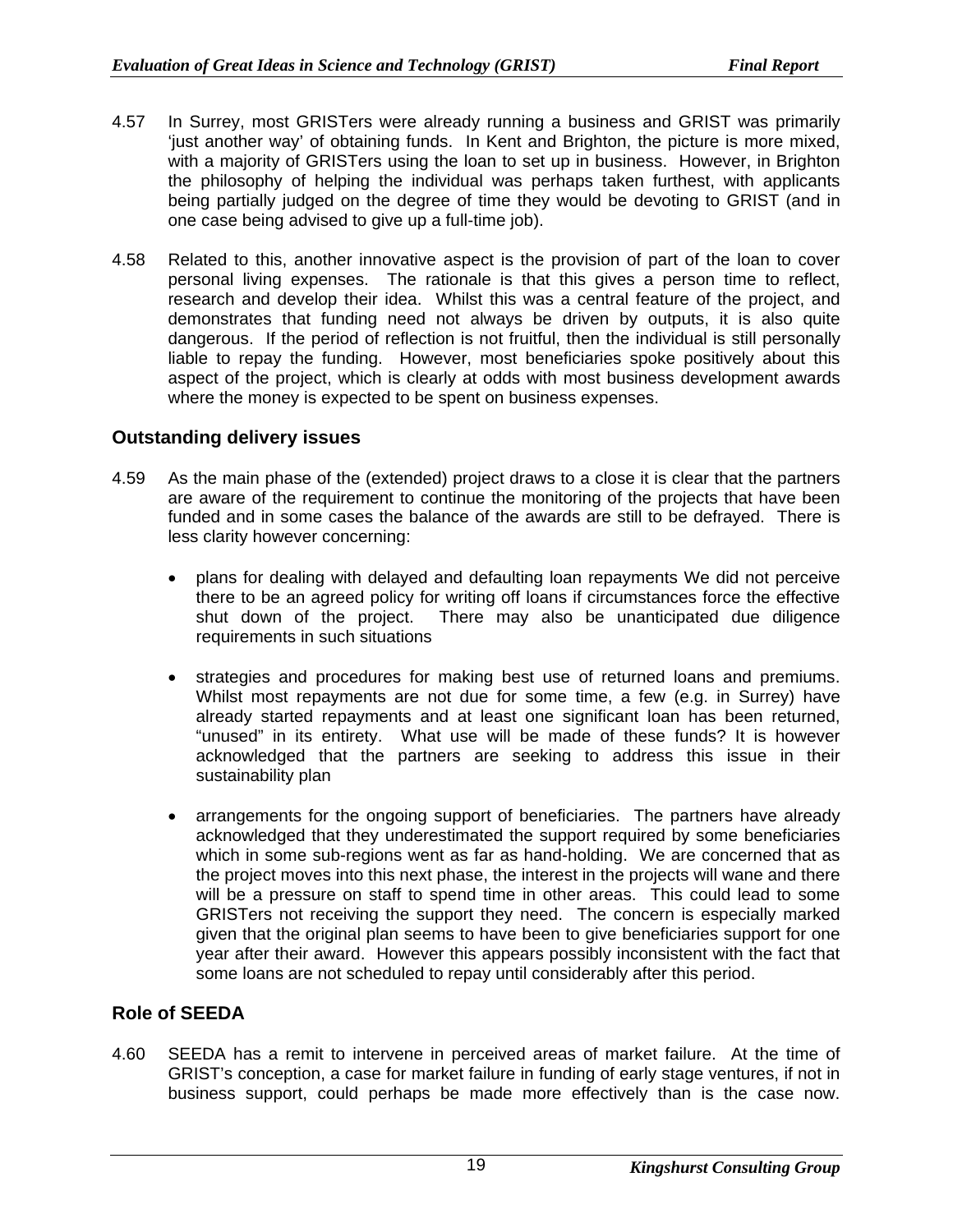However the pilot has now concluded and it is an appropriate time to look at whether it should continue and be rolled out more widely.

- 4.61 Arguably, and with the benefit of hindsight, SEEDA should not have encouraged the establishment of a project with such a complex mix of objectives. Also, it could have foreseen that the regeneration aspect would be problematic.
- 4.62 We feel that SEEDA's action in calling for the project review session was particularly timely and without it, we cannot be confident that the project would not have foundered. We also feel that SEEDA's decision to revise the objectives and targets and grant an extension to the timescale was very reasonable and was an appropriate response to the challenges facing the partnership.
- 4.63 We have already referred to the responsibilities that both SEEDA and the partnership have to the beneficiaries. We believe that SEEDA now has a responsibility to make sure that any continuation activity is consistent with the changing environment for both enterprise support and third stream activities within institutions. SEEDA should also ensure that its Area Offices have a greater awareness of the project than was evident from the evaluation and that they see it as part of their wider brief to stimulate the enterprise economy in their respective sub regions.

#### **Summary conclusions**

- 4.64 Summary conclusions on project delivery are as follows:
	- there are significant differences in both the profile of beneficiaries and the way that GRIST was delivered in each sub-region which makes programme level evaluation problematic
	- the delays caused by the legal process, coupled with the initial focus on regeneration, had a significant effect on the project as the effective delivery period (even with the project extension) was curtailed and a sizeable level of resource was expended. With hindsight, at least some of this was probably avoidable
	- efforts to create a pipeline of applicants, particularly from the graduate market, were very mixed and there was a variety of approaches to marketing overall. Opportunities to create the pipeline appear to have been missed and certainly started too late in the project
	- GRIST was well managed, with processes that provided added value to beneficiaries, delivered by people who were committed to the success of the project
	- the overwhelming beneficiary experience of the process of applying for GRIST support was positive, with the only problem highlighted as being delays in some cases in finally receiving funds
	- the terms around which the loans were arranged was generally well received by beneficiaries but there are differences between the sub-regions and over time, more lessons are likely to be learned about the most appropriate model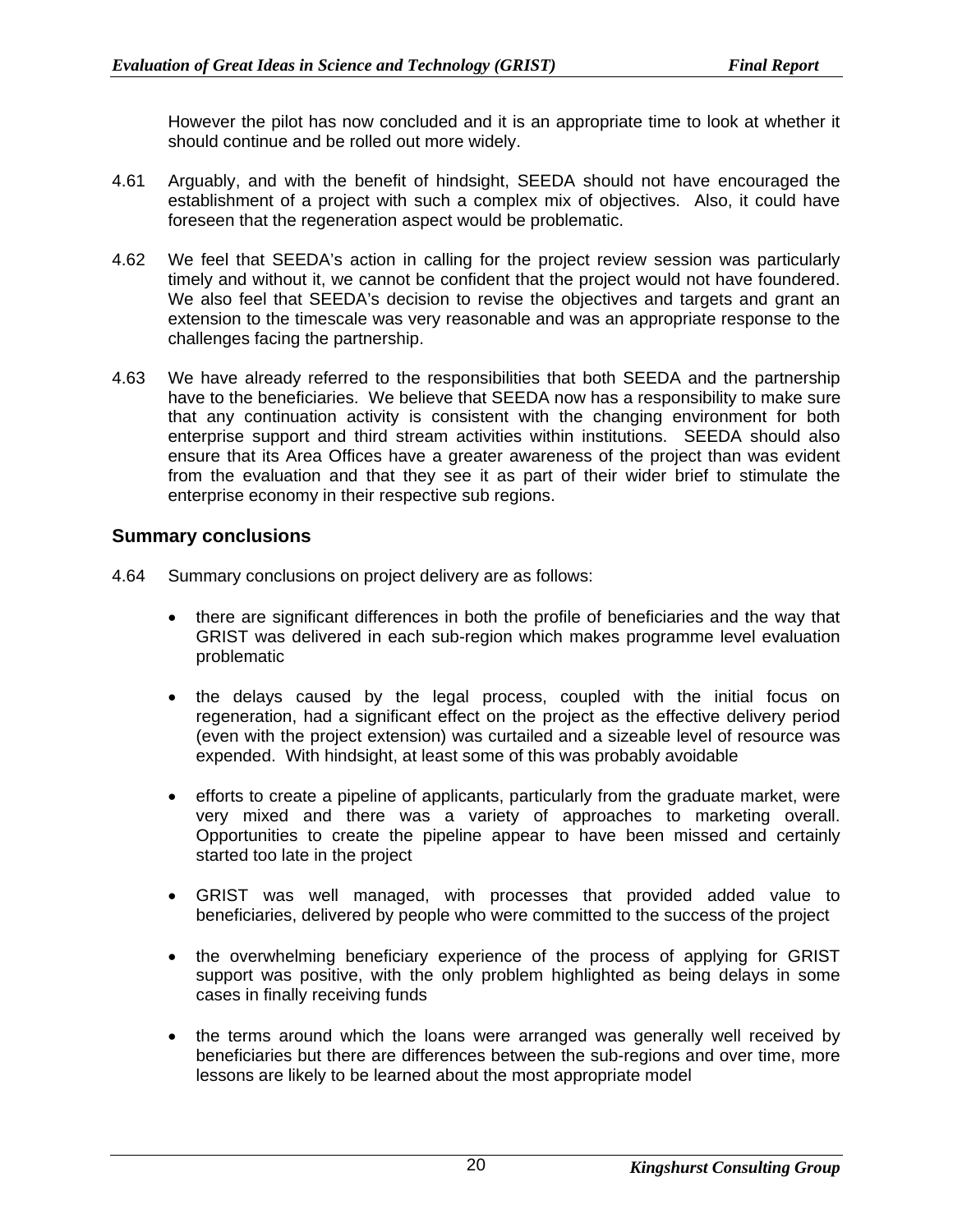- in two sub regions, very positive links were established with the business support infrastructure and with complementary schemes and initiatives
- with regard to internal links and relationships, GRIST was not delivered in a very integrated way. Opportunities to work with other departments in the host universities were not extensively pursued an, in general terms, the project failed to link beneficiaries to the resources available
- the partnership between the three universities was generally positive and productive, although there is little evidence of significant or structured learning or exchange of knowledge and experience
- there are some key delivery issues outstanding, notably the extent to which beneficiaries need to be supported on an ongoing basis and a lack of clarity on the approach to defaulting loans and repayments
- SEEDA has an important ongoing role in ensuring that beneficiaries continue to receive support. Also, that any continuation activity is consistent with the changing environment for enterprise support.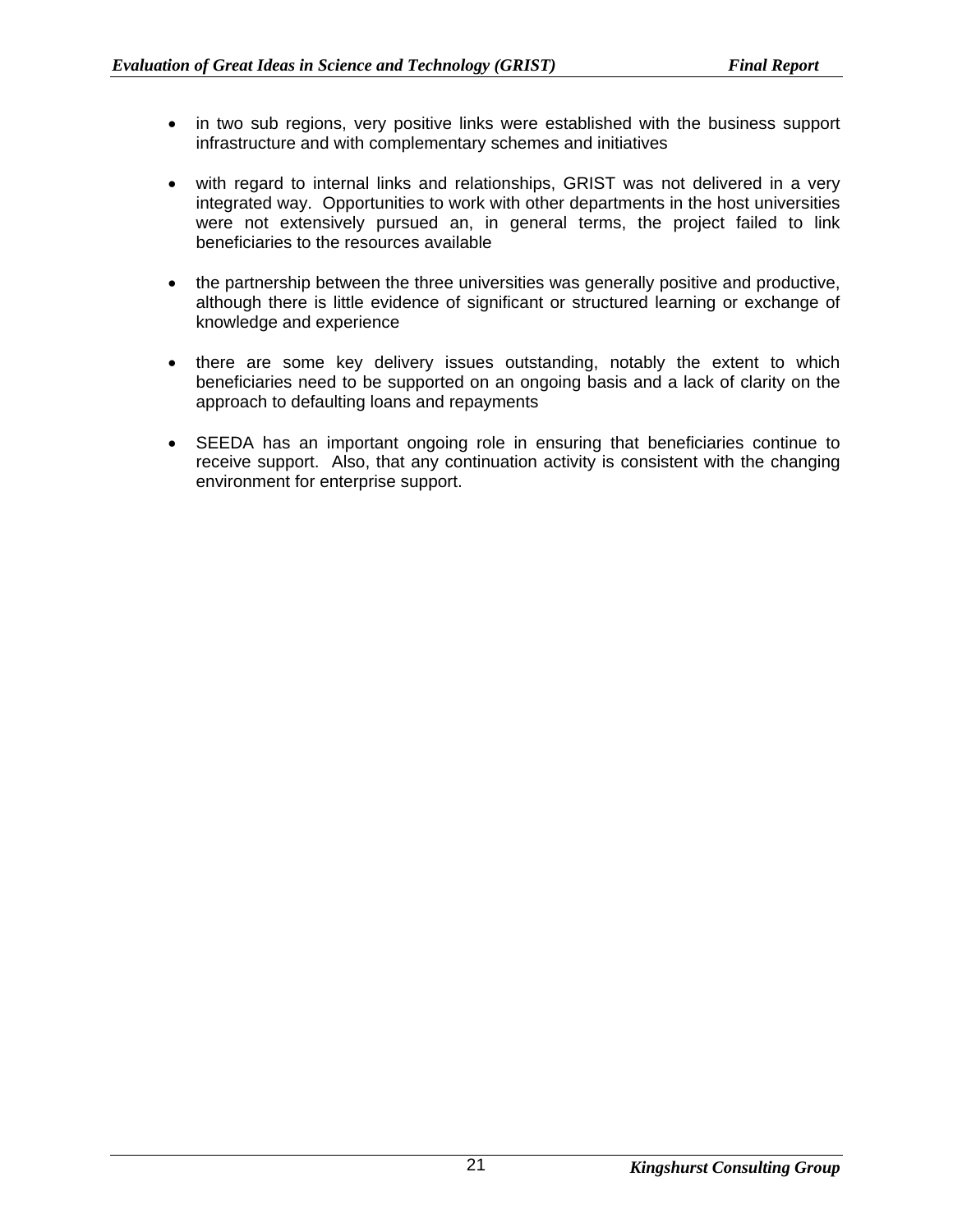## **SECTION FIVE : PROJECT RESULTS**

**Technological Maturity** 

## **Beneficiary and business characteristics**

- 5.1 In common with the diversity of experience and approach already highlighted, the project resulted in quite a wide ranging beneficiary and business profile. With regard to the initial focus on graduate entrepreneurs as well as entrepreneurs from the wider community there is mixed experience and results amongst the partners.
- 5.2 Many of Surrey's awards were made to existing (although embryonic) businesses, some of which were already trading. Only three of the eleven Surrey awards were made to graduates, with tenuous links to the University. In Kent the picture was slightly more mixed, and Brighton had the highest number of its own alumni (but not in Hastings).
- 5.3 The project aimed to support knowledge-based businesses with high growth potential. Whilst it is too soon to identify much high growth potential, again the partners have attracted varying levels of knowledge-based firms. In Surrey, businesses may be using technology as an enabler, but this is not the prime focus of their ideas. In Kent, there is a significant number of web-based businesses, a priority area for the Enterprise Hub. In Brighton, the majority are technology-led business ideas.
- 5.4 Businesses can be typified by the following matrix those in the upper right hand quadrant should theoretically have been the ideal targets for GRIST:

| Δ | technology or           | technology or     |
|---|-------------------------|-------------------|
|   | knowledge-led but don't | knowledge-led and |
|   | need HEI help           | need HEI help     |
|   | not technology or       | not technology or |
|   | knowledge-led and don't | knowledge-led but |
|   | need HEI help           | need HEI help     |

University Imperative

- 5.5 There is a tacit recognition amongst partners that GRISTers have varying levels of business maturity and very different life experiences. It is equally apparent that GRISTers' business ideas vary in terms of the amount of technological or knowledge capital which requires investment, and the extent to which a university is the best provider to meet this need. The spectrum of beneficiaries' profile is most marked when comparing Surrey with Brighton. The portfolio of GRISTers in Surrey includes a good number of experienced entrepreneurs and businesses which although, not "mature", were quite well developed before they even attracted the GRIST loans. In Brighton by contrast, many GRISTers have yet to set up their business and, in general, are considerably less experienced than the Surrey cohort.
- 5.6 GRISTers have spent the majority of money on developmental work of some kind. Quite a few (particularly in Brighton) have spent time resources on undertaking searches or attempting to register patents or on other IPR related issues. Funds were also spent on specialised testing, product development, prototype manufacture and buying equipment. A number of GRISTers reported that they had also spent a proportion of the funds on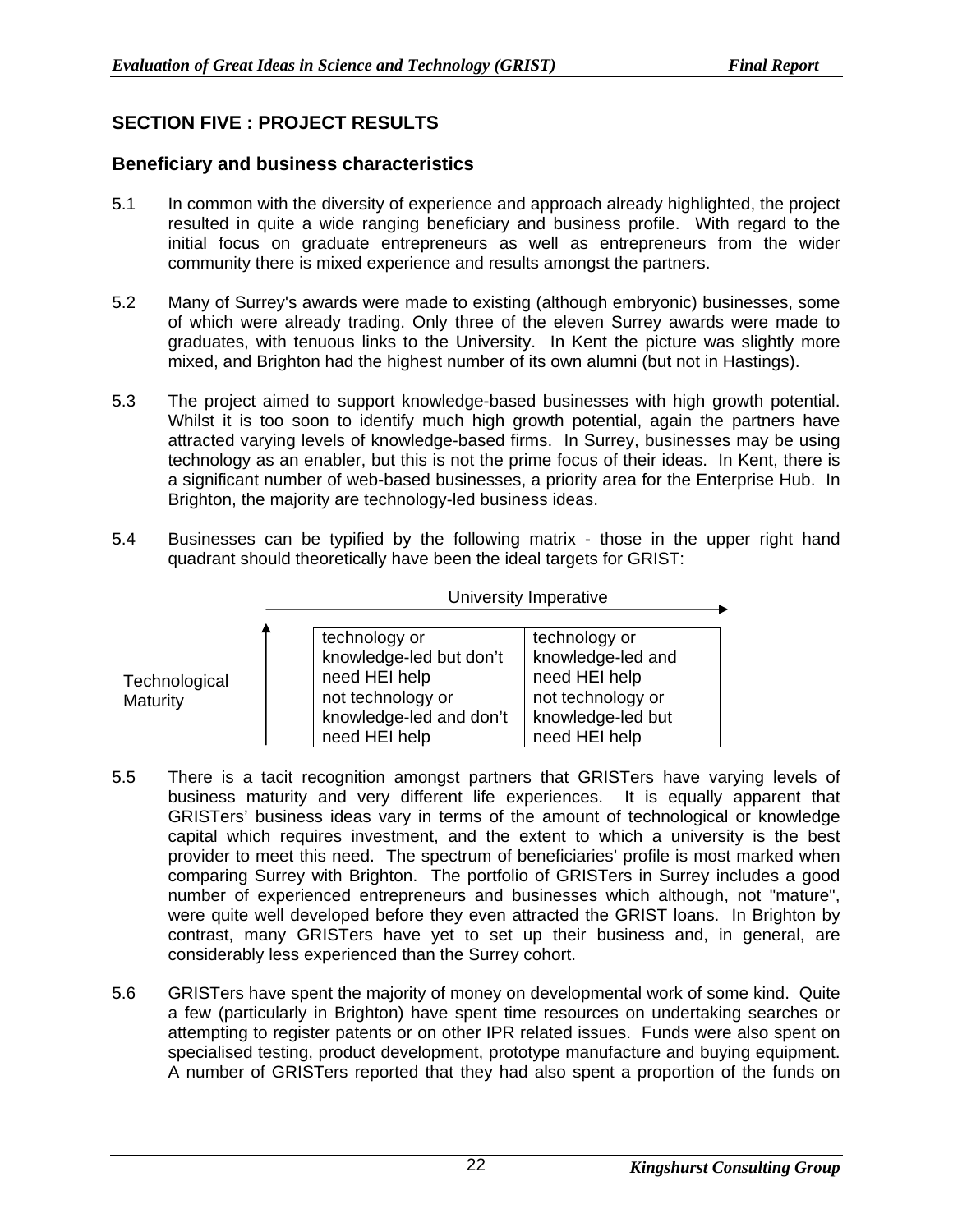living expenses and that the awards provided a vital "bridge" at times in the development of their business where further personal contributions would have been impossible.

### **Project deliverables**

- 5.7 The project was originally due to deliver 90 jobs and 45 new business starts over a 2 year period. As already indicated, with the 10 month delay on legal issues, and the weak demand, it became apparent that this was not going to be achieved. As a result, SEEDA agreed to extend the pilot for another 2 years, and with the disappointing market penetration rates, to reduce the targets quite significantly to 36 new jobs and 24 new business starts. This has had quite an impact on value for money.
- 5.8 By the end of the project, 35 loans had been awarded with the final loan being made just three months before the project's scheduled finish date. This is against an initial notional target of 45 loans. However, we understand the 35 to include one loan that has been returned in its entirety because the beneficiary's situation changed - so the effective number of loans defrayed under GRIST is actually 34.
- 5.9 The GRIST partners have reported that the project achieved the revised job and business creation and businesses supported targets that were set but narrowly missed achieving the skills assistance target. On paper then it appears that GRIST achieved its most important output targets. However, we feel it should be noted that this evaluation exercise did not include an *audit* of the project results. Given that many of the projects being supported by GRIST were also being supported by other publicly funded projects, sometimes in parallel, there are intrinsic difficulties associated with attributing particular outputs to particular targets such as job and business creation. For example, a number of the awards made in Surrey were to existing businesses – so we would assume that these were not included in the jobs created and businesses created targets reported by the partners.
- 5.10 We are also concerned that a number of the jobs and businesses created may not prove to be sustainable in the medium to long term. A number of the businesses supported have already defaulted on their loans and have either folded or are not proceeding. This is quite possibly due to factors outside of the influence of GRIST or the partners. It is possible that a relative shortage of high quality applications may have meant that the strength of the overall portfolio was compromised to some extent. However it is too early to forecast what the *final* default rates will be and GRIST might prove to have a more positive rate than other loan schemes, commercial or otherwise.
- 5.11 Again, on the positive side we can conclude that GRIST has stimulated enterprise in areas and amongst particular target groups that might not otherwise have been engaged. A number of the companies supported are already showing signs of their longer term potential and are likely to make positive, albeit modest, contributions to their sub-regional economies.

#### **Impact on beneficiaries**

5.12 GRIST certainly made a positive impact on the individuals and businesses receiving the awards. 15 GRISTers believe they would not have started without GRIST, and a further 11 believe they would not be at the same stage of development without GRIST. Overall, 72% of beneficiaries agree that GRIST has either helped them take forward their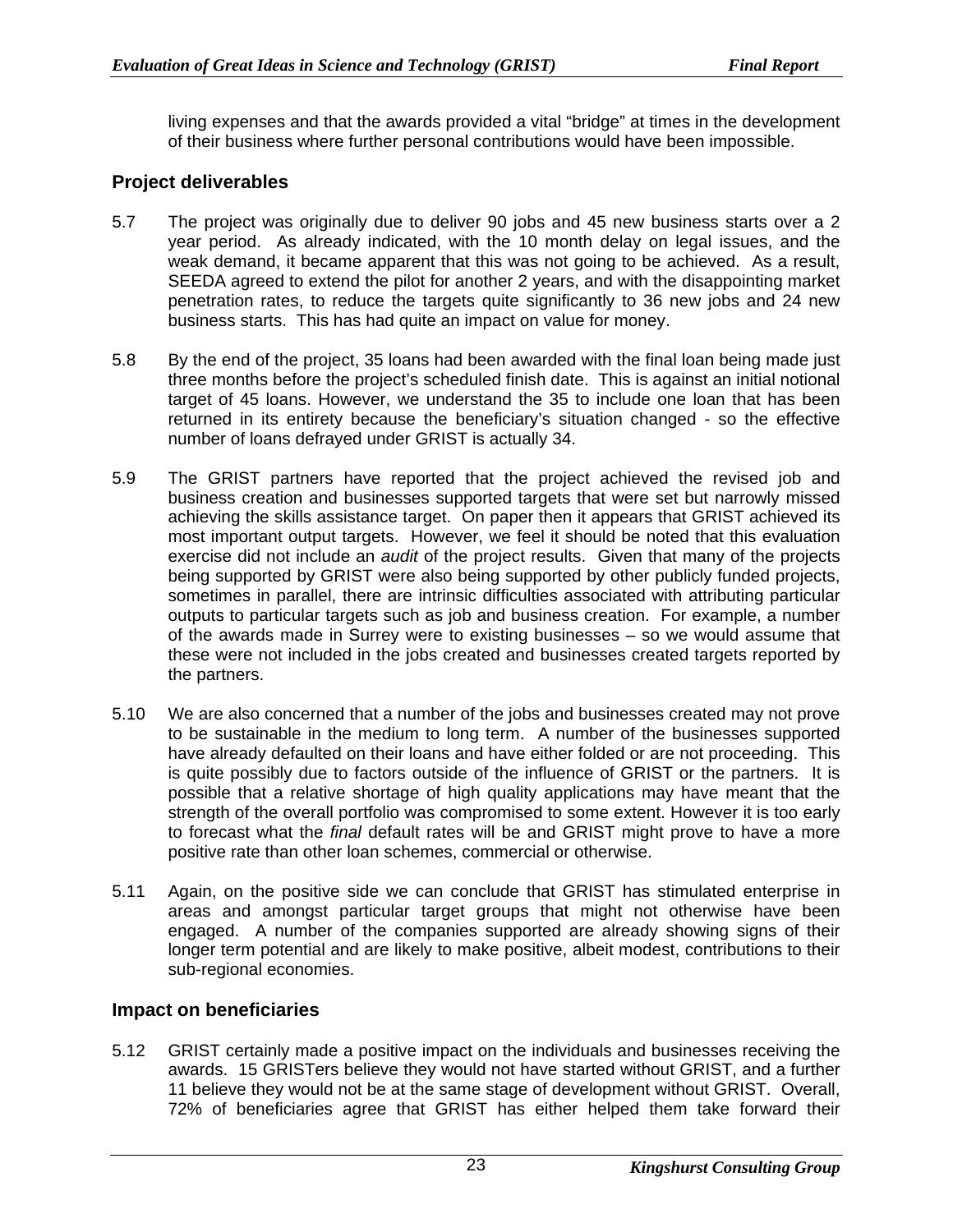business idea where they would not have done so otherwise; or it has speeded up the process or enabled them to tackle it on a larger scale.

#### **Strategic impact and indirect achievements**

5.13 As highlighted above, as well as its measurable output targets, GRIST was intended to make a significant contribution to a number of more strategic and longer term objectives. These are considered here in turn.

#### ¾ **Encourage student entrepreneurship**

5.14 The profile of beneficiaries highlights the different experience of the partners in attracting graduates and students into GRIST. Overall, the number of actual graduates setting up businesses as a result of GRIST is rather lower than would be expected from a project which was conceived with this as a prime objective. In addition, we can see from the investigation of delivery practices that different approaches and degrees of effort appear to have been made by the partners to the engagement of graduates. It is not clear, for example, that the competition run by Kent is going to be continued and the opportunities that were available to Surrey to link together different parts of the institution with an interest in graduate enterprise appear not to have been taken. Although the final results are yet to be seen, our investigations, and hence the report, highlight a number of areas of weakness in GRIST. Consequently we cannot conclude that a successful or sustainable model of encouraging graduate enterprise has been demonstrated.

#### ¾ **Encouraging links between the community and the knowledge base**

- 5.15 GRIST has certainly encouraged and facilitated the involvement of some individuals and sectors of the community who might not have otherwise engaged with a university.
- 5.16 However, when the actual links between beneficiaries and their host institutions are investigated, in most cases they appear to be rather superficial and in many cases don't extend beyond the GRIST staff involved. In addition, and most disappointingly, a number of beneficiaries reported that when they tried to establish links with the institutions, for example to locate facilities or expertise, their efforts were rebuffed and mostly unsuccessful. For GRISTers who perceived the scheme to be about university linkages this was obviously a disappointing and frustrating experience.

#### ¾ **Regeneration**

5.17 The desire to retain/relocate GRISTers in regeneration areas was never going to be easy to achieve. Like other people, entrepreneurs like to remain close to their personal and social networks. The effort, expense and general dislike of moving, even just to take up business space, for something as risky as a business start-up meant that it was unlikely to happen. As a regeneration vehicle, GRIST ultimately failed, but this was arguably an unrealistic ambition. However, the attention and effort that the partnership gave to this difficult objective should certainly be acknowledged.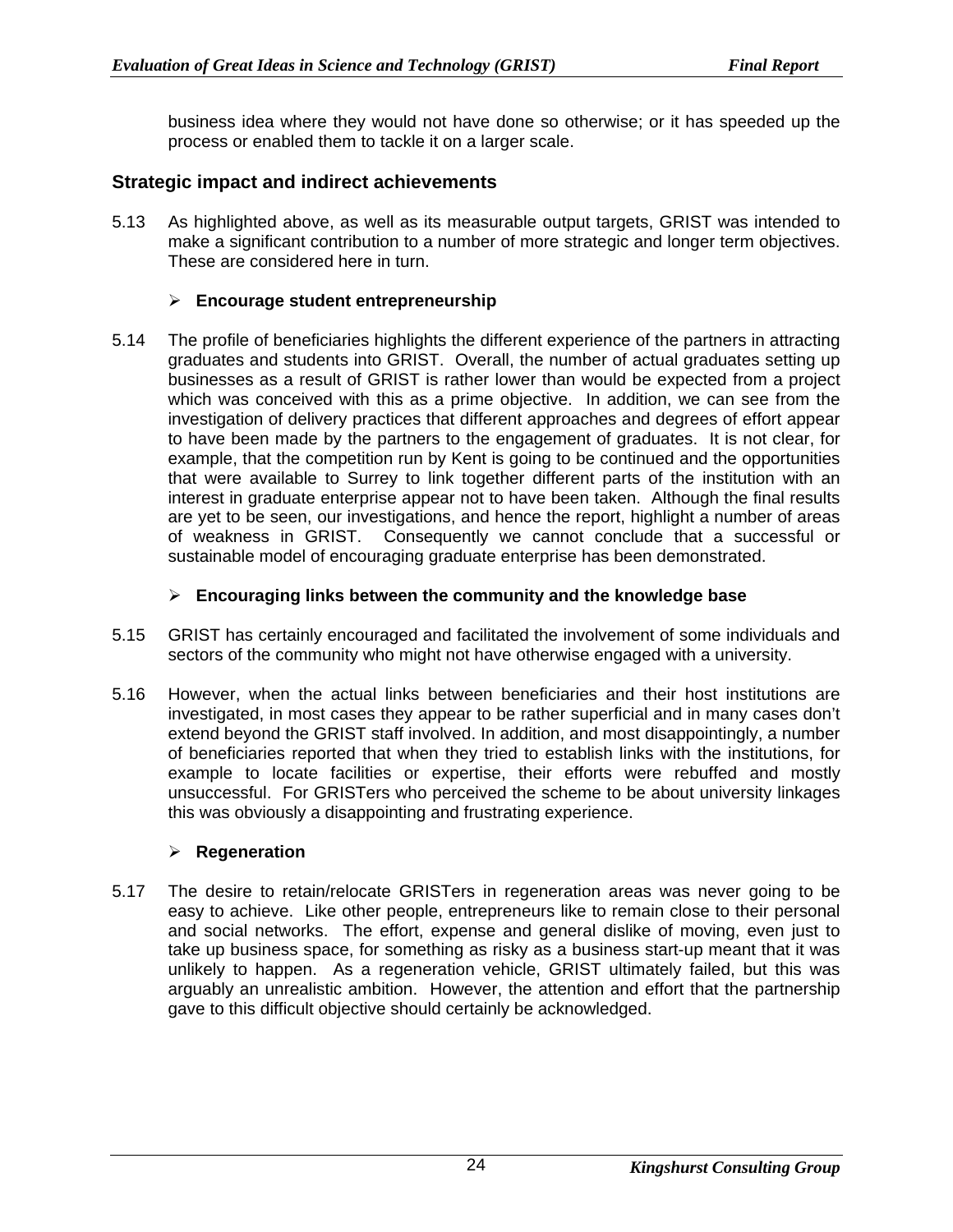5.[1](#page-30-0)8 A recent study from the National Council for Graduate Entrepreneurship<sup>1</sup> also makes salutary reading:

*"There is also little evidence in the report to suggest that the graduate entrepreneurs are more likely to operate within particularly innovative sectors. Equally, the evidence suggested that the entrepreneurs, like the employed, migrated towards the South East of England. Policy providers, therefore, should note that there is little support for the idea that graduate entrepreneurs help address the regional economic imbalances in the UK by locating their businesses in more disadvantaged areas".*

#### ¾ **Embedding enterprise education**

- 5.19 Another aim of the project was to stimulate the inclusion of enterprise education in the curriculum. Addressing the wider agenda, i.e. stimulating the inclusion of enterprise *activities*, then Kent was particularly successful, partly due, once again to the co-location of the Business School, the Enterprise Hub, and GRIST. We were informed that GRIST has led directly to the creation of Innov8, a student society, run by students and supported by the University and the East Kent Inventors Club; there are a number of courses run by the Business School (Businesswise) which are informed by the real life experiences of entrepreneurs, including GRISTers; the project has encouraged higher levels of take-up of enterprise modules in the enterprise curriculum.
- 5.20 Brighton have an 'after hours' club/course called BeePurple which takes staff and students through various aspects of being an entrepreneur, including stimulating speakers to raise awareness, elevator pitches, real-life experiences etc. The four GRISTers who were students participated in BeePurple events. However, BeePurple was not mandatory for GRISTers and Brighton acknowledges, that if GRIST were to continue, BeePurple attendance should be mandatory.
- 5.21 The internal links between enterprise and entrepreneurship education, enterprise support and GRIST were also found to be disappointingly poor at Surrey. The institution clearly has a reasonable track record in enterprise activities and entrepreneurship is an element in some courses, as already mentioned. The opportunity to integrate GRIST with this portfolio of activities seems not to have been taken however and provides more evidence of a missed opportunity. There appears to be limited connectivity between parts of the institution which, on the face of it, have overlapping and complementary interests and ambitions.

#### ¾ **Encourage collaboration between the partners**

5.22 As a partnership activity, the GRIST project appears to have been relatively successful and good functional relationships were developed. However, we have found little evidence of systematic exchange of good practice and knowledge transfer and so the sustainability and longer term impact of the collaboration is doubtful. It is also probably not realistic to try to separate the GRIST collaboration from the other partnerships and collaborations that undoubtedly take place between the institutions. We feel it is possible to conclude that the GRIST experiment has made a positive contribution to the

<span id="page-30-0"></span> $\frac{1}{1}$  $1$  National Council for Graduate Entrepreneurship, Research Report 001/2007, Understanding the Factors Influencing Graduate Entrepreneurship, March 2007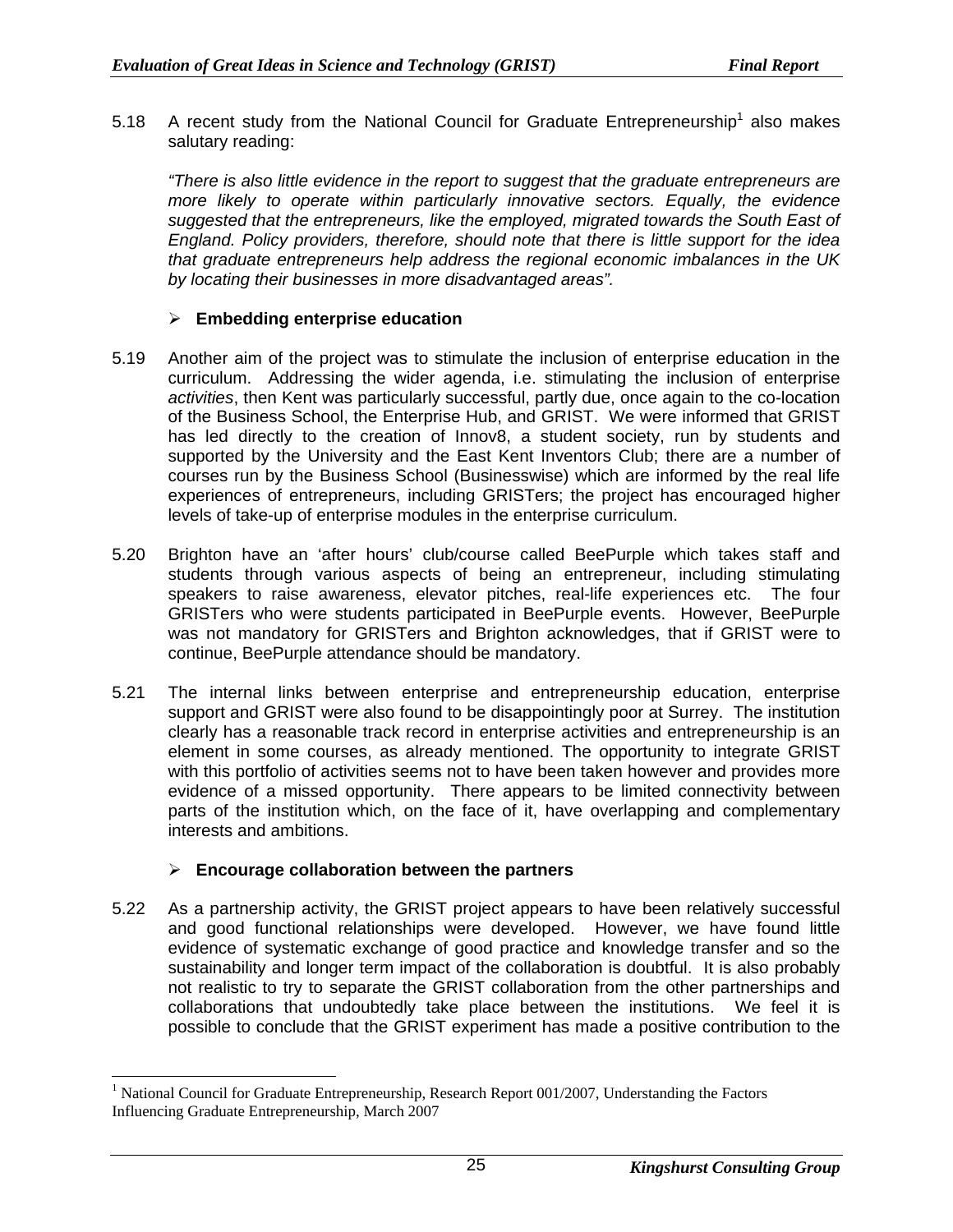development of partnerships although the overall impact of the scheme on their relationships is relatively modest.

## **Counterfactual**

5.23 As outlined earlier, GRIST stimulated some enterprise activity that probably would not have happened without the project, and it certainly accelerated the development of businesses supported. To what extent the institutions or other organisations concerned would have addressed the various areas in which GRIST aimed to make a difference is impossible to tell. It is clear however that in a number of ways the environment for a project such as GRIST has become more positive since it was conceived. It also appears that GRIST has highlighted some imperfections and opportunities in the current provision of support and this is an important legacy of the project.

#### **Sustainability of changes encouraged/benefits realised**

- 5.24 As previously noted, GRISTers are at different stages regarding their payback periods. In Surrey, some loans have already been repaid in full, one has defaulted, another has been written off and the rest are in lengthy repayment cycles. In Kent loans are only just beginning to be repaid and in Brighton the first few due for payment have all requested revisions to their timetables.
- 5.25 Whilst the money has been spent by SEEDA as a 'one off'; there was an expectation that repayments would create a sustainable fund – albeit one which diminished as fees and defaults reduced its balance. It is not clear how many GRISTers are going to be in a position to repay their loans. However, the only way to confirm this would be via a follow up exercise in two to three years time. At this stage it seems unlikely that there will be much of a fund.

#### **Summary conclusions**

- 5.26 Summary conclusions on project results are as follows:
	- GRIST has been successful in stimulating some enterprise that might not have otherwise happened
	- overall, the project has had a positive impact on those receiving funds and there is a high degree of satisfaction with the process as well as the award. Most beneficiaries state they and their businesses are in a better position as a result of participating in **GRIST**
	- the project appears to have addressed a funding gap and some features of the loan scheme seem particularly attractive to beneficiaries
	- the results with regard to the encouragement of *student/graduate* enterprise are disappointing. The small number of real graduate based projects with clear links to the institutions is minimal and too small a test group to demonstrate meaningful results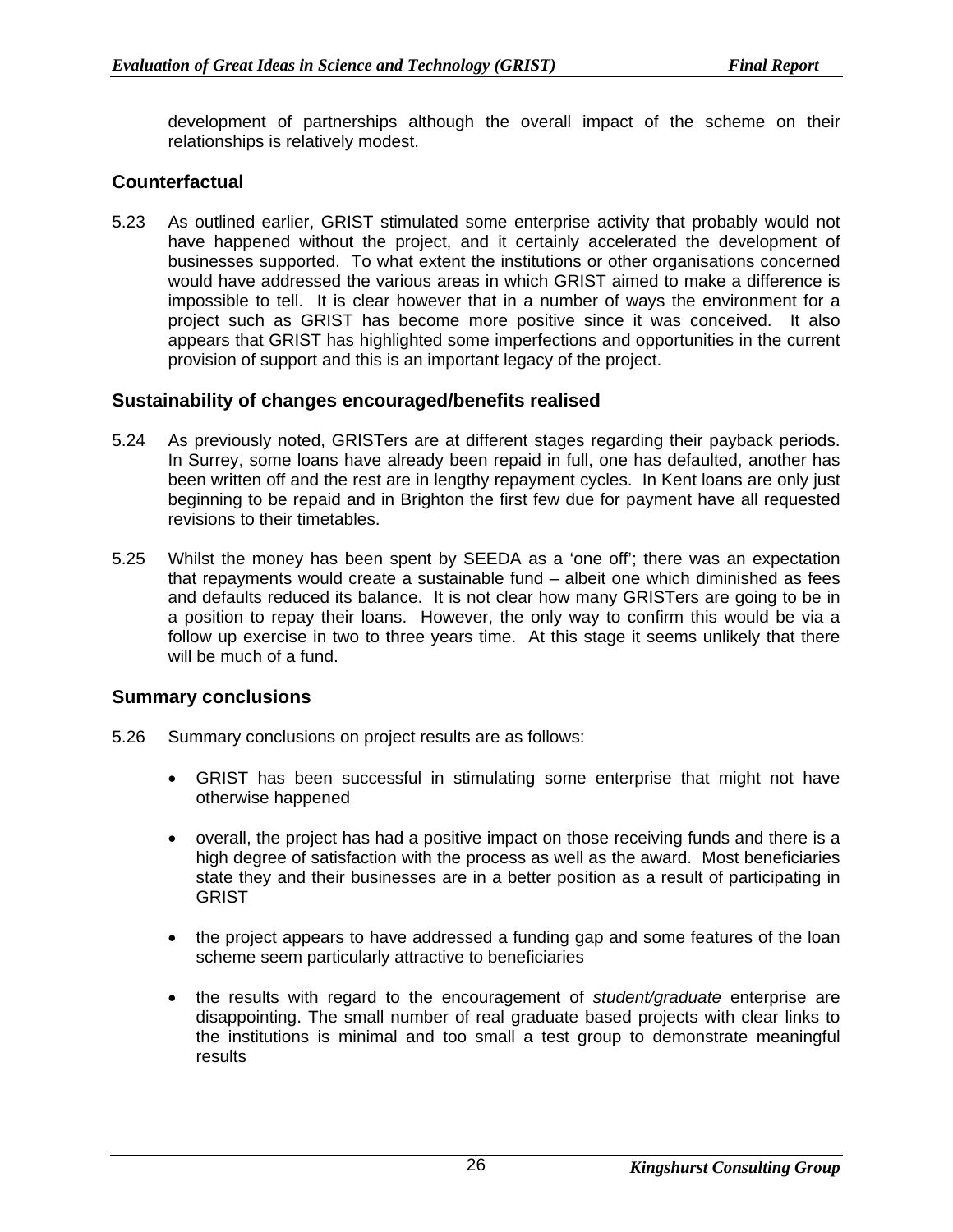- although links between individuals and some sectors of the community and universities were created, there is little evidence that these are sustainable and GRIST has made little impact on *sustainable* knowledge transfer and university/ community links or models
- the project has made little or no impact on the more challenging strategic objectives that were set, for example, with regard to contributing to area regeneration
- GRIST has made a positive impact on enterprise support delivery in at least two of the partners and there is some, albeit minimal, evidence of an impact on enterprise education despite the fact that some opportunities for linking up various parts of the institutions were missed
- a particular disappointing aspect is that opportunities for encouraging links between beneficiaries and other parts of the partner institutions appear to have been missed or only partially carried through
- as a result of the late start and protracted award timescales it is generally too early to assess the final impact of the loans on individuals or businesses. The early signs show a mixed picture although this is perhaps to be expected from a pilot project.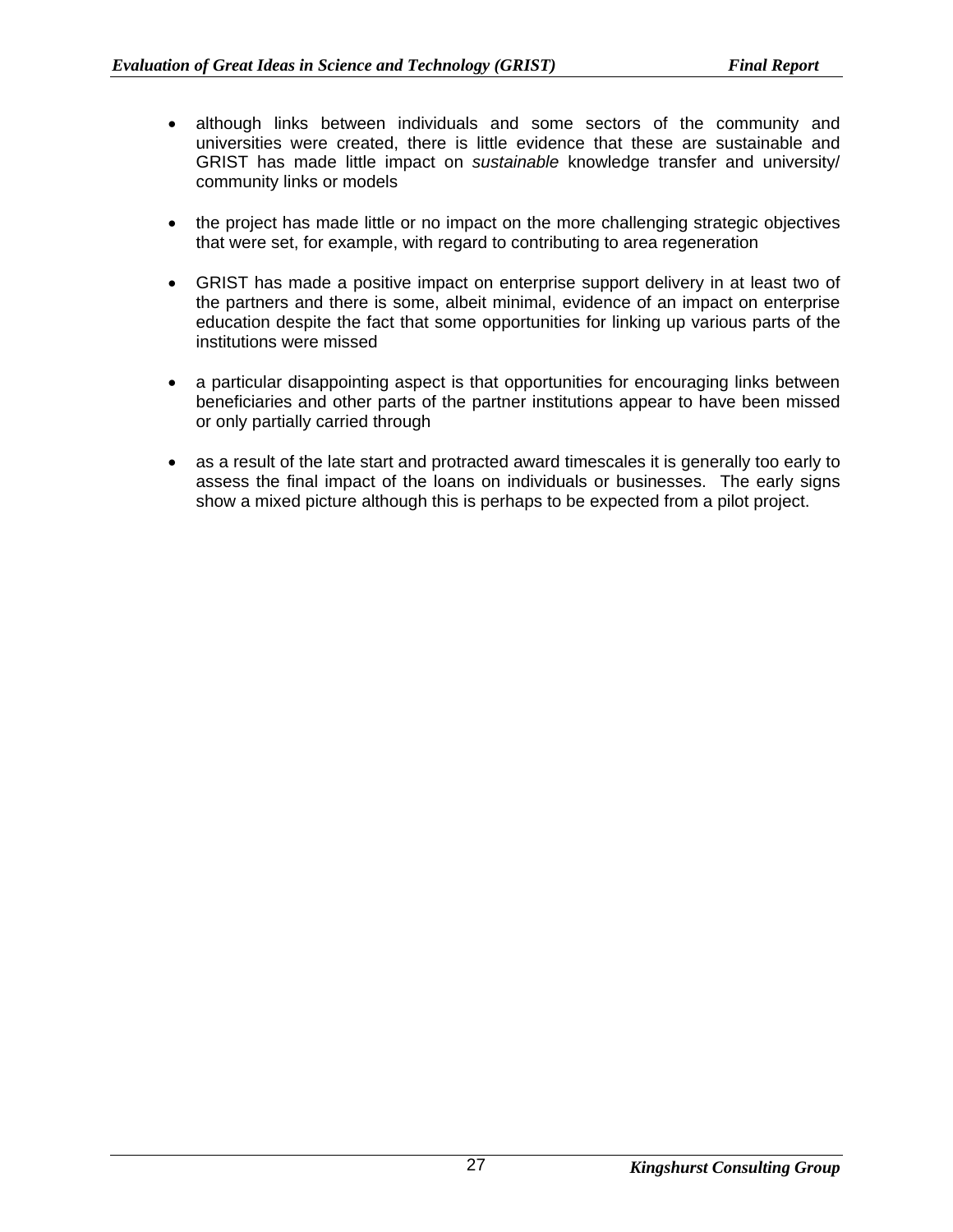## **SECTION SIX : VALUE FOR MONEY**

## **Financial summary**

6.1 The budget/financial profiling was changed during the lifetime of the project, but, in summary, was as follows:

| <b>Start</b> | April 2003        | £155,000 |
|--------------|-------------------|----------|
| Year 1       | March 2004        | £5,000   |
|              | December 2004     | £40,000  |
|              | February 2005     | £60,000  |
| Year 2       | <b>March 2005</b> | £100,000 |
|              | October 2005      | £45,000  |
|              | October 2005      | £100,000 |
|              | January 2006      | £55,000  |
| Year 3       | March 2006        | £105,869 |
|              | <b>June 2006</b>  | £200,000 |
| Year 4       | August 2006*      | £105,869 |
|              | TOTAL             | £971,738 |

*\* brought forward from March 2007 to enable loans to be made immediately* 

- 6.2 In Year 1 (i.e. April 2003 until March 2004) £160k was spent on setting up the project. This included the legal costs, planning, marketing, administration and setting up GRIST Marketing Ltd. The first loan was also made from Surrey.
- 6.3 During Year 2 (i.e. April 2004 until March 2005) £200k was spent on project management and marketing delivery, plus a number of loans to GRISTers. The latter made up the bulk of the expenditure.
- 6.4 This pattern was repeated during Year 3 (i.e. April 2005 until March 2006) when £305.8k was disbursed. In Year 4 (the final year, April 2006 – March 2007) another £305.8k was disbursed, primarily to GRISTers.
- 6.5 The funds were apportioned as follows:

| <b>Usage of Funds</b> |          |          |       |
|-----------------------|----------|----------|-------|
| Loans                 |          |          |       |
| <b>UoB</b>            | £250,000 |          |       |
| <b>UoS</b>            | £229,000 |          |       |
| UoK                   | £234,000 |          |       |
|                       |          | £713,000 | 73.4% |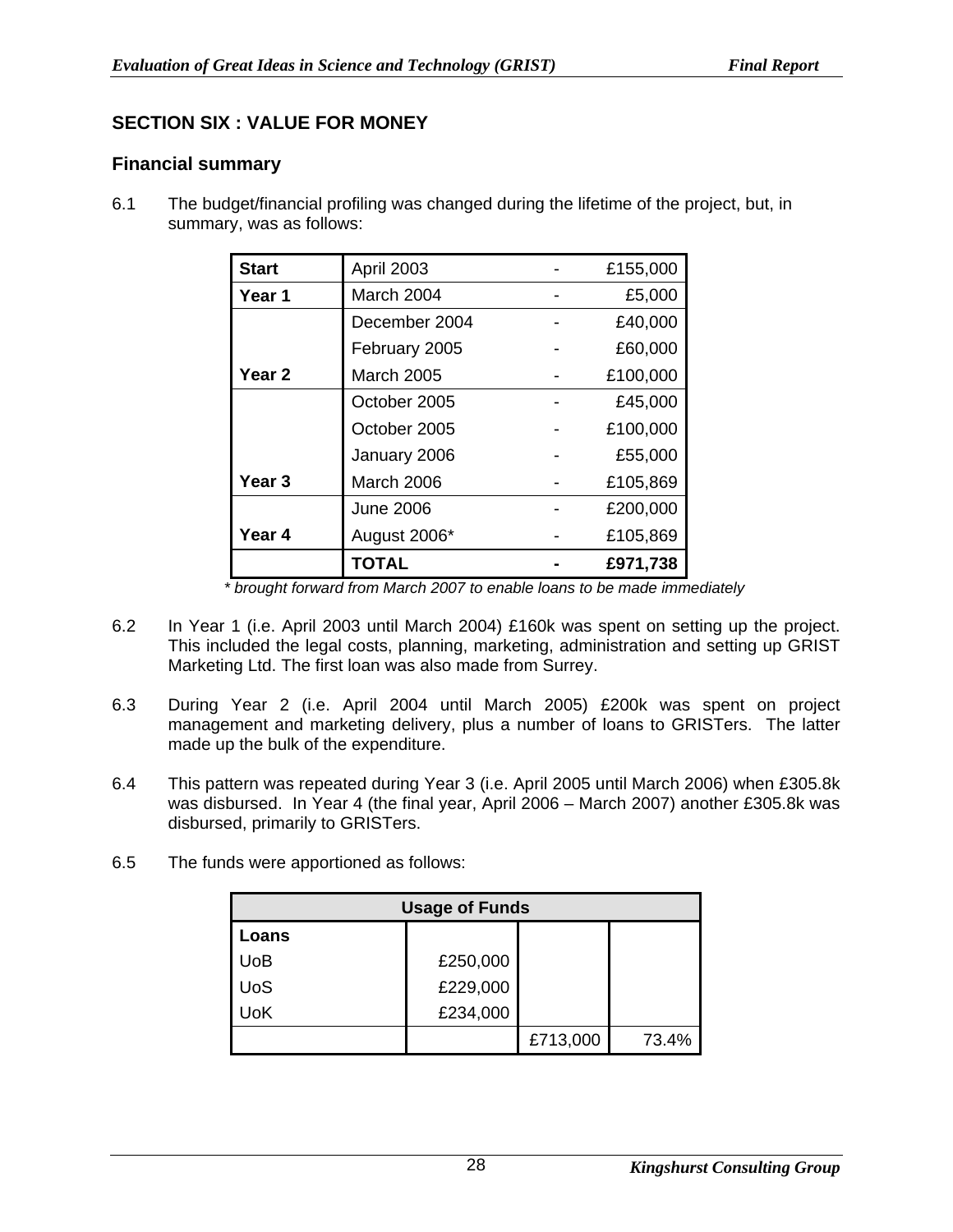| <b>Usage of Funds</b>  |         |          |       |
|------------------------|---------|----------|-------|
| <b>Management fees</b> |         |          |       |
| UoB                    | £72,000 |          |       |
| <b>UoS</b>             | £78,772 |          |       |
| <b>UoK</b>             | £84,458 |          |       |
|                        |         | £235,230 | 24.2% |
| Legal etc              |         | £23,508  | 2.4%  |
|                        |         | £971,738 |       |

- 6.6 It is apparent from this that there was a reasonably equal share of funds being disbursed by each partner, although Brighton disbursed approximately 8% more than the others. There was a broad understanding right from the start that each partner would have a more or less equal share of the funds. In the final analysis, Brighton and Kent have each made 12 awards, and Surrey 11. The average value per loan is £20,833 in Brighton, £19,450 in Surrey and £18,250 in Kent. However, this masks the fact that Surrey have made 3 loans of £30,000 (the highest amount awarded), compared to just one at Brighton and none at Kent. Surrey's average figure is brought down by a loan of £10,000, £5,000 of which has already been repaid.
- 6.7 Project management fees were 24%. Here there is less parity, with Brighton taking a smaller share than the others. This is despite Brighton having the overall contractual responsibility, using the Project Manager to do the mentoring, and also making more loans.
- 6.8 This disparity is mostly explained by the fact that GRIST and GRISTer management was taking more effort than had been expected. Originally £15,000 per annum was allocated to each partner to take account of this (with no increase for Brighton even though they were the contract holder). In March 2005 SEEDA agreed to pay partners more to manage the project. In addition to the £15,000 they would receive an extra 10% per loan according to its value. As Kent had not made any loans before that time they benefited from this allowance – receiving a 10% fee for all 12 of its loans. In contrast Brighton received this allowance for just 6 loans, and Surrey for 8 of its loans.
- 6.9 The fees covered the creation and ongoing delivery of marketing, e.g. website maintenance as well as other activity, the administration associated with the GRIST process, e.g. screening applications, convening panels, drawing up contracts, and, importantly, the ongoing mentoring and other assistance provided to GRISTers. Legal expenses were accounted for separately and amounted to 2.4% of the budget (£23,500). In actual fact, it appears that legal costs amounted to around £45,600; the overspend of approximately £22,100 apparently being borne equally by the three partners.
- 6.10 In general, we would not expect management fees to constitute almost one quarter of a project budget. In this instance we feel that the term 'management fee' is not accurate or representative given the scope and scale of activities covered. It would be clearer if the purely managerial aspects, e.g. project selection processes, contracts and monitoring requirements, were counted under the heading 'management fees'; whilst the added value work of mentoring or other business support was accounted for separately.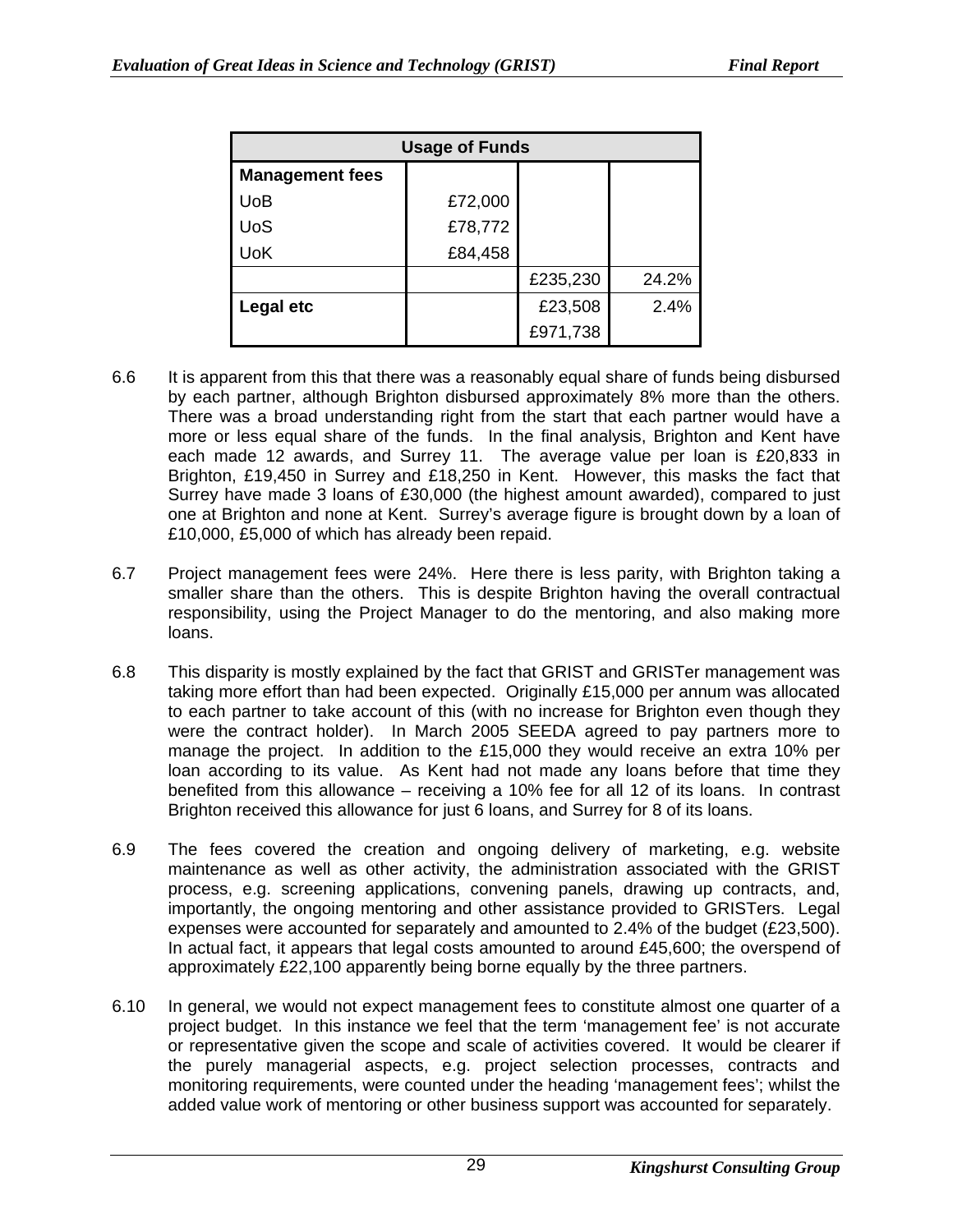- 6.11 It is likely that a more experienced Project Manager and partners, for example, mainstream business support providers, would not have under-estimated the amount of time required quite so much, and also would have had more experienced staff and systems in place to cope with this type of workload. For example, using higher 'value added' staff as both mentors and Project Managers is not very efficient.
- 6.12 The increase in management funds caused the budget for the latter to go up at all 3 institutions, ranging from 20% at Brighton, to 38% at Kent. This meant that across the board there was a consequent decrease in the amount of funding available for loans.
- 6.13 Given all of the above, and the fact that GRISTers really appreciated the help given to them by the Project Managers, we consider the percentage to be reasonable. However, in any follow on scheme we would expect an examination of how this figure could be reduced.

| <b>Loan Size</b> | <b>Awards</b> | <b>Totals</b> |
|------------------|---------------|---------------|
| £10,000          |               | £10,000       |
| £14,000          | 2             | £28,000       |
| £15,000          |               | £15,000       |
| £20,000          | 27            | £540,000      |
| £30,000          |               | £120,000      |
|                  | 35            | £713,000      |

6.14 GRIST loans were apportioned as follows:

6.15 It is not totally clear how the actual amount of individual awards was determined at the start of the project, other than it needed to be large enough to allow investment in development AND living expenses. Surrey's first loan was for just £10,000, but it seems that £20,000 was generally accepted as the 'right' amount. Most beneficiaries were happy with this level of award.

## **Value for money**

6.16 At a simple financial level, given its budget, and taken as a snapshot at this point in time, GRIST does not appear to represent particularly good value for money as the following table helps to show: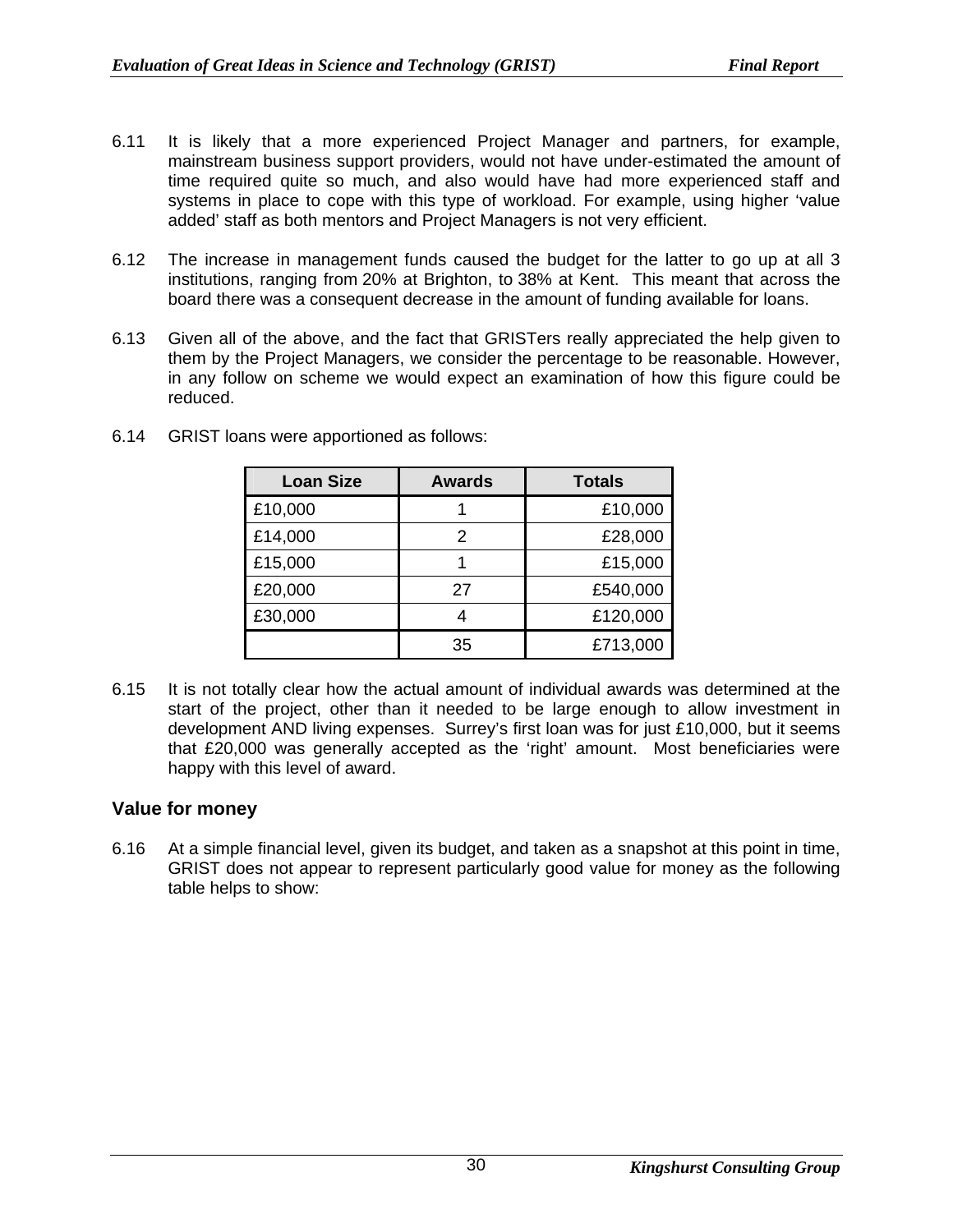|               |                | No. of<br>jobs | No. of<br><b>businesses</b> | <b>Business</b><br>support | <b>Skills</b> |
|---------------|----------------|----------------|-----------------------------|----------------------------|---------------|
| 2005-2006     | Q <sub>1</sub> | 0              |                             | 2                          |               |
| 2005-2006     | Q2             | 3              |                             |                            |               |
| 2005-2006     | Q <sub>3</sub> | 0              |                             |                            | 5             |
| 2005-2006     | Q4             | 5              |                             | 4                          |               |
| 2006-2007     | Q1             | 8              | 2                           | 12                         | 6             |
| 2006-2007     | Q2             | 10             | 5                           | 4                          | 3             |
| 2006-2007     | Q <sub>3</sub> | 8              |                             |                            |               |
| 2006-2007     | Q4             | 12             |                             |                            |               |
| <b>Totals</b> |                | 46             | 12                          | 29                         | 31            |
| Targets       |                | 36             | 24                          | 24                         | 36            |

- 6.17 In essence, the project has had a budget of £971,738 to create 36 jobs and 24 businesses (revised targets). This would have resulted in funding of £26,992 per job created and £40,489 per business created. Actual performance has been 46 jobs created and 12 businesses created, with supporting metrics of 29 business support interventions and 31 skills interventions<sup>2</sup>. Actual performance equates to funding of £21,124 per job created or £80,978 per business created. An alternative way of looking at it might be to combine all the outputs and say the project has delivered 118 outputs at a unit cost of £8,235.
- 6.18 Direct comparison with other start-up support schemes, for example, the Up and Running programme in London<sup>[3](#page-36-1)</sup>, is not straightforward (as the footnote explains). Figures from the latter are £2,538 per job created and £5,133 per business started<sup>[4](#page-36-2)</sup>. Even if SEEDA's original targets had been reached - 90 jobs created and 45 businesses created - then the crude figures would be £10,797 per job created and £21,594 per business started. These are still reasonably high costs per output.
- 6.19 However, we need to emphasise several caveats to this rather negative picture:
	- it does not take account of equity investment that beneficiaries have secured, for example, in Kent, where two GRISTers were successful in leveraging external investment of over £300K
	- it is too soon to capture all the outputs from the project, as many GRISTers have not yet started trading. Kent, in particular, made its loans quite recently. It is entirely possible that the number of businesses will grow, and, with it, the number of jobs. Even the TOP programme, which is now well established, only averages 15 start-ups a year, although it also creates 100 jobs per year on average, indicating its firms are larger

<span id="page-36-0"></span> $2$  We understand the latter 2 figures may be increased as applicants as well as GRISTers can be counted.

<span id="page-36-1"></span><sup>&</sup>lt;sup>3</sup> Recognising there are differences – Up and Running is a mainstream business support programme for start-ups; it does not give loans and universities are not involved. However, the idea of providing support and mentoring, plus signposting onto other sources of assistance, is similar

<span id="page-36-2"></span><sup>&</sup>lt;sup>4</sup> Simpson Tangerine Consulting, 2006, Final evaluation of the Up and Running programme for Business Link for London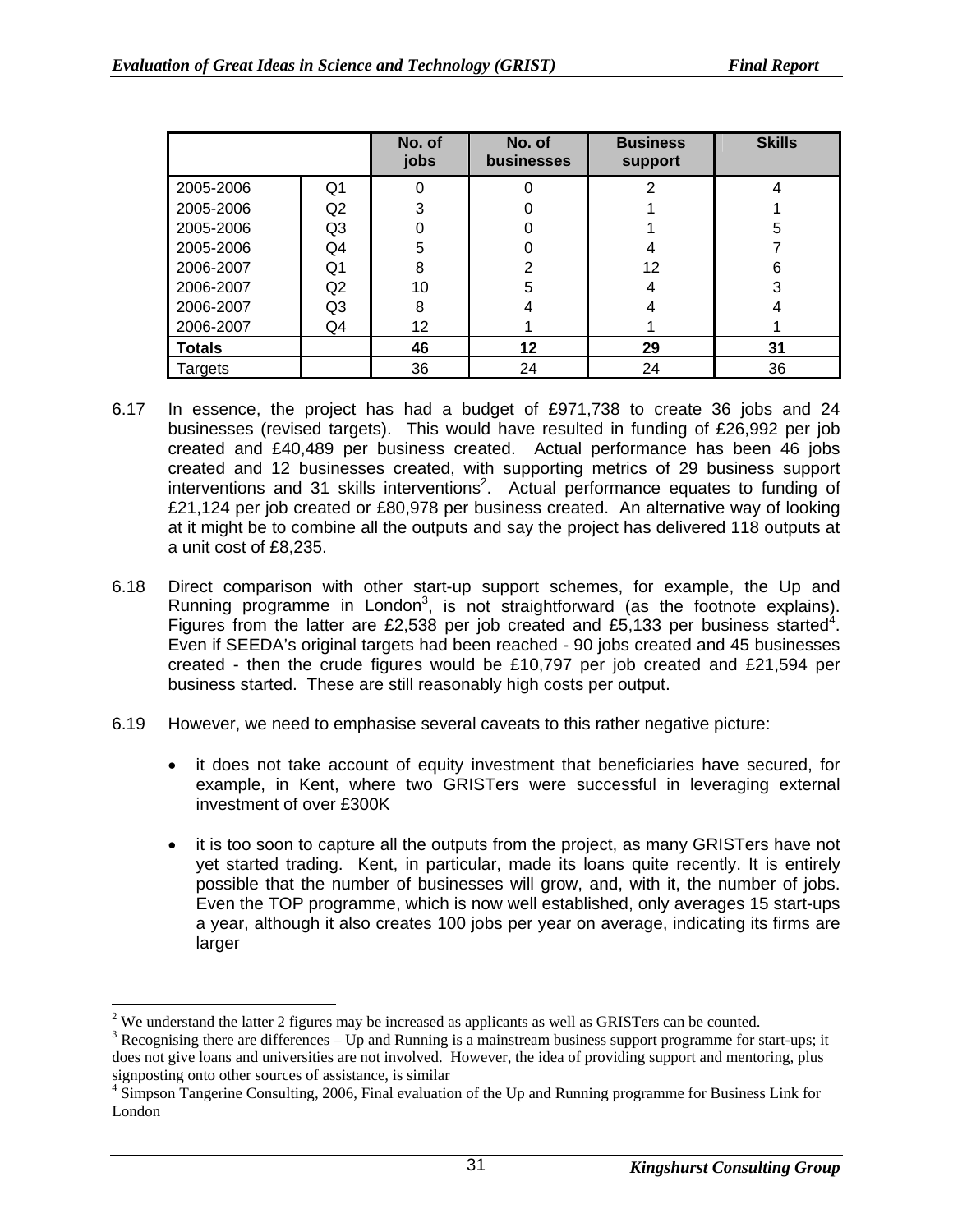- we acknowledge also that the business and skills support figures may rise when applicants are included
- conversely, the partners have not investigated or forecast the impact of likely default rates, and so the long term, *sustainable* number of jobs created and businesses surviving could go either way
- it is hard to find appropriate projects against which to benchmark GRIST, particularly as it was delivered in subtly different ways in each sub region, resulting also in a different beneficiary profile
- there are a number of softer or intangible benefits accruing to beneficiaries and partners which do not figure in these metrics. As already reported, 72% of beneficiaries agree that GRIST has either helped them take forward their business idea where they would not have done so otherwise; or it is has speeded up the process or enabled them to tackle it on a larger scale
- there is evidence of closer working relationships between partners than existed before, but with little quantifiable benefit and with questions over sustainability
- some funds have been recycled into the partners for the use of specialist equipment or academic expertise (but this has not been quantified)
- some applicants will have been helped during the process, even if they were not successful – it is known that the application form has been effective in prompting applicants to really think about their business propositions and many applicants received coaching help to prepare for the panel, or just general feedback on their idea. The panel process itself was valuable to the applicants.

#### **Strategic added value**

- 6.20 In addition to value for money considerations the evaluation has considered strategic added value issues (SAV), as they are an important influencing element for SEEDA in achieving RES objectives. In broad terms RDA SAV functions are described as:
	- strategic leadership and catalyst
	- strategic influence
	- leverage, primarily, but not exclusively, of a financial nature
	- synergy
	- engagement.
- 6.21 Evaluation of SAV can be important for providing more qualitative indicators of how SEEDA has helped to generate outputs and outcomes, for example through the design and delivery of projects and through influencing partners' and stakeholders' behaviour and decisions in ways that may not otherwise have occurred.
- 6.22 The GRIST concept provided a number of opportunities to generate SAV, for example:
	- i) articulating the region's requirements in terms of business development and the need for support in priority areas for regeneration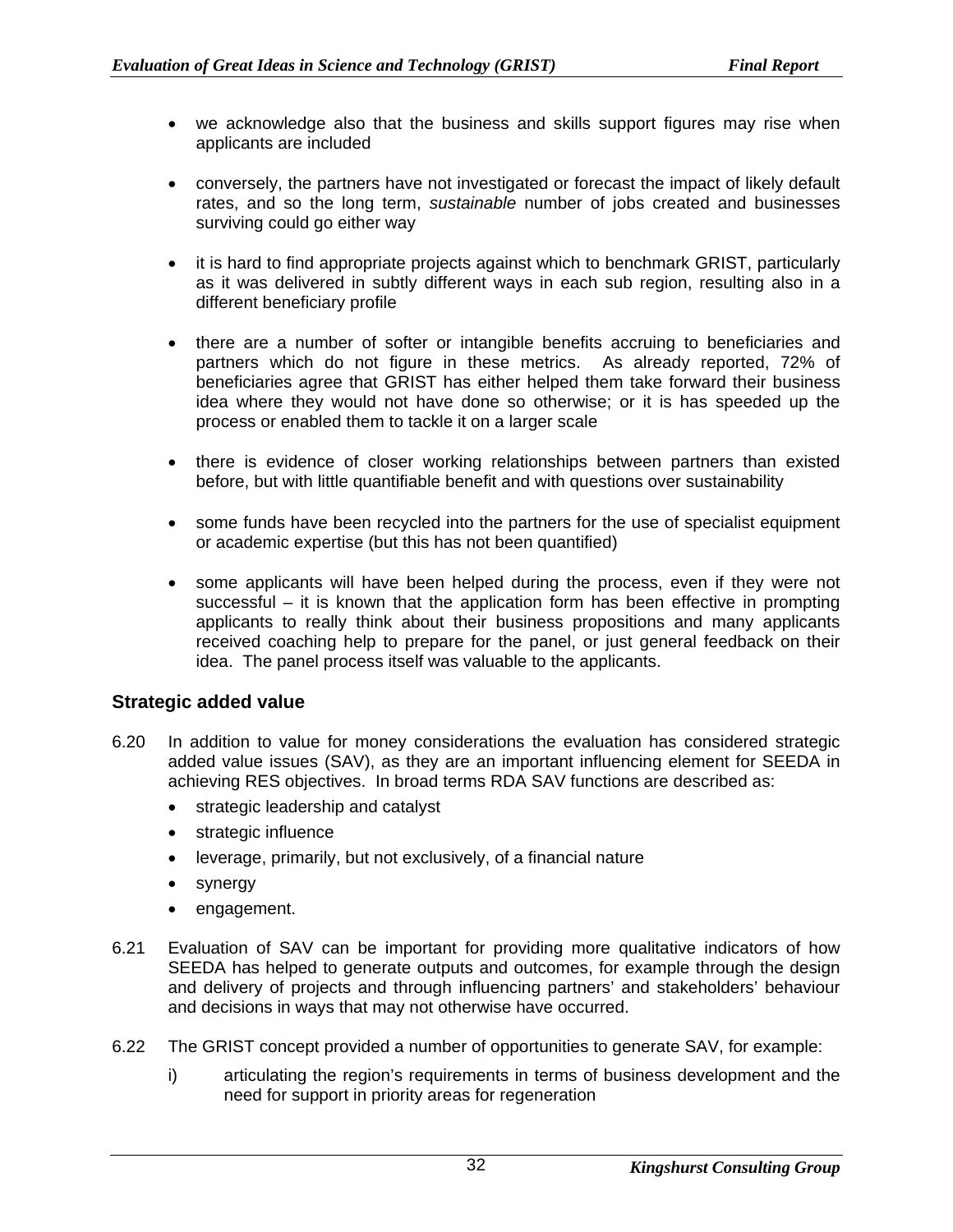- ii) greater collaboration between businesses and universities through knowledge transfer
- iii) influencing the curriculum for enterprise education in universities
- iv) encouraging business support organisations to work more closely together to achieve business development objectives and demonstrate greater synergy in the process
- v) improving users' awareness and understanding of business support provision.
- 6.23 The overall results of the pilot inevitably have a bearing on the extent to which SAV has been demonstrated. Our conclusion is that there is some evidence of SAV but only to a limited extent.
- 6.24 The modification of criteria for GRIST support meant that point i) became very difficult to achieve. There is perhaps some evidence of SAV on points ii) and iii) but it is very limited. Points iv) and v) show the most evidence, albeit not universally across the project. Kent provides a good example of how providers have worked closely together to provide GRIST beneficiaries with a wide range of support services and improve their understanding of what is available as a result. In addition, some synergy between beneficiaries has become evident, with a number of GRISTers seeking to pursue opportunities for collaboration.

#### **Summary conclusions**

- 6.25 Summary conclusions on value for money are as follows:
	- as an output delivery mechanism GRIST appears expensive but in the context of a pilot and of "action research" the results may be considered more reasonable and it is difficult to find appropriate benchmarks for these judgments
	- the targets against which value for money are measured (in this case job creation and new business starts) are notoriously hard to achieve and also difficult to apportion to any particular scheme or initiative where many might be involved in the start up process
	- GRIST was designed to deliver soft as well as hard benefits and to test certain propositions and so simple value for money calculations are to some extent an inappropriate measure
	- the true or final level of outputs (and outcomes) cannot be assessed at this stage as it is too early in the life cycle of the awards made. However, this could work for or against GRIST depending on the final rate of defaulted payments and discontinued projects
	- GRIST has demonstrated evidence of strategic added value for SEEDA, albeit to a limited extent, notably in encouraging business support organisations, to work together, helping to improve users' awareness and knowledge of support services as a result. Also, creating some synergy between beneficiaries in terms of the potential to collaborate with each other.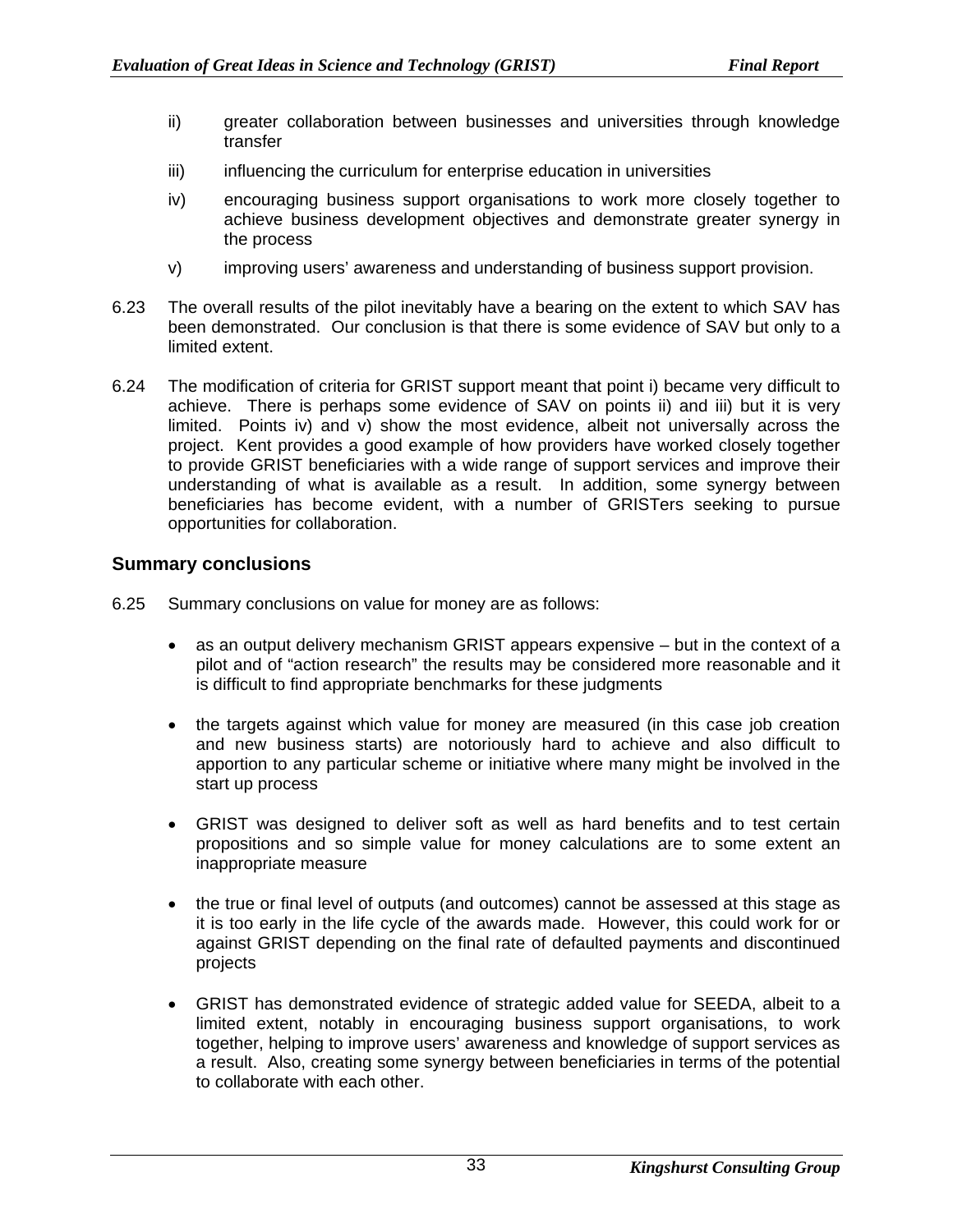#### **SECTION SEVEN : FUTURE SUPPORT FOR GRADUATE ENTERPRISE - DISCUSSION AREAS**

7.1 This section looks at a number of issues concerning future support for graduate enterprise. It is designed to provide a framework for discussions between SEEDA, partners and other stakeholders on the way forward.

### **Funding**

- 7.2 The interviews with GRIST award winners demonstrated features of the loan scheme that were particularly attractive to the recipients:
	- there were few restrictions placed on the awards. For example some GRISTers reported that they had been excluded from other schemes or loans on the basis of age or experience (at both ends of each spectrum) and because GRIST was awarded on opportunity and merit this was welcomed
	- the funds could be used for personal maintenance / living expenses. Once again, existing award schemes tend to place restrictions on the use of the money and often specifically exclude personal expenses. The fact that GRIST funding could be used in this way meant that:
		- − people could be released to work on their business ideas knowing that they would be able to continue to "live"
		- − the loans provided a lifeline not otherwise available before other financing was arranged/approved
		- − beneficiaries were provided with a "bridge" between development stages of their projects
	- GRIST loans were unsecured. In some circumstances this meant that finance could be obtained where previously it had proven impossible because of the lack of security. In other cases it meant that additional finance could be secured where security opportunities had been used up elsewhere
	- the awards had apparently flexible repayment terms which to some extent were negotiable. In this sense - combined with the fact that at least in some areas they were interest free - GRIST loans were considered quite "soft"
	- the funds were able to support relatively near market opportunities. Many award schemes support the early stages of innovation exploitation but are not available to projects which are close to the market because these are not deemed to require public investment
	- GRIST's application and award process was relatively easy and delivered benefits to clients compared to other schemes mentioned by GRISTers.
- 7.3 Although these features were understandably for the most part welcomed by the beneficiaries it should be noted that each aspect carries a potential downside as well as upside: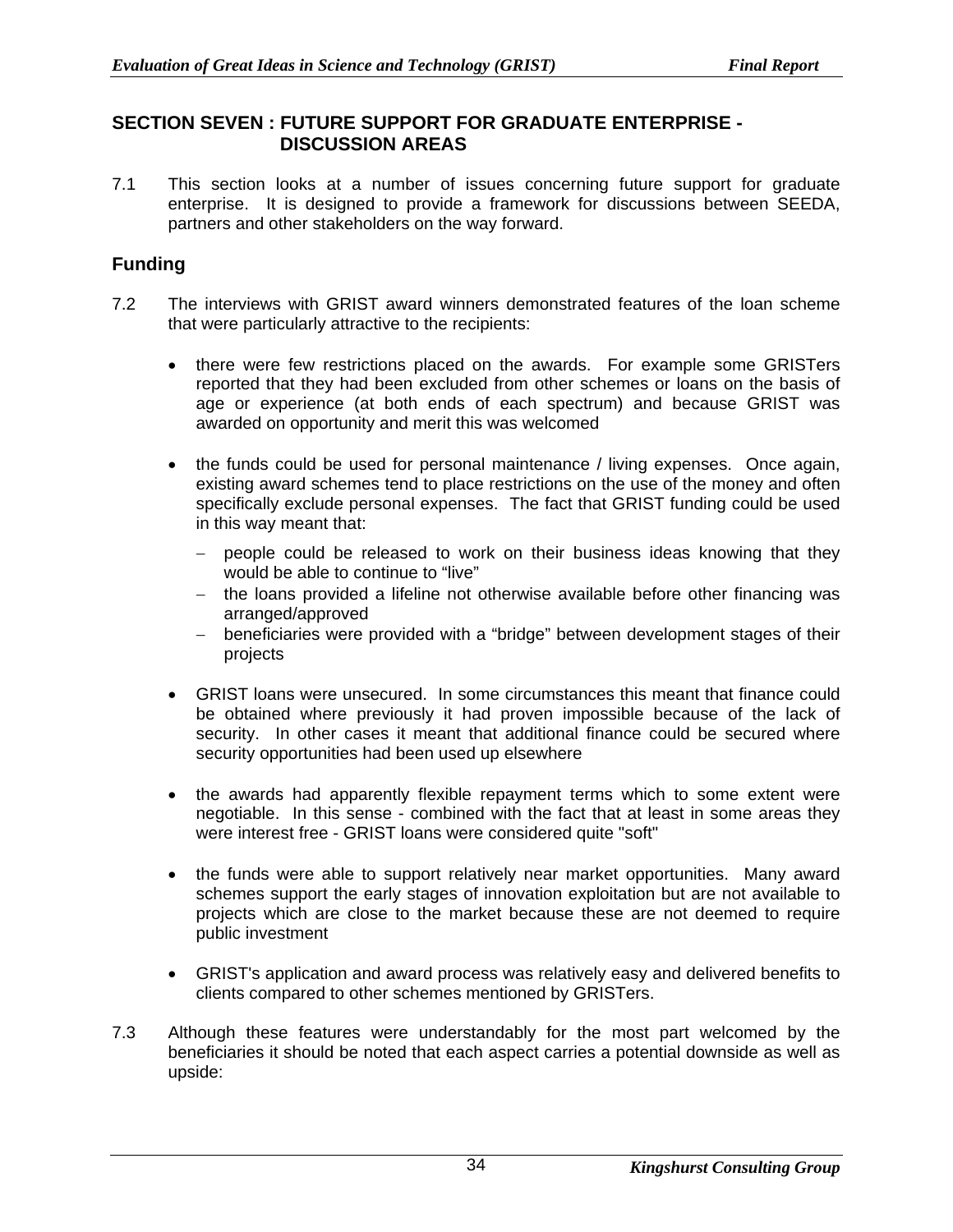- because GRIST awards could be applied so widely, the opportunities for comparing how effective the funds have been are limited. For example, in some situations the award might have proven vital in the establishment of the enterprise, but in other, perhaps more substantial existing businesses, GRIST may have had only a marginal effect
- most award schemes or loans carry restrictions for good reasons for example, to ensure that public funds are used appropriately for the benefit of the project and potential business and are not squandered by the individual. The interpretation of how well GRIST funds were apportioned by beneficiaries is a matter for the awarding institutions and Project Managers
- the lack of security means that for the most part GRIST awards are "unrecoverable" in situations where the beneficiary indicates an unwillingness or inability to repay. As a result GRIST funding is relatively high risk
- the fact that loans were made against the individual rather than the business had mixed reactions from GRISTers. Making loans against the individual is appropriate when the enterprises concerned have not started up nor have the means of repayment. However, what happens when a business fails or if the enterprise concept proves not to be feasible? Should the individual be forced to repay the loan even if the failure has genuinely been out of their control? Is this really in the spirit of the project?
- 7.4 Regarding the ethical issues of making loans, the National Council for Graduate Entrepreneurship (NCGE) report on Graduate Entrepreneurs (March 2007)<sup>[5](#page-40-0)</sup> examined the response to, and effects of increased debt on would be and existing entrepreneurs. Although the study concluded that increased debt was not a great deterrent, it was acknowledged that the data is somewhat dated and that levels of student debt in 2007 are considerably different from those existing in 2004. In addition, even then, they were able to conclude that "entrepreneurs found it more difficult to pay off their student debts". Obviously this has important implications for a scheme such as GRIST where, because of the substantial nature of the loans awarded and the fact that they are made against the person, the implications of increased debt burden are considerable. As well as the straightforward business proposition, we would suggest that the partner institutions had (and still have) a moral responsibility to ensure that loans are distributed and managed appropriately

## **Business support and mentoring**

7.5 According to social networking theory, individuals tend to turn to a relatively small network of sources of support when needed. The NCGE report contends that formal sources of support, which for graduates would include university careers services, provide a substitute for weaknesses in the entrepreneur's informal network. Graduate entrepreneurs are more likely to make use of academics, but less likely to make use of their careers service whilst at their higher education institution. This is a very pertinent point given than some of the graduate GRISTers reported that the careers services were more likely to encourage graduates into employment than start their own businesses.

<span id="page-40-0"></span>5  $<sup>5</sup>$  National Council for Graduate Entrepreneurship, Research Report 001/2007, Understanding the Factors</sup> Influencing Graduate Entrepreneurship, March 2007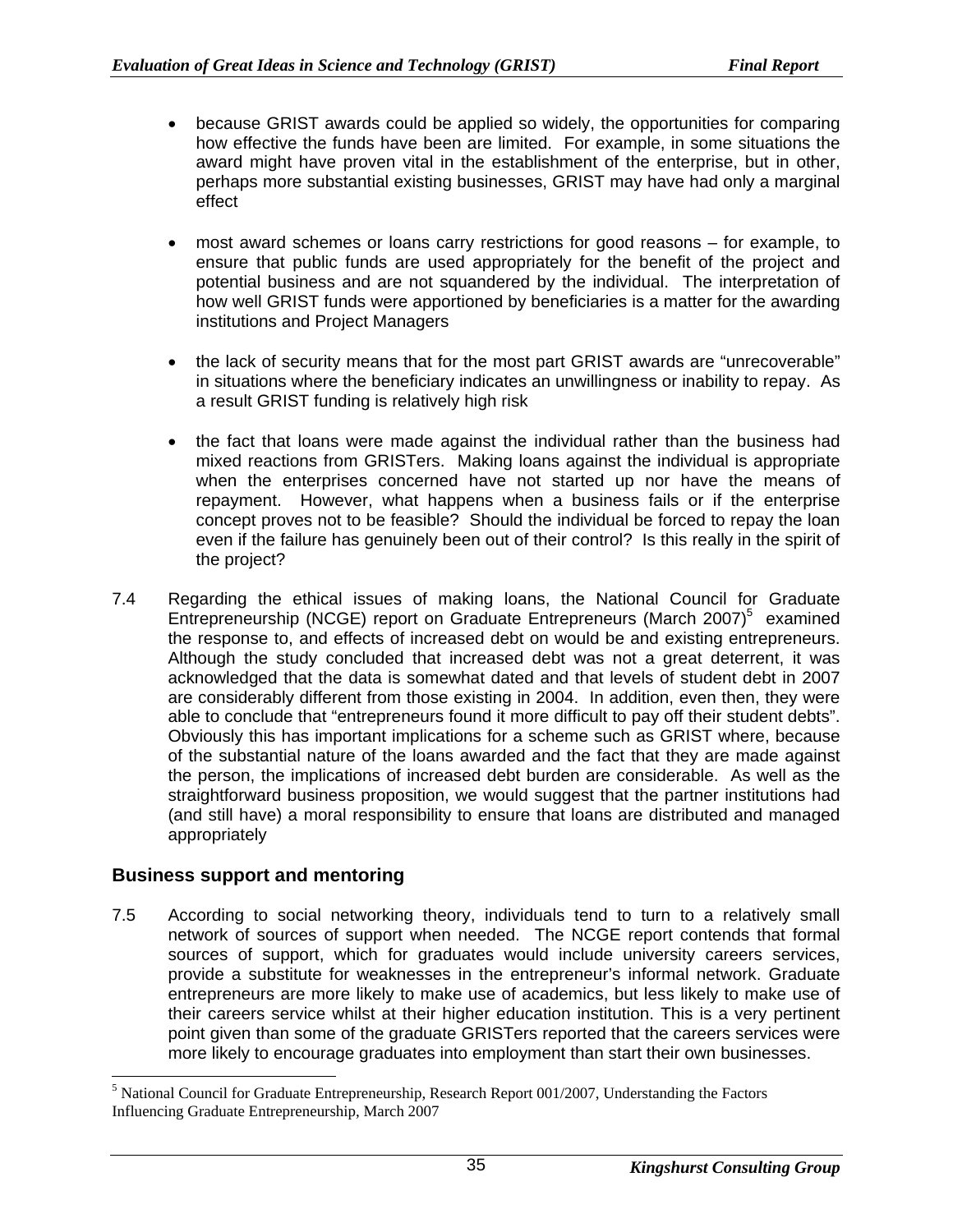- 7.6 To some GRISTers at least, the business support they needed was more important than the funding and, in particular, access to experienced business professionals. The mentoring provided by GRIST ranged from simple project monitoring and signposting to hand holding.
- 7.7 The NCGE report concludes that knowing where graduate entrepreneurs are likely to seek support presents a challenge for the institutions and other stakeholders:

*"….It would appear that the current levels of provision are not seen as being particularly valuable to the graduate entrepreneurs. The other side of this argument is the issue of the demand for entrepreneurship. Levels of graduate entrepreneurship are extremely modest which may, therefore, constrain the willingness of formal career brokers to support entrepreneurship*".

7.8 However, our contention is that this is a rather insular view. There is a great deal of support potentially available to graduate entrepreneurs outside the university environment. The challenge therefore is to establish more effective links with that provision and overcome any internal barriers and inertia around generating the pipeline of would be entrepreneurs from within the institution. The NCGE Report arrives at the same conclusion:

 "*Alternatively, such evidence may suggest that there is a role for outside agencies, perhaps either supported at the regional or national level, to actively provide soft support dedicated to graduates."*

7.9 GRIST demonstrated that very good links with existing business support and mentoring can be made – but it appears that this happened more by default than by design and the links established did not extend very far into the fabric of the academic institution. Certainly, opportunities to create a pipeline of graduates accessing that support appear to have been missed.

#### **Regional environment for enterprise support and the role of universities**

- 7.10 The Global Entrepreneurship Monitor Report for 200[6](#page-41-0)<sup>6</sup> found that the South East still shows above average rates for total entrepreneurship activity but with a net decrease in activity in the region between 2005/6. In addition, respondents who graduated after 2000 are slightly less entrepreneurial - 4.5% compared to the national average of 5.7%. These figures might prompt only mild concern as the South East is clearly a successful and prosperous region. However, SEEDA's own Regional Economic Strategy suggests no room for complacency and this a message that needs embracing by the various stakeholders interested in supporting innovation and entrepreneurship. The GEM study concludes that policy measures could indeed focus on boosting entrepreneurial activity amongst young people, which would include students and recent graduates.
- 7.11 In view of the fact that enterprise support remains central to the RES and studies, such as those already mentioned, point to the need for support in particular areas, this would indicate that the environment for a programme like GRIST is quite positive. There are however a number of factors that complicate the situation.

<span id="page-41-0"></span> $\frac{1}{6}$ <sup>6</sup> GEM UK Regional Summary, South East of England 2006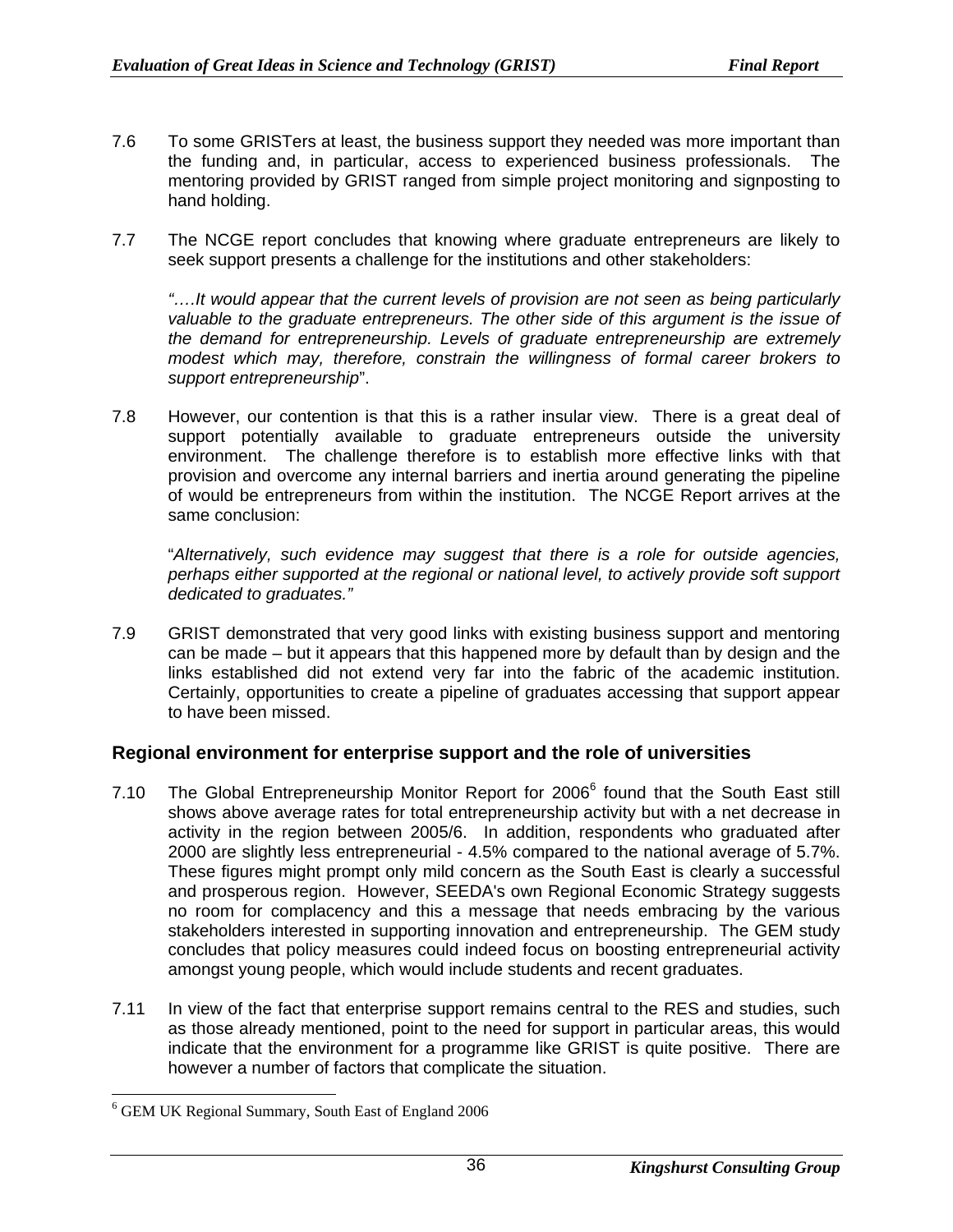- 7.12 For example, the Government's Business Support Simplification Programme means that the RDA and other agencies are under pressure to reduce the overall number of business support mechanisms and schemes in operation. This in itself is not a complete barrier to GRIST, but it does mean that a revised GRIST would need better integration (in branding and delivery terms) with existing support mechanisms. In addition the rationale for the scheme and its additionality would face increased scrutiny.
- 7.13 In addition, regarding universities as delivery vehicles, it seems likely that in the next round of third stream funding, the Higher Education Funding Council will move more towards a formulaic award system. The effects of this are not totally clear but one view is that institutions are likely to entrench and renew their focus on core areas - such as those which support their research and teaching strategies. For projects like GRIST to survive, they would need to be closely integrated with the overall strategy of the organisation.
- 7.14 Our evaluation found that the beneficiary experiences in terms of getting access to university based facilities and people were mixed. However, we acknowledge that this is a complex area. We know, for example, that such inertia is partly due to the lack of incentive for academic staff to get involved in a programme like GRIST. Clearly, this is an area where a greater alignment with the TOP model where projects supported have to have a strong link with at least one research interest, is worth reconsidering.
- 7.15 A related point reflecting the evolving and maturing nature of the third stream agenda is an increased need for institutions to be aware of their position within increasingly complex regional innovation systems. The business support environment has always been complex and fragmented and universities need carefully to consider their long term role. Clearly they are part of the engine of the economy, but they need to operate in the context of the environment that surrounds them and their target markets and work alongside other initiatives, not least those funded by SEEDA.

## **Areas for consideration**

- 7.16 Despite these concerns it does appear that GRIST has highlighted gaps in the funding of very early stage businesses, including graduate enterprises. In their final report the partners discuss some possible features of a revised loan scheme and we concur with many of these. The following is a potential list of areas for consideration:
	- return to a focus on student / graduate enterprises
	- remove restrictions on science and technology and consider extending the funds, for example, to embrace social enterprises and creative industries and to attract a wider range of student entrepreneurs
	- consider funding undergraduates on placements as a specific objective and use their "projects" as wider learning experiences, bringing venture progression back in as part of the learning cycle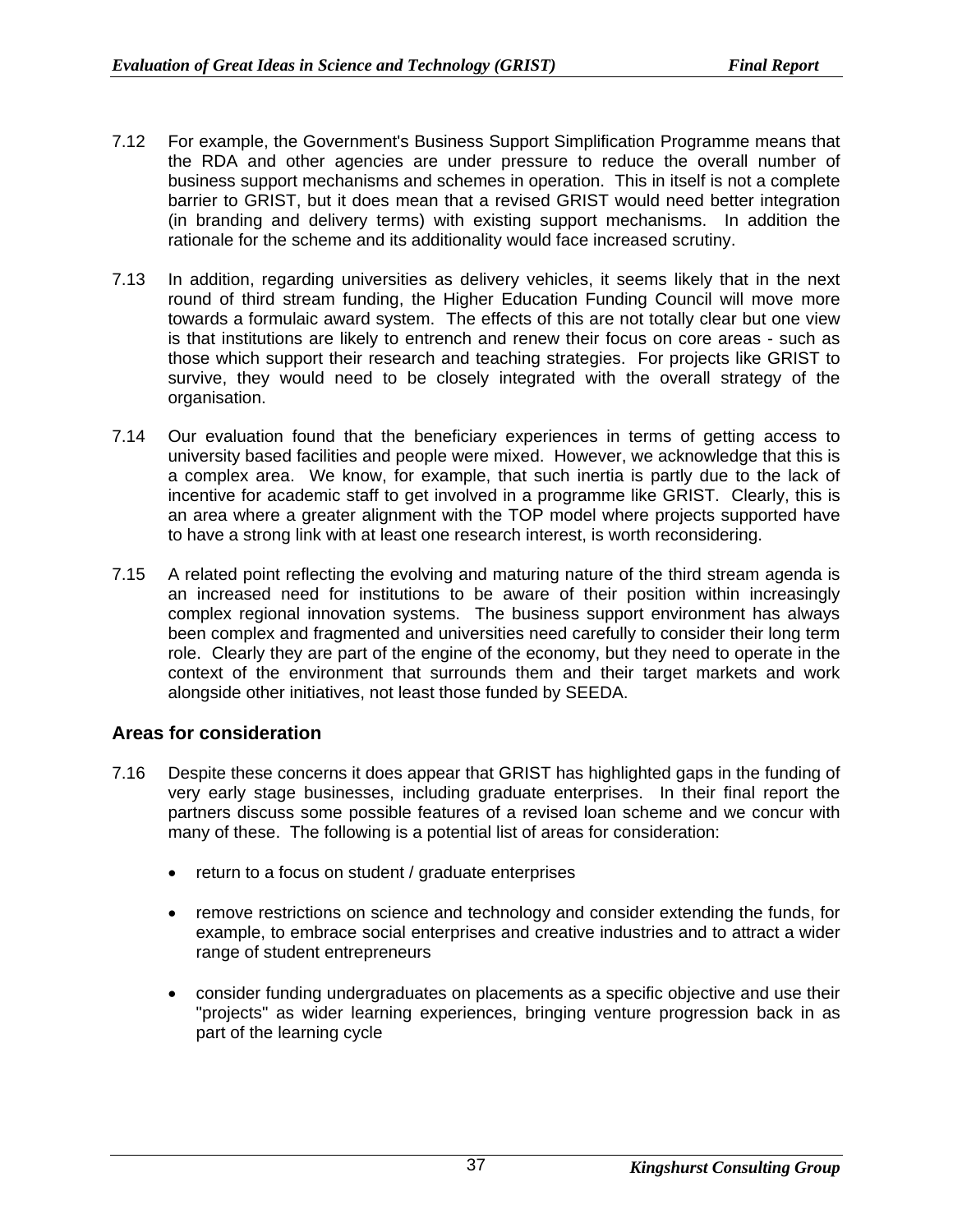- the learning aspects of enterprise and individual development should continue to be supplied by the university but the business support aspects should be provided elsewhere
- consider making smaller awards, e.g. the £5k proof of concept grant adopted at the mid point review and utilised in Kent. These smaller awards help to ensure GRISTers conduct some robust market research, leading to a credible business plan prior to the provision of the loan
- make better provision (financial if needs be) to ensure that internal expertise and resources are put at the disposal of GRISTers and link with gateway functions to provide these resources
- create a routine process to allow universities (and hence the project) to have a clearer 'heads up' on repayment rates and the likelihood of default
- separate out the mentoring and the contract/project management functions
- consider linking award provision to projects that relate to the strategic research and / or teaching interests of the participating institutions to ensure continued interest.

#### **Critical success factors**

- 7.17 As well as the elements of loan scheme design that we have listed earlier, we feel it is useful to highlight a number of other factors that we feel have been critical to GRIST and are therefore likely to be so for any future initiative:
	- **clear targeting and rationale**: our evaluation concludes that GRIST's mixed results were due, in part, to having too many, mixed objectives. This was reflected in stakeholders feedback for example, they had difficulty differentiating the project or recognising its target group. Any further initiative would need to have a much clearer focus
	- **buy in at a strategic level**: we believe that any institutionally based project must have a significant degree of sponsorship at a strategic level, otherwise it could become unsustainable. A clear link to university strategy and mission, for example research significance, would help with long term commitment
	- **critical mass**: any future initiative needs to have sufficient critical mass to minimise overhead costs, ensure that there is a strong pipeline of enquiries and applications, leading to good quality proposals receiving awards.
	- **commitment and drive of Project Managers**: a number of GRIST beneficiaries commented that their Project Managers had shown a high degree of commitment and support and that this was of real benefit
	- **external agency / GRIST synergy**: clearly, the links with the Enterprise Hubs/or other support agencies were a strong determinant of success either in filling the pipeline and / or providing business development support to award winners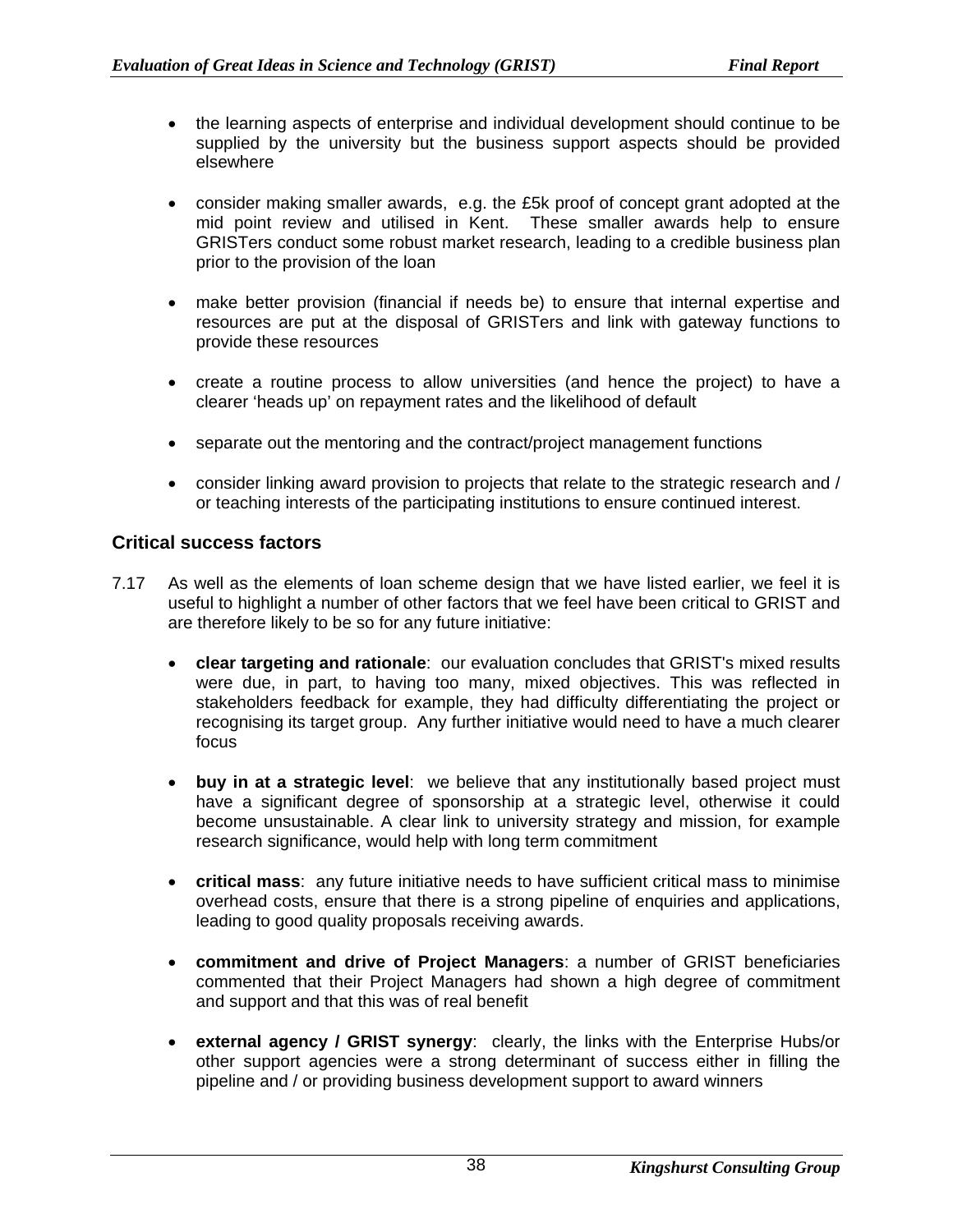- **internal connectivity**: as well as strategic buy in, there must also be a high level of integration and connectivity within the institution. In a university environment this is particularly challenging to achieve but GRIST has demonstrated the problems that occur when connectivity and integration are not well embedded
- **continuity of staffing**: staff turnover has a discontinuity effect on support activities, particularly in relation to the Project Manager. It is difficult to foresee this, nor is it unique to a GRIST type project. However a contingency plan should be put in place to deal with any such eventuality.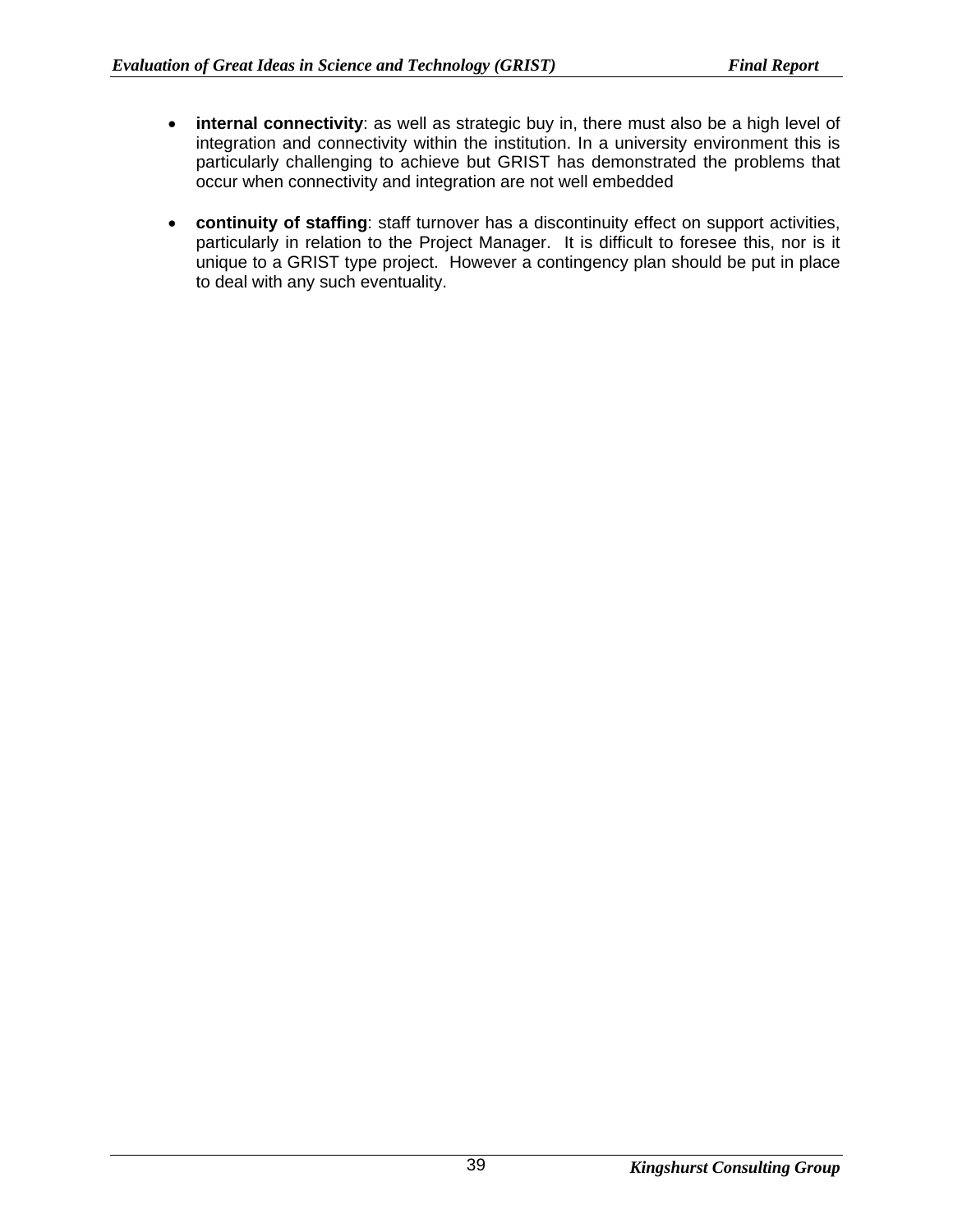## **SECTION EIGHT : METHODOLOGY**

- 8.1 Our approach to the assignment followed three main phases:
	- inception activities, including review of secondary materials
	- primary research (interviews)
	- review, analysis and recommendations

#### **Phase 1 – Inception**

- 8.2 Following a kick off meeting with Christina Hartshorn and Wayne Thallon on 11<sup>th</sup> January 2007 we produced a modified project plan and timescale for the assignment which was approved by SEEDA. We then commenced the evaluation by reviewing the key project documentation held by SEEDA. This was important to be able understand the history of the project as well as track the flow of data from the partners. During this phase we also began to review some key supporting material that would allow a proper interpretation of results to be undertaken. We delayed the start of our fieldwork pending receipt of the project closure report from the GRIST Partners. However this was submitted late and so did not feature in our work programme until the analysis phase of the assignment.
- 8.3 The inception activities also included the creation of interview templates (partner, beneficiary, stakeholder and SEEDA versions) which were reviewed and approved by SEEDA. This was an important part of establishing a consistent approach to interviews by the evaluation team.

#### **Phase 2 – Primary research**

- 8.4 Prior to commencing the interview programme with beneficiaries we held meetings with the partners individually, typically interviewing more than one person with an interest and involvement in GRIST from each institution.
- 8.5 As requested by SEEDA, we set out to interview on a face to face basis, as many of the GRIST award winners as possible, dividing the workload according to evaluator and geography in order to minimise travel expenses and seeing two or more beneficiaries per day. Where it proved impossible to interview beneficiaries face to face, we held telephone conversations and often exchanged information electronically.
- 8.6 We also undertook a number of interviews (mix of face to face and telephone) with failed applicants and stakeholders. The final interview tally was as follows.
	- Beneficiaries (award winners) interviewed:
		- − Brighton = 10
		- $-$  Kent = 12
		- $-$  Surrey  $= 9$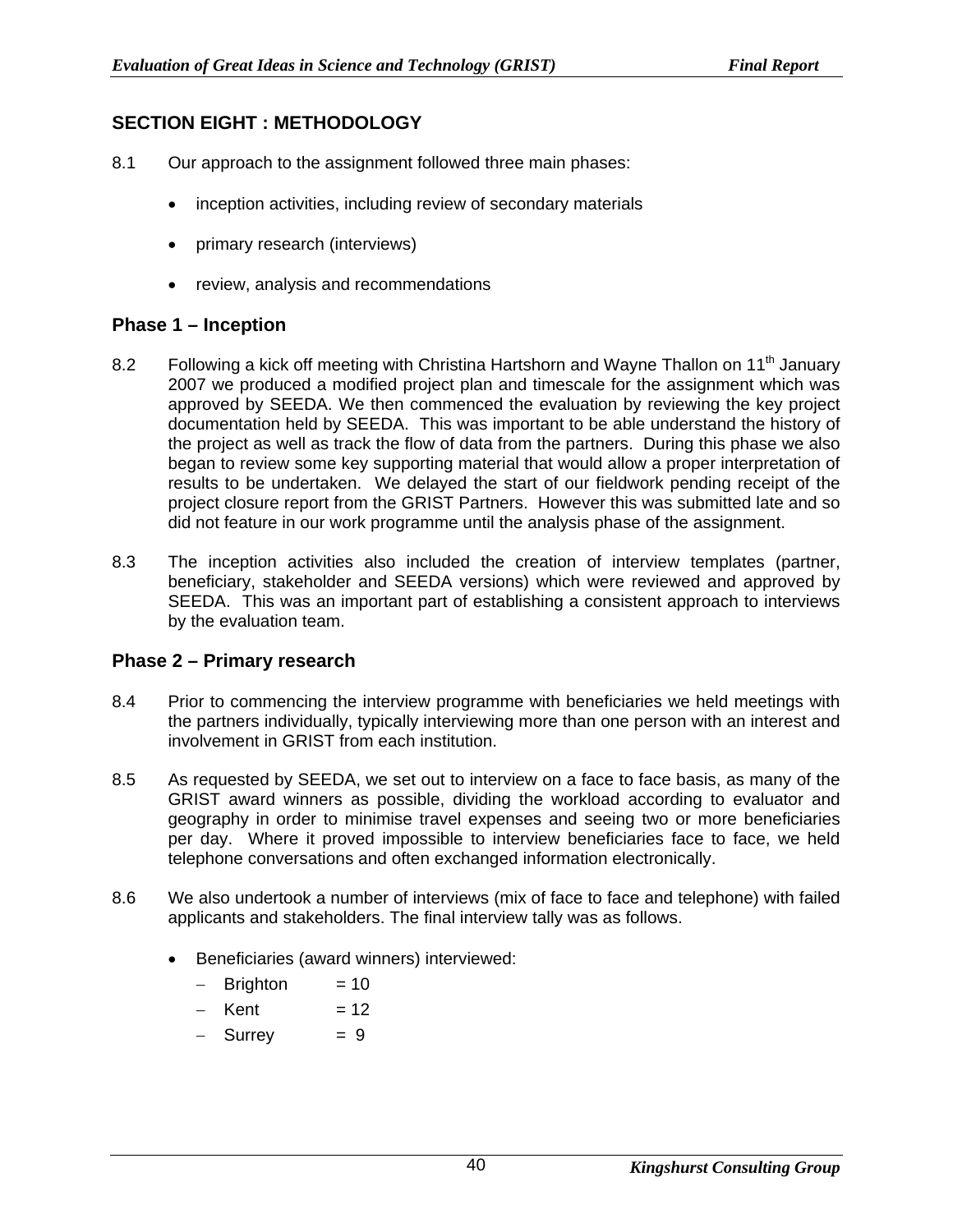- Failed Applicants
	- − Brighton = 2
	- $-$  Kent = 2
	- $-$  Surrey  $= 2$
- Core Partners = 7 interviews
- Stakeholders / interested parties
	- − Finance SE
	- − HEEG
	- − Business Link Surrey
	- − Business Link Kent
	- − 1066 Enterprise
	- − SEEDA

## **Phase 3 – Analysis, report and recommendations**

- 8.7 On completion of the fieldwork, evaluators prepared a summary of what they had found in the three sub regions and began to collect ideas and conclusions. We then held a structured brainstorming session designed to draw out overall findings, conclusions and recommendations.
- 8.8 An initial feedback presentation was held with SEEDA on 22<sup>nd</sup> March 2007. As a result of this constructive session, the final report structure and content was planned and revised. In addition, Peter Russell attended a one day conference organised by the Higher Education Entrepreneurship Group (HEEG) as it was being addressed by a representative from the University of Twente. This provided useful context for analysing the results of the evaluation.
- 8.9 Preparation of the draft report took place in April 2007 for presentation to SEEDA and the GRIST Partnership on 14<sup>th</sup> May. A final report was submitted in July.

#### **Summary conclusions**

- 8.10 Summary conclusions on methodology and process are as follows:
	- the overall response by GRIST beneficiaries, partners and stakeholders to taking part in the assignment was extremely positive
	- arranging face to face interviews with some of the award winners was a little problematic because they:
		- − were quite geographically dispersed
		- − in some instances, were actually out of contact with their host institutions
	- the delay in receiving the project closure report from the partners was significant in that its content and conclusions could not be considered or any ideas tested during the fieldwork. The closure report had limited value in the analysis and write up phase.